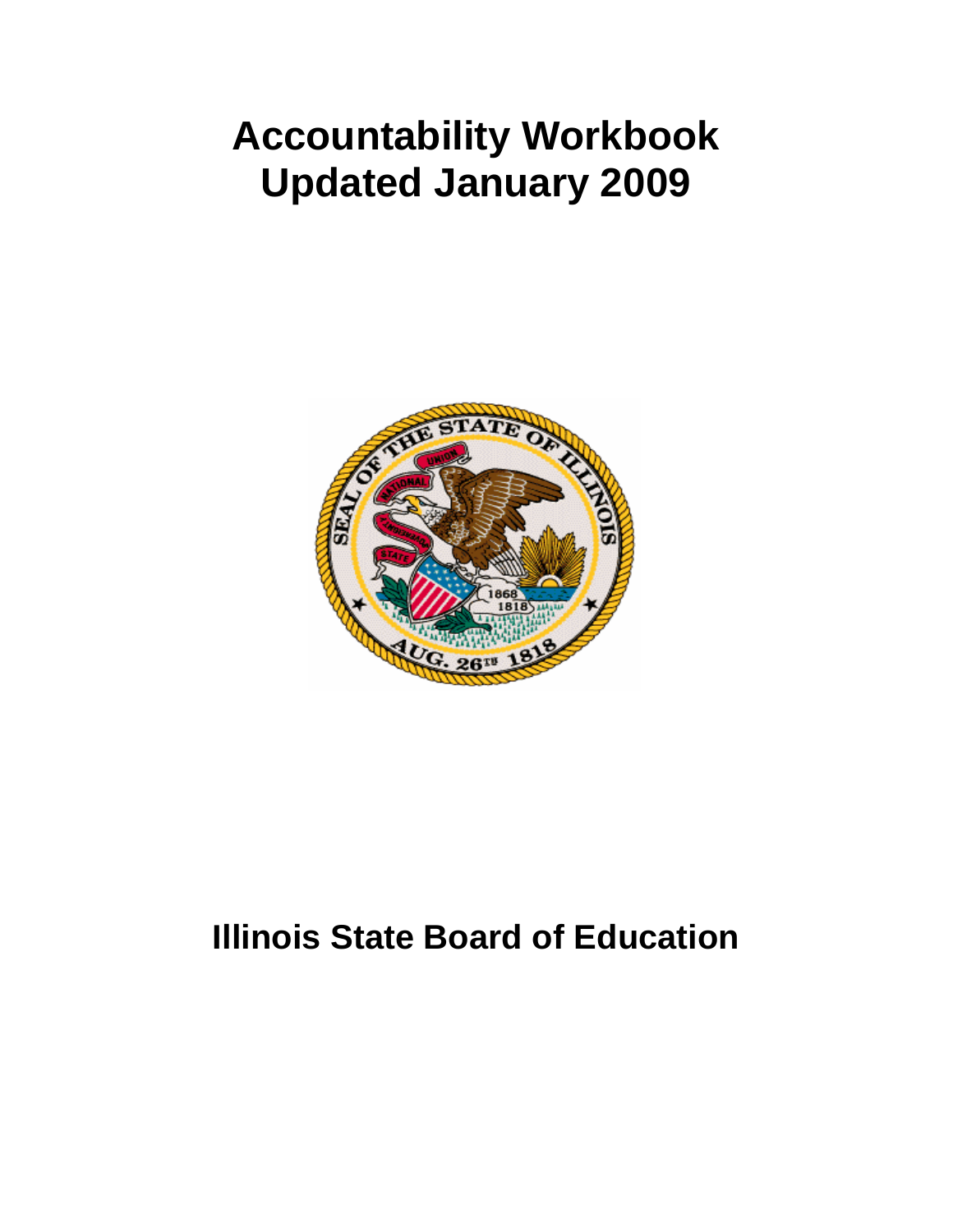# **PART I Summary of Required Elements for State Accountability Systems**

*For each of the elements listed in the following chart, states should indicate the current implementation status in their state using the following legend:*

*F: State has a final policy, approved by all the required entities in the state, for implementing this element into its accountability system.*

#### **Summary of Implementation Status of Required Elements for State Accountability Systems**

| <b>Status</b>                                    | <b>State Accountability System Element</b>                                        |  |  |  |  |  |  |  |  |  |  |  |
|--------------------------------------------------|-----------------------------------------------------------------------------------|--|--|--|--|--|--|--|--|--|--|--|
|                                                  | <b>Principle 1. All Schools</b>                                                   |  |  |  |  |  |  |  |  |  |  |  |
| F                                                | Accountability system includes all schools and districts in the state.<br>1.1     |  |  |  |  |  |  |  |  |  |  |  |
| F                                                | Accountability system holds all schools to the same criteria.<br>1.2              |  |  |  |  |  |  |  |  |  |  |  |
| F                                                | Accountability<br>system<br>incorporates<br>the<br>1.3<br>academic<br>achievement |  |  |  |  |  |  |  |  |  |  |  |
|                                                  | standards.                                                                        |  |  |  |  |  |  |  |  |  |  |  |
| F                                                | Accountability system provides information in a timely manner.<br>1.4             |  |  |  |  |  |  |  |  |  |  |  |
| F                                                | Accountability system includes report cards.<br>1.5                               |  |  |  |  |  |  |  |  |  |  |  |
| F                                                | Accountability system includes rewards and sanctions.<br>1.6                      |  |  |  |  |  |  |  |  |  |  |  |
|                                                  | <b>Principle 2. All Students</b>                                                  |  |  |  |  |  |  |  |  |  |  |  |
| F                                                | 2.1<br>The accountability system includes all students.                           |  |  |  |  |  |  |  |  |  |  |  |
| F                                                | The accountability system has a consistent definition of full academic<br>2.2     |  |  |  |  |  |  |  |  |  |  |  |
|                                                  | year.                                                                             |  |  |  |  |  |  |  |  |  |  |  |
| F                                                | The accountability system properly includes mobile students.<br>2.3               |  |  |  |  |  |  |  |  |  |  |  |
| <b>Principle 3. Method of AYP Determinations</b> |                                                                                   |  |  |  |  |  |  |  |  |  |  |  |
| F                                                | Accountability system expects all student subgroups, public schools and<br>3.1    |  |  |  |  |  |  |  |  |  |  |  |
|                                                  | districts to reach proficiency by 2013-14.                                        |  |  |  |  |  |  |  |  |  |  |  |
| F                                                | Accountability system has a method for determining whether student<br>3.2         |  |  |  |  |  |  |  |  |  |  |  |
|                                                  | subgroups, public schools and districts made Adequate Yearly Progress             |  |  |  |  |  |  |  |  |  |  |  |
| F                                                | (AYP).                                                                            |  |  |  |  |  |  |  |  |  |  |  |
|                                                  | 3.2a Accountability system establishes a starting point in calculating AYP.       |  |  |  |  |  |  |  |  |  |  |  |
| F                                                | 3.2b Accountability system establishes<br>statewide<br>annual<br>measurable       |  |  |  |  |  |  |  |  |  |  |  |
| F                                                | objectives.                                                                       |  |  |  |  |  |  |  |  |  |  |  |
|                                                  | 3.2c Accountability system establishes intermediate goals for determining<br>AYP. |  |  |  |  |  |  |  |  |  |  |  |
|                                                  | <b>Principle 4. Annual Decisions</b>                                              |  |  |  |  |  |  |  |  |  |  |  |
| F                                                | 4.1 The accountability system determines annually the progress of schools         |  |  |  |  |  |  |  |  |  |  |  |
|                                                  | and districts.                                                                    |  |  |  |  |  |  |  |  |  |  |  |
|                                                  | <b>Principle 5. Subgroup Accountability</b>                                       |  |  |  |  |  |  |  |  |  |  |  |
| F                                                | 5.1 The accountability system includes all the required student subgroups.        |  |  |  |  |  |  |  |  |  |  |  |
| F                                                | 5.2 The accountability system holds schools and districts accountable for         |  |  |  |  |  |  |  |  |  |  |  |
|                                                  | the progress of student subgroups.                                                |  |  |  |  |  |  |  |  |  |  |  |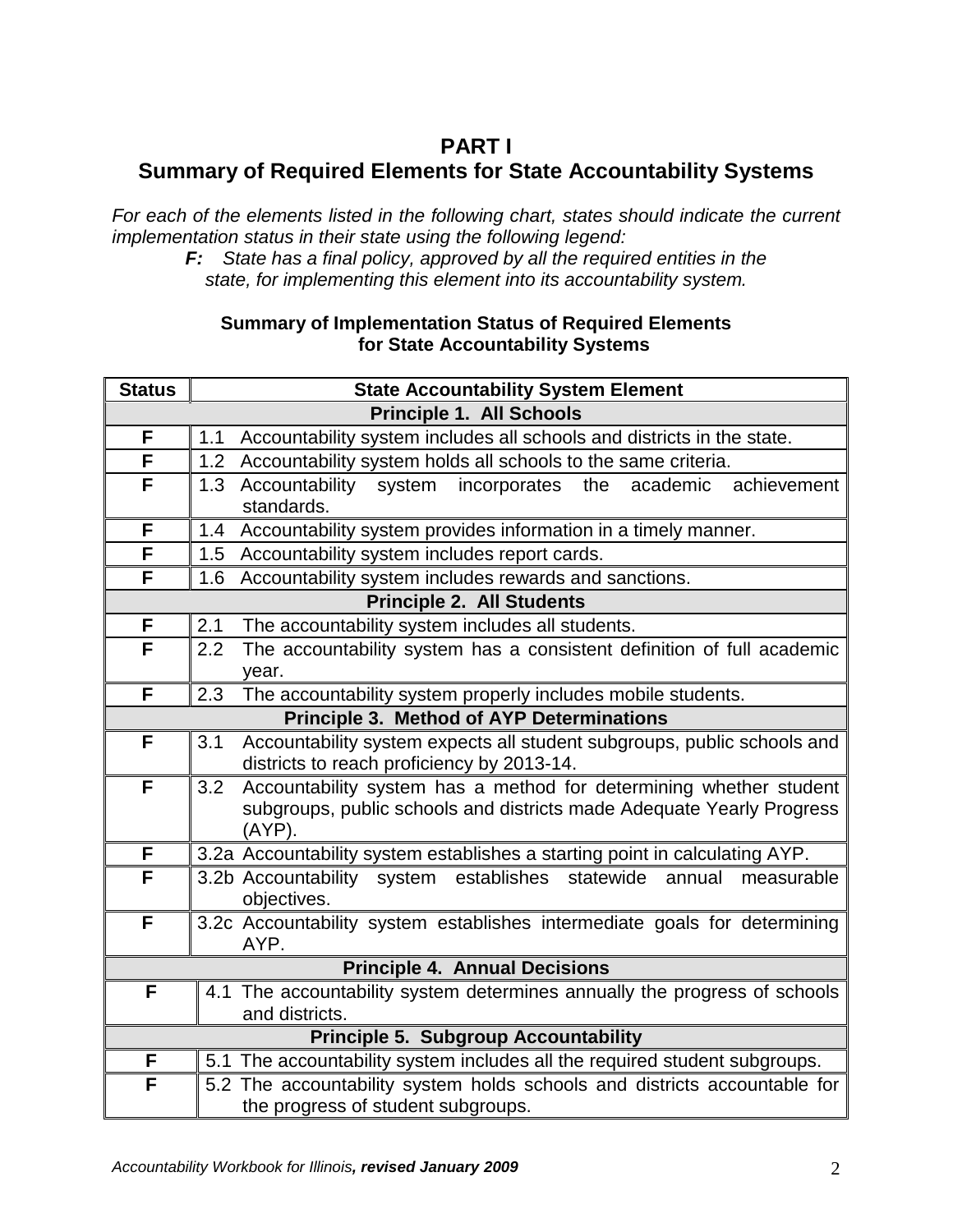| F | 5.3 The accountability system includes students with disabilities.            |
|---|-------------------------------------------------------------------------------|
| F | 5.4 The accountability system includes limited English proficient students.   |
| F | 5.5 The State has determined the minimum number of students sufficient to     |
|   | yield statistically reliable information for each purpose for which           |
|   | disaggregated data are used.                                                  |
| F | 5.6 The State has strategies to protect the privacy of individual students in |
|   | reporting achievement results and in determining whether schools and          |
|   | districts are making progress on the basis of disaggregated subgroups.        |
|   | <b>Principle 6. Based on Student Assessments</b>                              |
| F | 6.1 Accountability system is based primarily on academic assessments.         |
|   | <b>Principle 7. Additional Indicators</b>                                     |
| F | 7.1 Accountability system includes graduation rate for high schools.          |
| F | 7.2 Accountability system includes an additional academic indicator for       |
|   | elementary and middle schools.                                                |
| F | 7.3 Additional indicators are valid and reliable.                             |
|   | <b>Principle 8. Separate Decisions for Reading and Mathematics</b>            |
| F | 8.1 Accountability system holds students, schools, and districts separately   |
|   | accountable for reading/language arts and mathematics.                        |
|   | <b>Principle 9. System Validity and Reliability</b>                           |
| F | 9.1 Accountability system produces reliable decisions.                        |
| F | 9.2 Accountability system produces valid decisions.                           |
| F | 9.3 State has a plan for addressing changes in assessment and student         |
|   | population.                                                                   |
|   | <b>Principle 10. Participation Rate</b>                                       |
| F | 10.1Accountability system has a means for calculating the rate of             |
|   | participation in the statewide assessment.                                    |
| F | 10.2Accountability system has a means for applying the 95% assessment         |
|   | criteria to student subgroups and small schools.                              |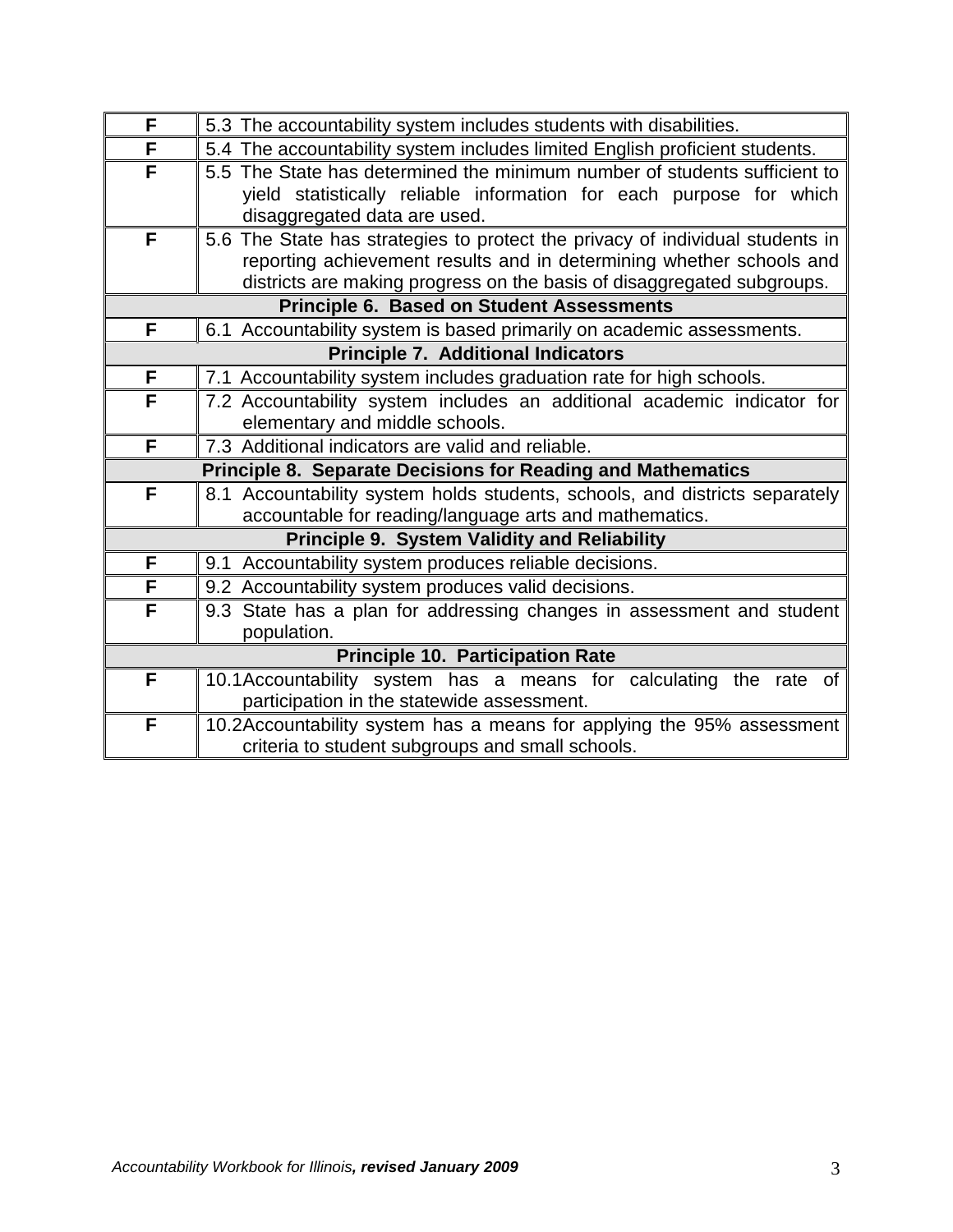# **SECTION A. THE ILLINOIS ADEQUATE YEARLY PROGRESS (AYP) MODEL AND METHOD**

*States are responsible for holding schools and local educational agencies (districts) accountable for student performance on and participation in state assessments in at least reading/language arts (consistent with state standards) and mathematics. States must use assessment data from assessments administered for 2001-02 school year to establish the system baseline, and must use their data to make AYP decisions in 2002- 03 (and thereafter).*

#### *A1. DOES THE STATE HAVE, AT A MINIMUM, A DEFINITION OF AT LEAST THREE STUDENT ACHIEVEMENT LEVELS (BASIC, PROFICIENT, AND ADVANCED) IN READING/LANGUAGE ARTS AND MATHEMATICS (ELEMENT 1.3)?*

A1. STATE EVIDENCE AND STATE ACTIVITIES FOR MEETING REQUIREMENTS Illinois employs four levels of student achievement, as outlined.

| <b>Illinois</b>          | <b>Equivalent to NCLB/NAEP</b> |
|--------------------------|--------------------------------|
| <b>Exceeds Standards</b> | Advanced                       |
| <b>Meets Standards</b>   | Proficient                     |
| <b>Below Standards</b>   | <b>Basic</b>                   |
| <b>Academic Warning</b>  | (Below Basic)                  |

#### **Table 1. Levels of Student Achievement**

Section 2-3.64 of the School Code was amended in 2005 to clarify that for assessment and accountability purposes, "all pupils" includes those pupils enrolled in any public setting (see Attachment A).

#### *A2. IS THE STATE'S DEFINITION OF ADEQUATE YEARLY PROGRESS BASED PRIMARILY ON ACADEMIC ASSESSMENTS (ELEMENT 6.1)?* A2. STATE EVIDENCE AND STATE ACTIVITIES FOR MEETING REQUIREMENTS

Illinois is using the Illinois Standards Achievement Test (ISAT) at grades 3-8; the Prairie State Achievement Examination (PSAE) at grade 11; and the Illinois Alternate Assessment (IAA) at grades 3-8 and 11. The AYP decision for a K-2 school will be based on the third grade assessment results of the receiving school in which the students eventually enroll, so that all K-2 schools will receive an annual AYP determination. Student adequate yearly progress or AYP will be mapped from the next higher grade to the lower grade in a school not otherwise held accountable (see Section C4).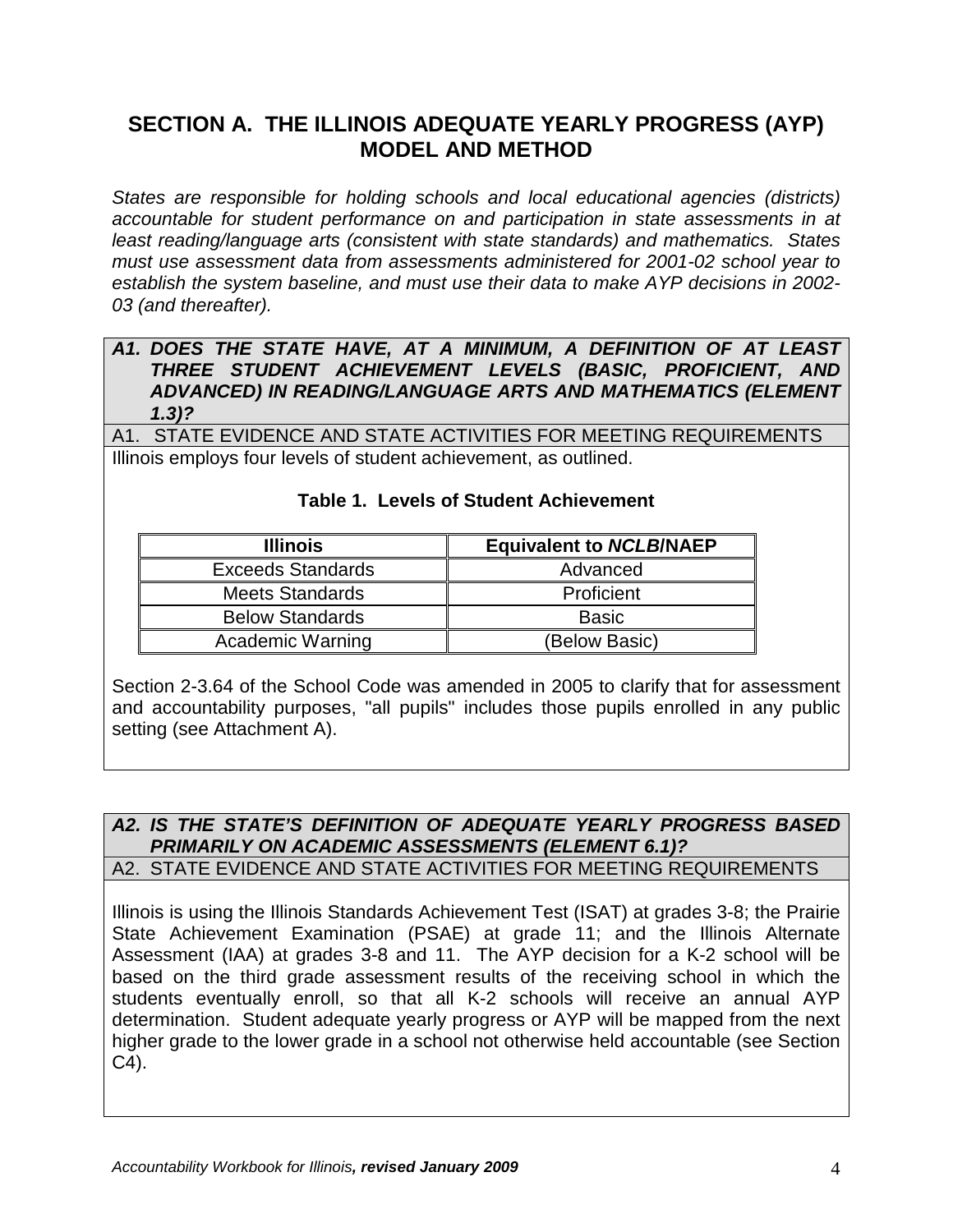*For what grades and content areas are any alternate assessments for students with disabilities available?*

The IAA is available at grades 3-8 and 11 to assess reading, mathematics, and science.

#### *For what grades and content areas are any native language assessments for limited English proficient students available?*

Illinois does not currently utilize any native language assessments for limited English proficient students, but may be developing one in the future.

### *A3. HOW DOES THE STATE AGGREGATE DATA FROM ITS ACADEMIC ASSESSMENTS FOR THE PURPOSE OF CALCULATING AYP (ELEMENTS 3.1, 3.2, & 8.1)?*

#### A3. STATE EVIDENCE AND STATE ACTIVITIES FOR MEETING REQUIREMENTS

*The State shall describe its methodological approach for calculating AYP, provide justification for its methodological choices, and evidence that it calculated AYP according to the specifications outlined in Section 1111 of NCLB and Sections 200.13- 200.21 of the Final Accountability Regulations. (Element 8.1).*

For a given school or school district, the percentage of scores that meet or exceed state standards for both reading and mathematics is calculated across all state assessments and across all grades in which reading and mathematics are assessed. Currently, there are three assessments that are part of the AYP calculations. The state assessments were described in A2. A single *percent meets* plus *exceeds* standards score is derived from the tests separately for reading and mathematics, and are also reported separately. Reading and mathematics are assessed in grades 3-8 and 11.

In order for a school or district to be determined as making AYP, three conditions must be met:

- 1. All subgroups and aggregate groups must test, at a minimum, 95 percent of its students in both reading and mathematics.
- 2. All subgroups (meeting or exceeding the minimum subgroup size) and aggregate groups must meet the annual measurable objectives in the percentage of scores that meet or exceed state standards for reading and mathematics. **Schools must meet or exceed standards in the same content area for two consecutive years in order to not be in need of improvement.** A school or district that fails to make AYP for two consecutive years in the same content area will be classified as being in need of improvement. Any subgroup that does not meet the annual measurable objective in reading or mathematics can make AYP for that subgroup by meeting the safe harbor requirements. Safe harbor targets are based on decreasing by 10% the percentage of scores that did not meet state standards from the previous year.
- 3. In the aggregate, schools must meet the threshold for graduation rate for high schools and attendance rate for elementary and middle schools.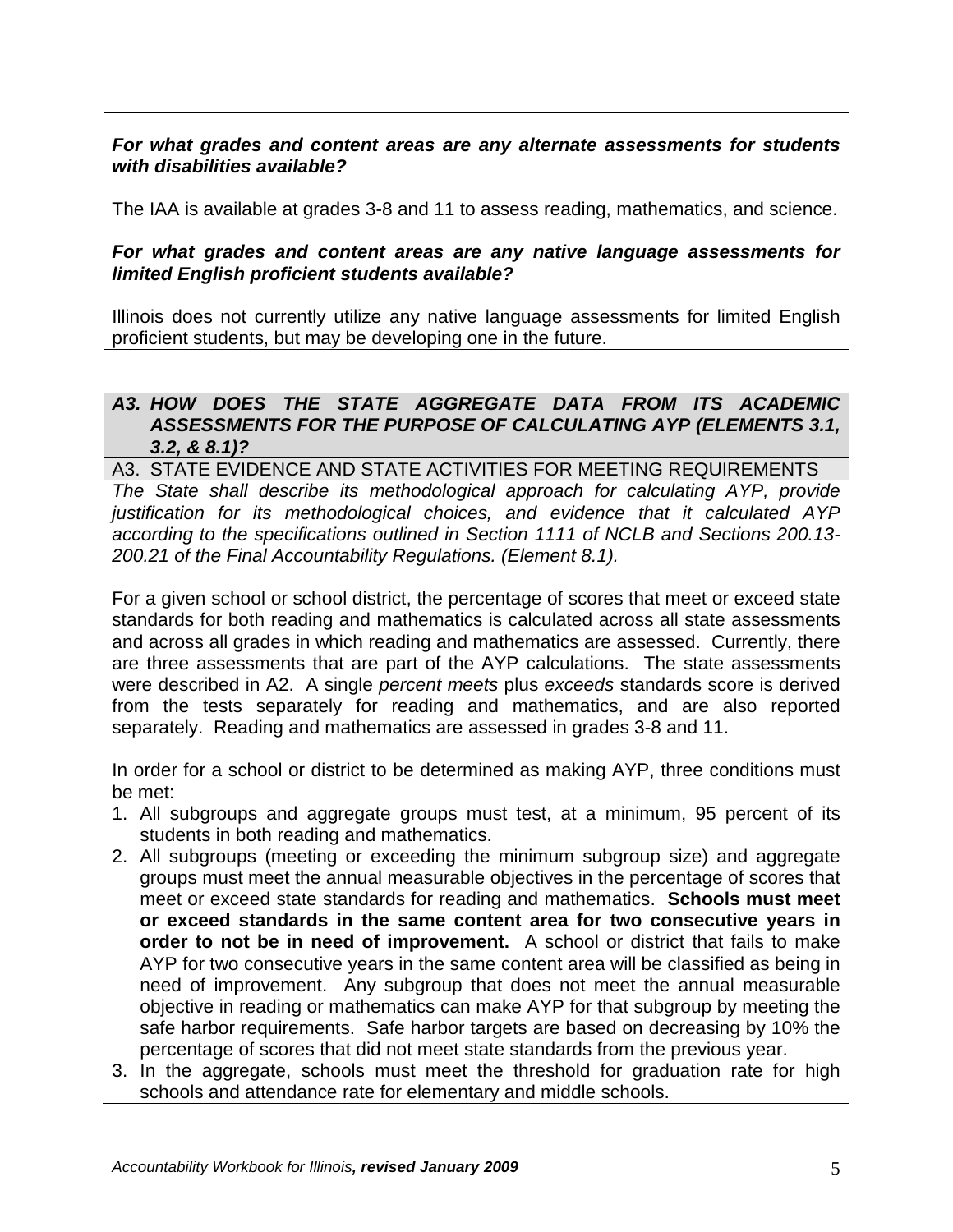In addition to meeting the three conditions outlined immediately above to make AYP, as of 2005, districts will be identified for district improvement when they do not make AYP in all grade spans in the same content area for two consecutive years. Beginning with 2004-05 test data, district accountability data will be analyzed by grade spans - elementary (grades 3-5), middle (grades 6-8), and high school (grades 9-12). Districts will be identified for improvement when they miss AYP in all three grade spans in the same content area for two consecutive years. If the district makes AYP in at least one of the grade spans, they will be considered to be ineligible for district improvement or advancement in their district improvement status.

Eligibility for district improvement status depends on the grade spans in the schools as well as the number of schools in the district:

- For *districts with more than one school and more than one grade span,* beginning with the 2004-05 test data, district student data will be *aggregated up* to three grade spans -- elementary (grades 3-5), middle (grades 6-8), and high school (grades 9- 12). When a district does not make AYP in all of the grade spans that the district has, in the same content area, for two consecutive years, it will be identified for district improvement status. If the district makes AYP in *at least one* of the grade spans, it will be *ineligible for district improvement status* or *for advancement in improvement status*.
- For *districts with only one school or only one grade span*, determination for district improvement status will be based on the same criteria for school improvement status.

### *How are reading/language arts and mathematics scores used in AYP determinations?*

The Illinois AYP/accountability system as of 2003 will report out separately reading performance and mathematics performance, by subgroup, by school, and by district. AYP is a separate calculation for reading (pursuant to the *Illinois Learning Standards*) and mathematics for each subgroup (of sufficient size) for each public school. The same calculation process will be applied to determine district AYP status, commencing with the 2003 assessments.

Illinois will calculate separately for reading and for math the percentage of students tested who achieve the *meets* and *exceeds* levels, determine participation rates, apply the other indicator of graduation rate or of attendance rate, and, when necessary, employ the provision of safe harbor. The minimum size of the subgroups will be applied at the school and district levels as well as used for safe harbor calculations.

### *If multiple tests or subscores are aggregated within a content area (e.g., writing, reading) how they are combined?*

They are not aggregated.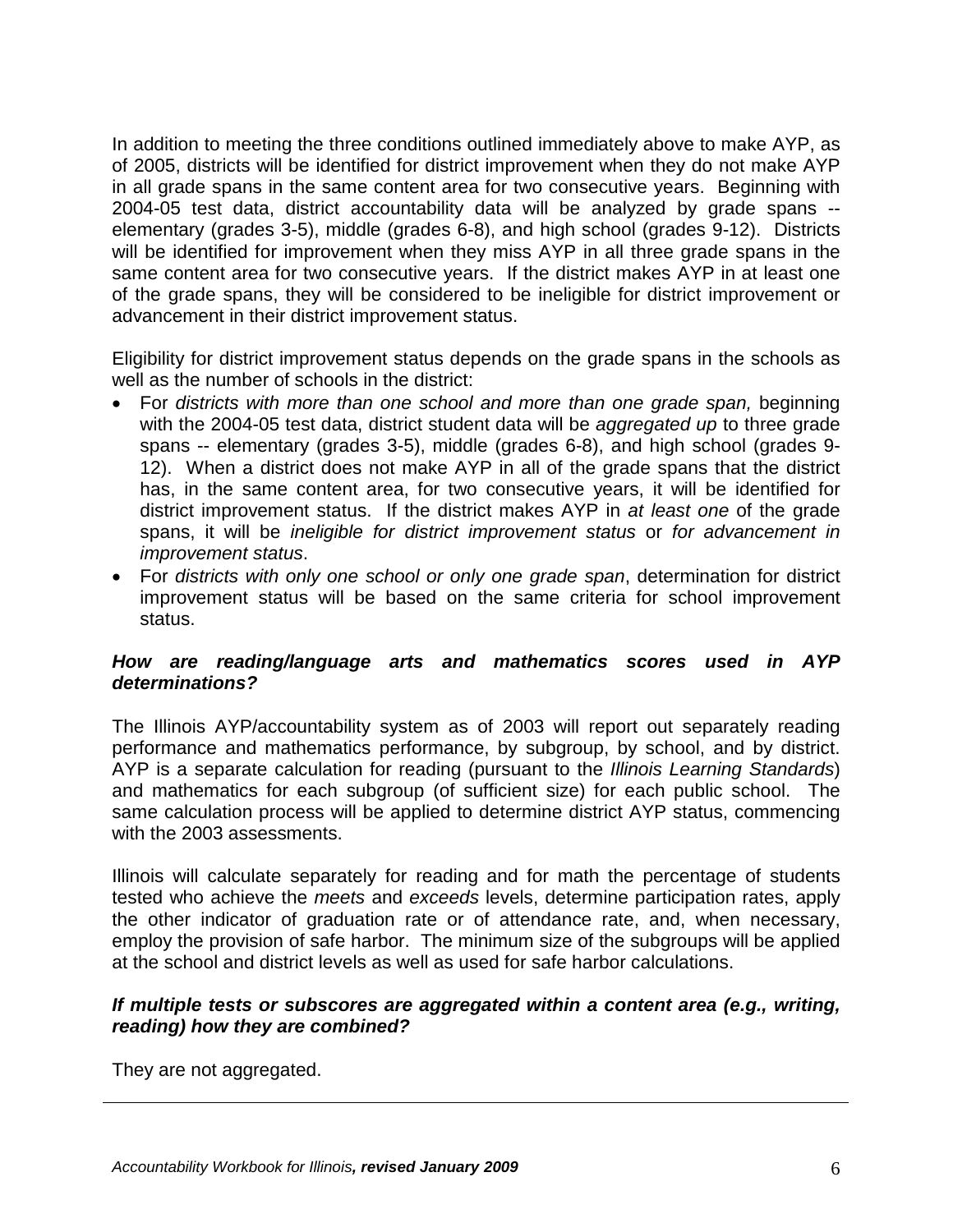*Whether AYP determinations are made using the percentage of students scoring proficient (and above), an index, or some other method? If an index or other method is used, how are proficiency scores related to the AYP determination?*

No index is used.

#### *If and how does the State combine data across grades?*

Data are combined.

#### *If and how does the State combine data across years?*

Data are not combined (except, of course, as used in safe harbor).

#### *A4. DID THE STATE CALCULATE THE STARTING POINTS AS SPECIFIED IN SECTIONS 200.13-200.21 OF THE FINAL ACCOUNTABILITY REGULATIONS (ELEMENTS 3.1 & 3.2A)?*

A4. STATE EVIDENCE AND STATE ACTIVITIES FOR MEETING REQUIREMENTS

*Describe the procedure used for calculating the starting points for reading/language arts and mathematics and enter in the table below the starting points in terms of percentage proficient and above (or index value) by content area and by grade span (if necessary).*

To determine the starting points for reading and mathematics, the 2002 assessment data were analyzed. First, the percentage proficient in the school enrolling the  $20<sup>th</sup>$ percentile of students was determined for reading and math. The percentage proficient for reading and math were 40.86% and 39.68%, respectively.

Second, the percentage proficient of the lowest performing subgroup in reading was determined to be 24.1% for limited English proficient students. For math, the percentage proficient of the lowest performing subgroup was determined to be individuals with disabilities.

*The starting points required under* NCLB *are the higher of the values of the two methods. Therefore, the State Board of Education in 2002 adopted use of the second methodology, and in early 2003, adopted 40% proficient as the starting points for all subgroups and schools for both reading and mathematics.*

The state's annual measurable objectives are the same throughout the state for each public school, each district, and each subgroup of students (see [http://www.isbe.net/ayp/htmls/illini\\_equal\\_steps.htm\)](http://www.isbe.net/ayp/htmls/illini_equal_steps.htm).

#### *A5. DID THE STATE CALCULATE THE ANNUAL MEASURABLE OBJECTIVES, AND INTERMEDIATE GOALS AS SPECIFIED IN SECTIONS 200.13-200.21 OF THE FINAL ACCOUNTABILITY REGULATIONS (ELEMENTS 3.1 & 3.2A)?*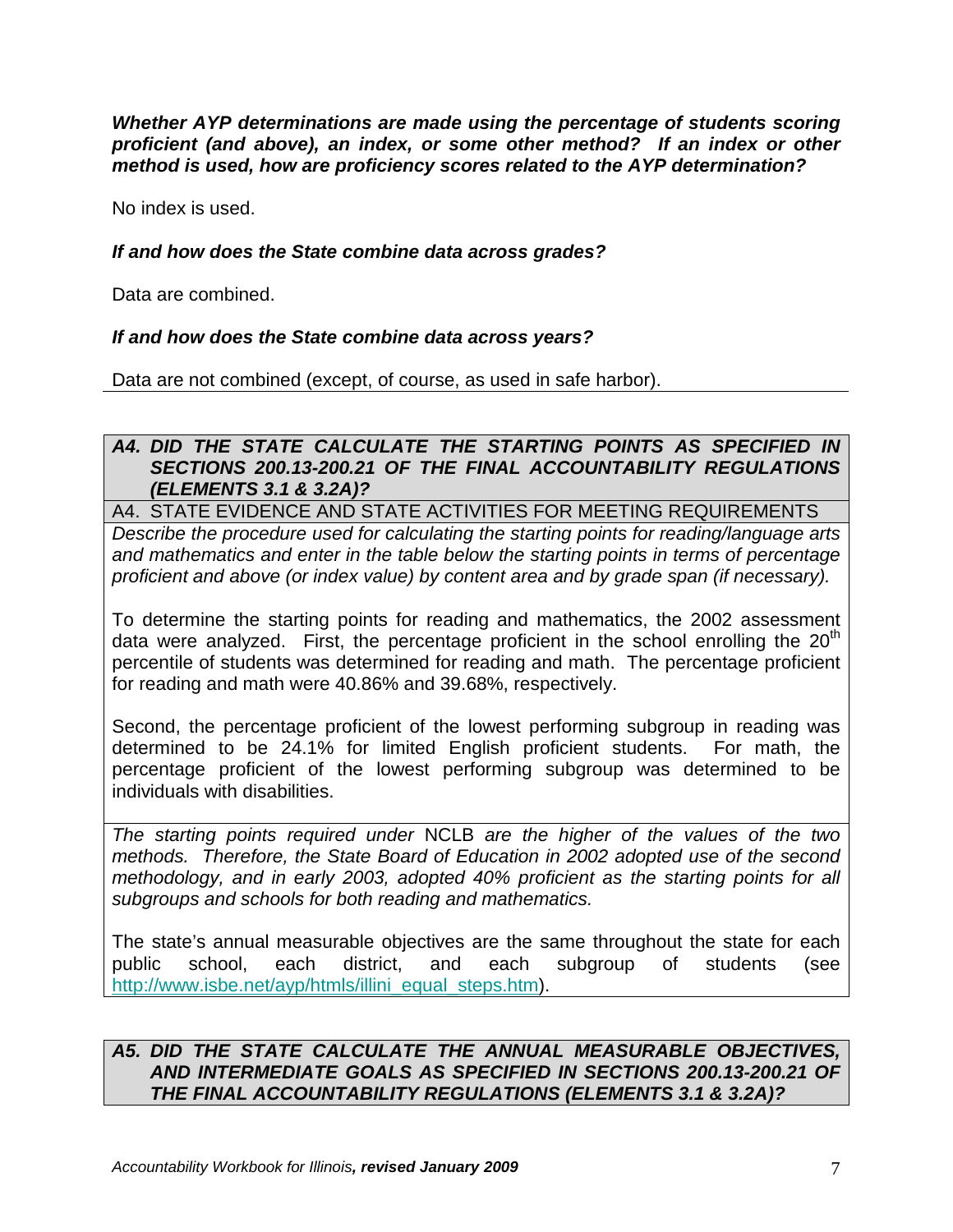# *A5. STATE EVIDENCE AND STATE ACTIVITIES–ELEMENTARY LEVEL*

*What are the State's annual measurable objectives and intermediate goals for determining AYP? (Elements 3.2b & 3.2c)*

As stated in Element 3.2a, according to the law, setting the *NCLB* "starting points" requires that two factors are considered: (a) the lowest performance of the nine subgroups in reading and mathematics, and (b) after sorting all schools by their performance, the school should be identified which accounts for the bottom 20% of all students. It is the performance of this school that matters for *NCLB*.

Next, the higher of the values found under (a) and (b) is to be taken as the starting point. The procedure is to be applied separately for reading and mathematics. The table below shows that this yields the value 40.86% for reading and 39.68% for mathematics.

|         | Col. D |      |       |       |              |       |       |      |      |      | Col. M |
|---------|--------|------|-------|-------|--------------|-------|-------|------|------|------|--------|
| Area    | 20%    | All  | Amer. | Asian | <b>Black</b> | Hisp. | White | IEP  | LOW  | ∟EP  | Lowest |
|         | method |      | Ind.  |       |              |       |       |      | Inc. |      | group  |
| Reading | 40.86  | 59.3 | 59.2  | 68.5  | 36.8         | 37.1  | 72.2  | 27.4 | 38.4 | 24.1 | 24.1   |
| Math    | 39.68  | 60.0 | 54.9  | 79.2  | 32.2         | 41.0  | 72.7  | 30.3 | 39.2 | 31.9 | 30.3   |

# **Table 3. Starting Point in Illinois from 2002 Assessment Data**

*NCLB requires taking the higher of Col. D (Criterion 1) and M (the lowest performing group = Criterion 2)* 

For simplicity, an overall value of 40% was adopted by the State Board at its February 2003 meeting.

For all schools and subgroups the annual measurable objectives are shown in the Illini Plan (see Attachment B).

*Enter the annual measurable objectives and intermediate goals through 2013-14 for elementary schools in the tables below. Distinguish annual measurable objectives from intermediate goals.*

See the Illini Plan.

A5. STATE EVIDENCE AND STATE ACTIVITIES–MIDDLE/JR. HIGH SCHOOL LEVELS *What are the State's annual measurable objectives and intermediate goals for determining AYP? (Elements 3.2b & 3.2c)*

See [http://www.isbe.net/ayp/htmls/ayp\\_factors.htm](http://www.isbe.net/ayp/htmls/ayp_factors.htm) It is the same across grades.

A5. STATE EVIDENCE AND STATE ACTIVITIES–HIGH SCHOOL LEVEL

*What are the State's annual measurable objectives and intermediate goals for determining AYP? (Elements 3.2b & 3.2c)*

See [http://www.isbe.net/ayp/htmls/ayp\\_factors.htm.](http://www.isbe.net/ayp/htmls/ayp_factors.htm) It is the same across grades.

*Do all intermediate goals increase in equal intervals?*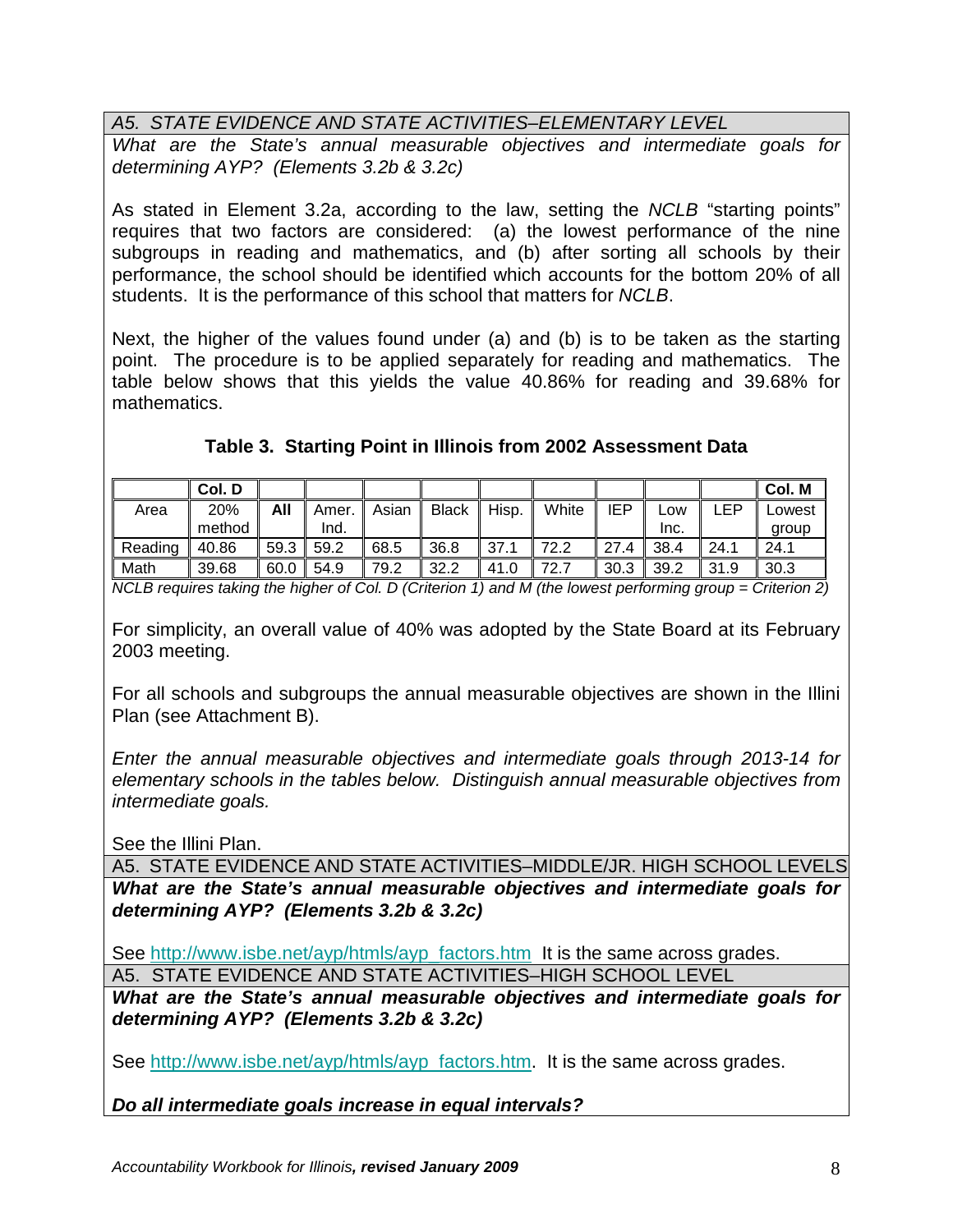Illinois acknowledges that the federal requirement in *NCLB* is for equal increments, so that by 2013-14 all students meet or exceed the *Illinois Learning Standards*. The Congressional intention using that language was to ensure that no state waited until near the end of the timeline and then expected enormous, unrealistic growth in the last two or three years. Illinois concurs with that intent and indeed echoes what is stated in Principle 3, "…*expectations for growth in student achievement that is continuous and substantial….*"

The Illini Plan (see Attachment B) demonstrates a modified version of the original document. This too reflects a reasoned approach that growth in student achievement at the beginning will be slow, that it will be difficult to make any huge achievement increases at the end, steady growth can be anticipated, and this achievement must occur over a sufficient amount of time.

In order to follow such a scientifically based approach, planning must occur; alignment with the state standards must occur; and staff must be of high quality, serve in-field, and be prepared for focused work in reading and mathematics with students of all ages. The local curriculum must not only be initiated, but implemented fully and then institutionalized consistent with the *Illinois Learning Standards*. It must be focused on "what works," and students and families must be ready for that focus. As the implementation of the *Illinois Learning Standards*, adopted in 1997, continues to increase and deepen, the projected growth is seen as feasible.

The task force and State Board of Education considered the verbal suggestion of May 8, 2003 to use two equal halves with unequal increments therein as the annual measurable objectives for student achievement for AYP. That would require placing three additional points from the second half into the first half of the years between 2003 and 2014. The task force and State Board were also cognizant of the language relating to E1 within this document [*The State shall identify the minimum values for acceptable levels of reliability/decision consistency and provide a rationale for this determination*] that allows for slight movement. Student assessment and AYP is not an exact science, as related previously in Section E1 of this document.

Illinois believes very strongly that the earlier proposed Illini Plan made sense, within the given years, and met the Congressional intent of neither being stagnant nor waiting until the very end to increase dramatically in a couple years before 2014. The proposal met that intent, as well as the requirement for "*continuous and substantial*" growth within the context of a research-based approach.

The State Board ratified on May 13, 2003, to remain with the Illini Plan as configured in May 2003. However, the Assessment and Accountability Task Force has revisited the plan more recently, and advised the State Board on June 4, 2003, that a revised version (see Attachment B) can suffice, still finding it a reasonable approach that is not backloaded with a significant amount of growth expected in the last couple of years. The State Board revisited this issue at the June 2003 meeting, and on June 17, 2003,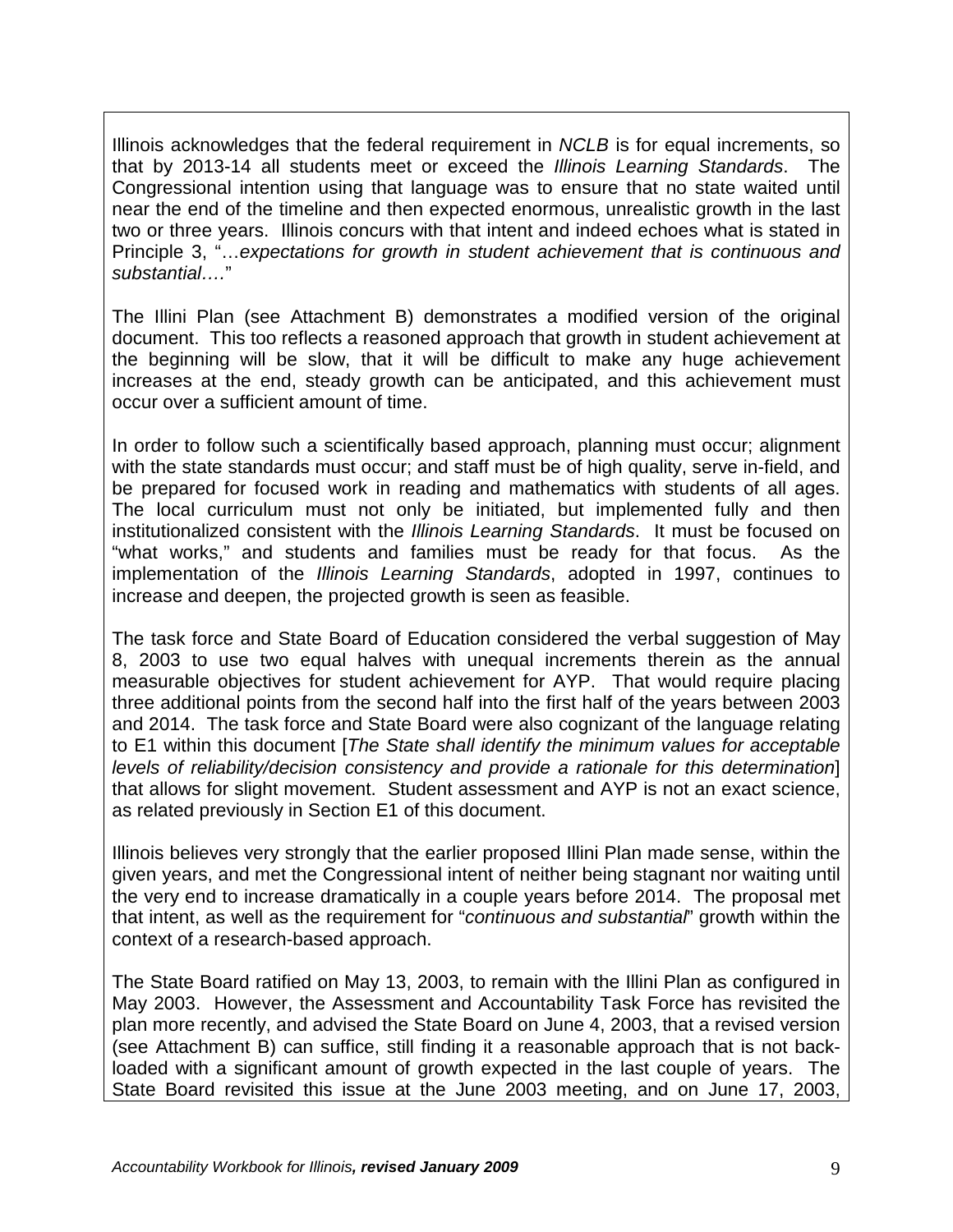## adopted an Illini Plan with equal increments (see Attachment B).

## **A6. WHAT IS THE MINIMUM NUMBER OF STUDENTS ("MINIMUM N") THE STATE IS DEFINING AS A "GROUP" FOR REPORTING, ACCOUNTABILITY, AND PARTICIPATION PURPOSES (***ELEMENTS 5.5 & 5.6***)?**

A6. STATE EVIDENCE AND STATE ACTIVITIES FOR MEETING REQUIREMENTS

*What is the State's definition of the minimum number of students for reporting, accountability, and participation purposes? (Elements 5.5 & 5.6) What are the State's rationale, procedures, and evidence for the number?*

Illinois requires a minimum of 45 students or more to constitute a subgroup for AYP calculation purposes. Illinois requires a minimum of 10 students for reporting of performance information to protect the privacy of individual students.

## **Table 4. Minimum and Maximum Numbers Applied to AYP Criteria**

| Minimum–N                                                      | <b>Number Set by State</b> |
|----------------------------------------------------------------|----------------------------|
| For reporting (to ensure privacy)                              | 10                         |
| For AYP determination (for reliability), including safe $ 45 $ |                            |
| harbor calculations                                            |                            |
| For participation                                              | 45                         |

# **Rationale for AYP Group Size**

Illinois is modifying the subgroup size after later research indicated that the group size should be increased (see Table 4) to improve the statistical decision-making quality. The rationale for this decision is outlined below.

All school-level assessment results are subject to variation due to measurement error, as well as errors due to sampling fluctuations in the year-to-year "supply" of students. Assessing the efforts of these two variables using standard statistical methods is difficult as *NCLB* requires that 20 groups are to be considered simultaneously (in Illinois, the racial/ethnic groups, low income, students with limited English proficiency, students with disabilities, and "all"). To complicate matters, a student may be a member of multiple, overlapping subgroups, and results of the student's assessment are calculated in each subgroup. For example, minority students and FRL students tend to coincide disproportionately. The dependency is further increased by the fact that students' scores in reading and mathematics are highly correlated (about 0.80 across grades).

Since standard statistical approaches cannot take measurement errors and subgroup overlap into consideration simultaneously, a bootstrap resampling approach was used to obtain realistic baseline information.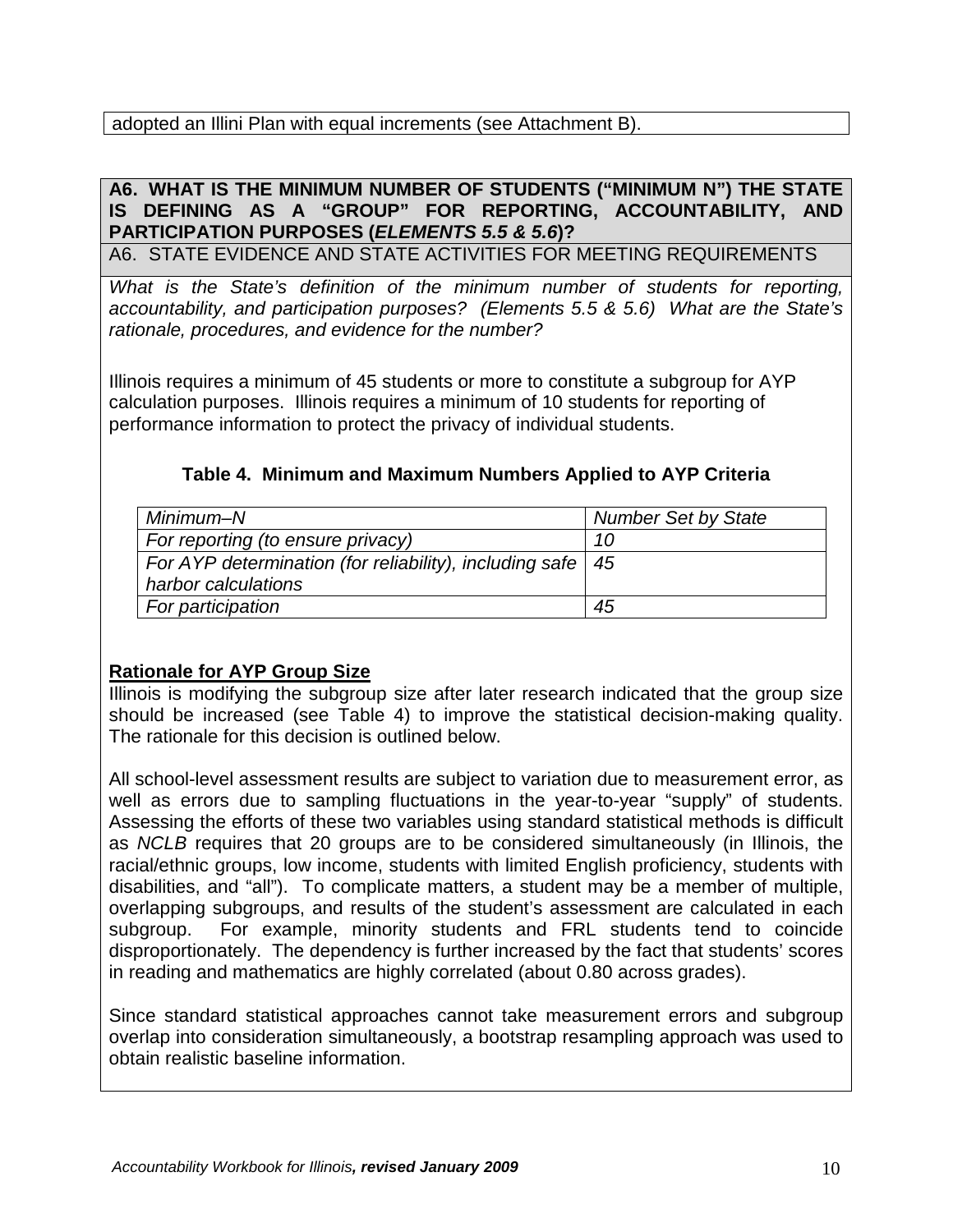

## **Bootstrap Approach**

The major advantage of bootstrap resampling is that it does not require that the dependencies among the overlapping subgroups are modeled explicitly, as bootstrapping essentially recreates the sampling distribution that results from these dependencies. Since schools differ greatly in their compositions, it is not realistic to assume that all schools' results will follow the same distribution. For this reason, the bootstrap procedures were repeated for all Illinois schools separately–i.e., to accommodate its particular characteristics, each school was allowed to define its own universe or population.

Constructing the H<sub>0</sub> Distribution. The 2003 ISAT and PSAE data indicate that the Illinois reading and mathematics tests correlate about 0.80 statewide across grades, and that the joint distribution of the reading and mathematics scores is approximately bivariate normal. It is thus possible to compute the probability that a particular student will meet the *Illinois Learning Standards* given a particular *NCLB* requirement. To obtain the proper H<sub>0</sub> for a particular *NCLB* required percentage of students to meet, it is assumed that the subset of groups among the 20 groups that meet the size requirements barely meet the *NCLB* requirements. As is illustrated in Figure 1, this is achieved by changing the group means (dotted lines) relative to the cutoff points (solid lines). Identifying the appropriate cutoffs requires the computation of inverse z scores for the bivariate case, and this was achieved via a Mathcad program, which yielded values that are exact to within 0.01 standard deviation.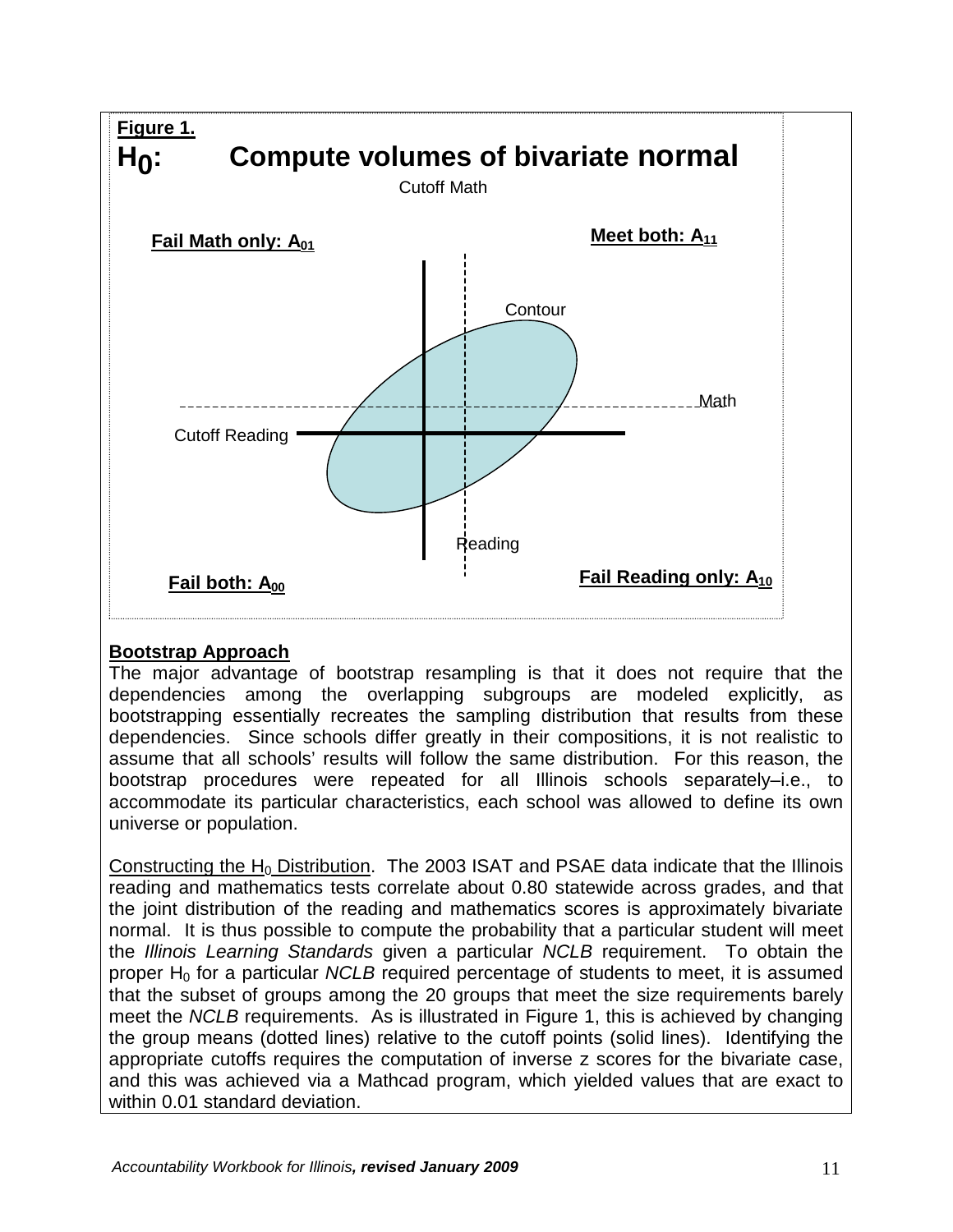Since no two schools are alike with respect to their exact student composition, it will be clear that this procedure must be repeated for each school and all students within each school. Therefore, for each school, the students' observed class memberships were taken into account during the resampling process (i.e., if a student were both black and FRL, then his or her data applied in both *NCLB* categories). Plausible values were obtained by assuming normally distributed posteriors based on the standard error provided by the Rasch model.



 $H<sub>0</sub>$ . The preceding considerations yield distributions that describe the school-specific probabilities of observing 0, 1, 2…18 subgroups that make AYP given the tests' respective errors of measurement and the overlap among the various student subgroups. An actual example distribution is shown in Figure 2. To obtain acceptable precision for each Illinois school, a total of 10,000 bootstrap samples were used. To obtain a 95% Confidence Interval, the upper and lower 2.5% regions of the  $H_0$ distributions were designated as the "critical areas." This procedure was performed for *NCLB* requirements of 40%, 50%, 60%, 70%, 80%, and 90% of students meeting or exceeding.

 $H_1$ . To derive H<sub>1</sub>, the procedure outlined for deriving H<sub>0</sub> is repeated using students' actual data. That is, each student in the bootstrap sample was assigned a plausible value (i.e., a test score) and this value was coded as "Meeting" or "Not Meeting." All groups to which the students belong were then updated, and when all students were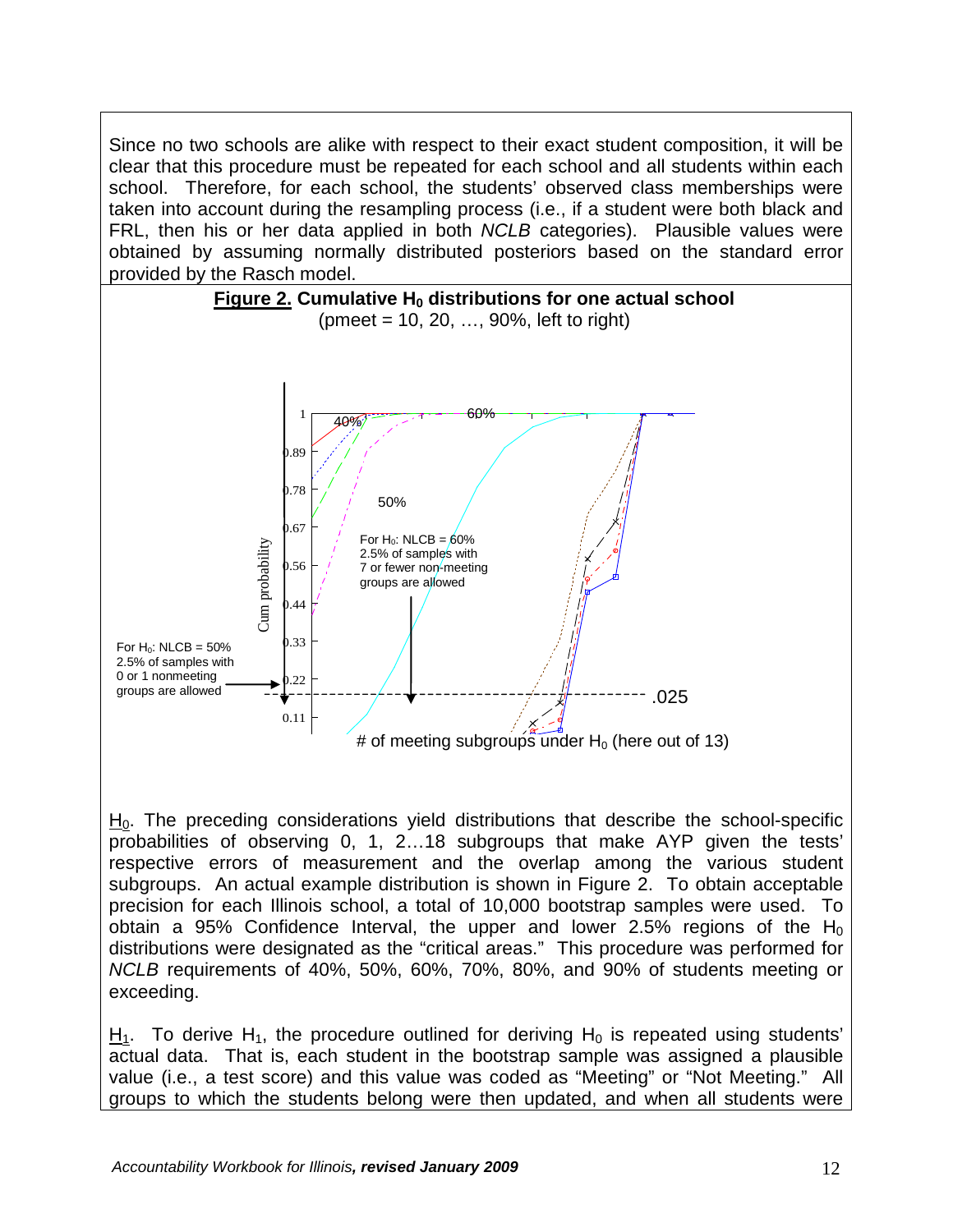processed, it was determined how many groups made AYP. As before, to achieve adequate precision, 10,000 bootstrap samples were used. The null hypothesis of "school makes AYP" was rejected whenever more than 2.5% of the runs yielded a number of AYP making groups that fell inside one of the critical regions discussed earlier. Naturally, as is illustrated by the various lines in Figure 3, the location of the interval varies with the *NCLB* requirement under consideration.

# **Figure 3.**

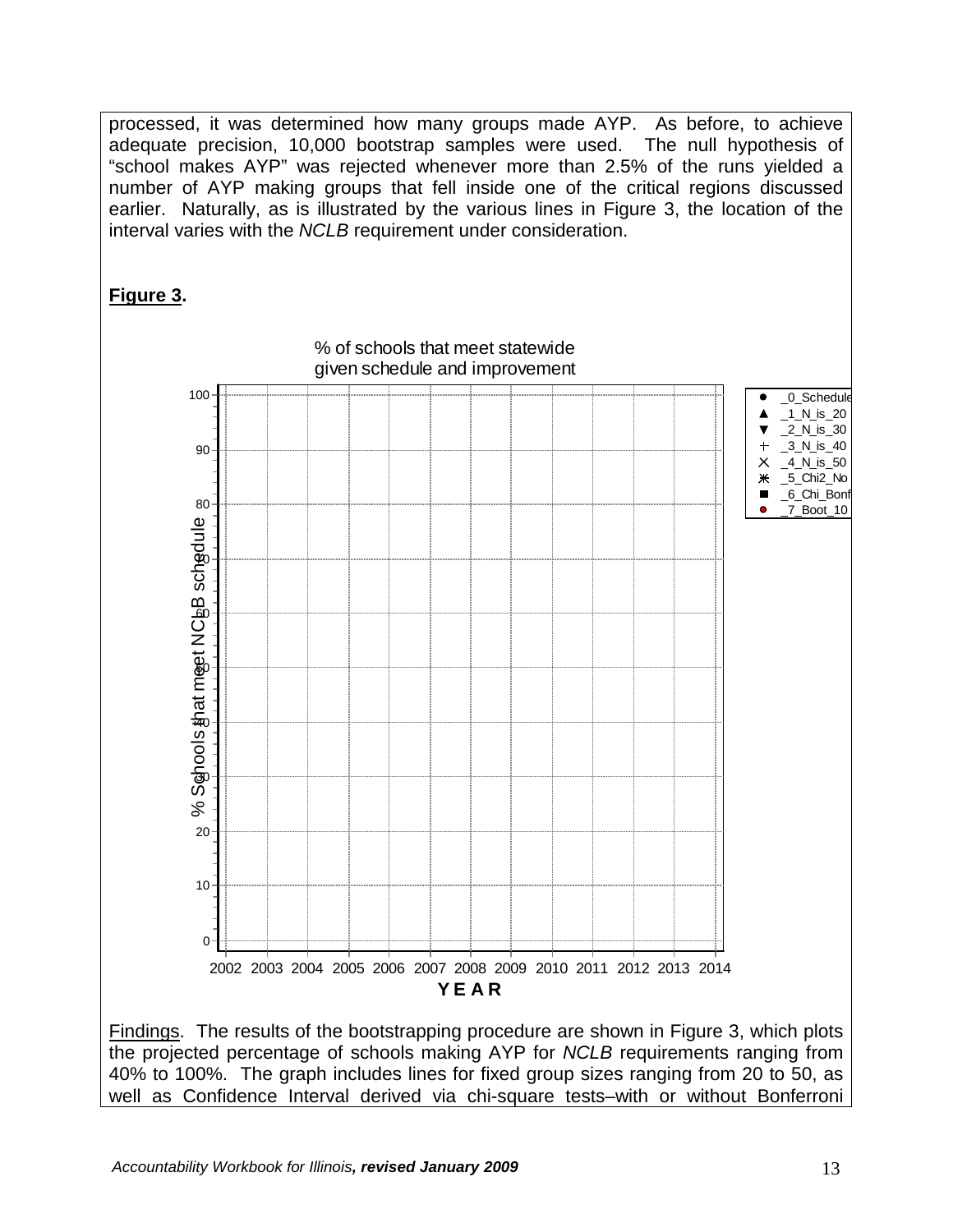## correction.

Since bootstrapping is arguably the most valid approach, the classifications resulting from the other classifications were correlated with those produced by the bootstrap method. As is shown in Figure 4, the bootstrap correlates higher with fixed group methods as group-size increases (see left side of figure). Further, the right side of Figure 4 shows that the chi-square type Confidence Intervals computed without Bonferroni correction performed about as well as Confidence Intervals created with the use of this correction. Thus, for greatest simplicity, Illinois selects the use of the Confidence Interval method without Bonferroni correction.

# **Figure 4.**

|             |      |      | Confidence Interval Method |      |         |      |                   |            |
|-------------|------|------|----------------------------|------|---------|------|-------------------|------------|
| <b>NCLB</b> |      |      |                            | With | Without |      |                   |            |
| Required    | 20   | 30   | 40                         | 50   | 60      | 75   | <b>Bonferroni</b> | Bonferroni |
| 40          | 0.29 | 0.28 | 0.29                       | 0.29 | 0.29    | 0.29 | 0.29              | 0.28       |
| 50          | 0.57 | 0.63 | 0.66                       | 0.68 | 0.70    | 0.71 | 0.63              | 0.56       |
| 60          | 0.47 | 0.50 | 0.50                       | 0.51 | 0.52    | 0.52 | 0.49              | 0.47       |
| 80          | 0.40 | 0.41 | 0.43                       | 0.43 | 0.43    | 0.43 | 0.44              | 0.43       |

## **Conclusions**

The Confidence Interval method clearly is the preferred route, over the bootstrap method:

- Explaining bootstrap methods to schools is probably very difficult and schools might question the validity of the entire *NCLB* approach.
- Although the bootstrap yields superior answers, this method is not very flexible for practical use. For instance, the results reported here required a tailor-made Delphi program consisting of about 2,000 lines of code. To make the program usable in general would require considerable additional effort.
- In addition, the bootstrap approach is extremely time-consuming. For instance, the current analyses required well over one whole day of computer operation.
- By its very nature, the bootstrap approach relies on simulations using random numbers. Thus, in "close" cases, the outcome of the bootstrap method may vary from run to run. It seems doubtful that schools would tolerate the uncertainty of such outcomes.

Illinois will use a 95% confidence interval for the "all" group as well as individual subgroups as of 2006.

## **Impact**

It can be seen that using a minimum subgroup size as outlined in Table 4 decreases the number of schools containing such subgroups; however, the overall decrease is quite small.

Implementation of Confidence Interval Method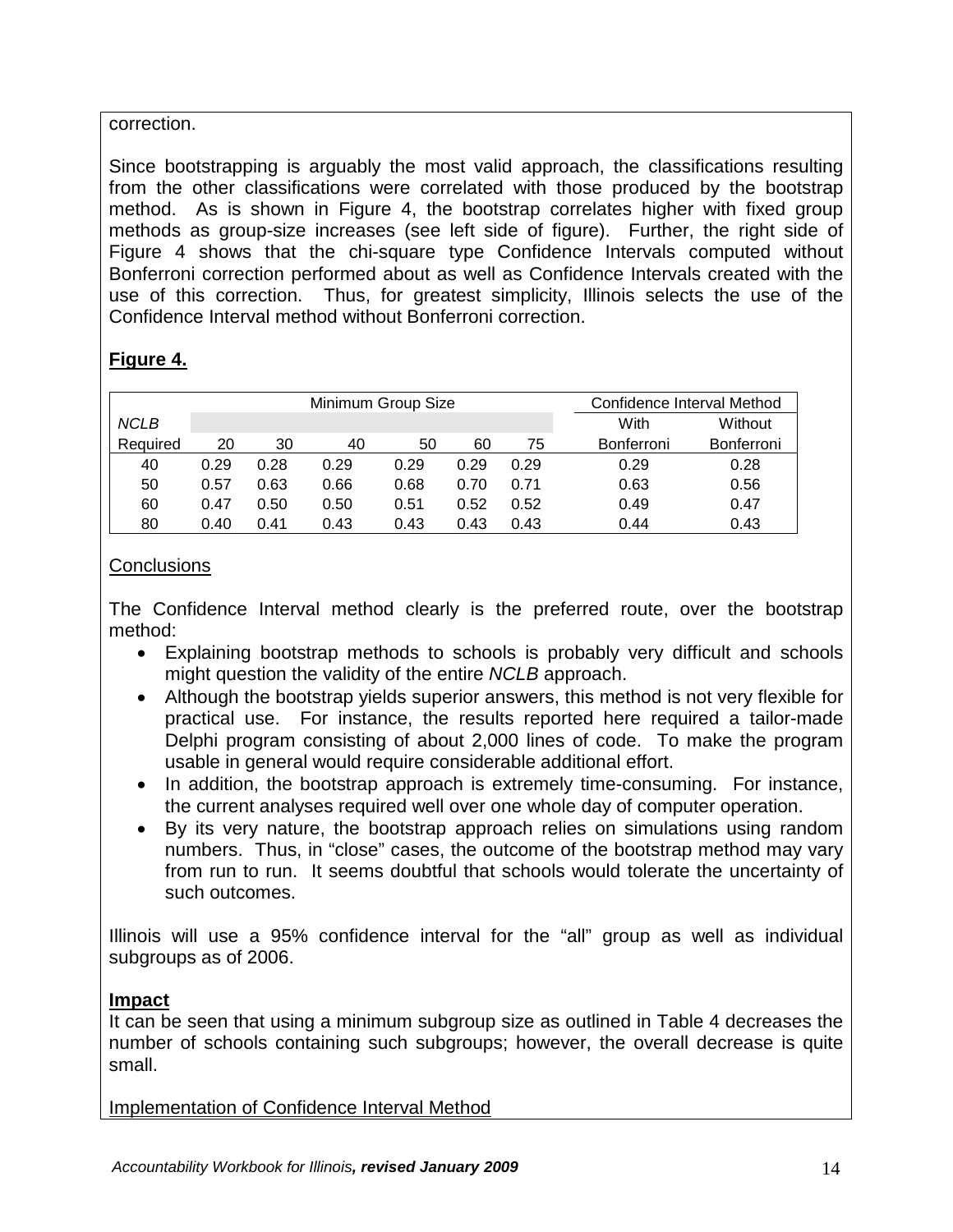Based on the preceding analyses, Illinois will use a Hypothesis Testing method which is equivalent to a Confidence Interval approach to determine AYP calculation for the subgroup performance. Specifically, a subgroup (g) is considered as making AYP only when it can be established that there is a 95% certainty that this subgroup's true percentage meets or exceeds the AYP criterion and that the size of subgroup (g) is at least the minimum subgroup size.

The Confidence Interval is equivalent to a test of the one-tailed statistical hypothesis because the state is seeking to verify that the true percent proficient of the subgroup is actually lower than the AYP target.

Where  $\overline{P}_g$  represents the true proportion of students meeting or exceeding standards in subgroup g, and since Illinois' Plan requires in 2005 that 47.5% of students meet or exceed standards, this can be shown as (below):

H<sub>0</sub>: The true percent meeting/exceeding standards for the subgroup g  $({\boldsymbol{P}}_g)$  is not lower than the AYP target (47.5% in 2005)

H<sub>1</sub>: The true percent meeting/exceeding standards for the subgroup g  $(\boldsymbol{P}_g)$  is actually lower than the AYP target (47.5% in 2005)

With observed percent proficient:  $\hat{P}_{g}$  for the subgroup g and the subgroup size for subgroup g:  $N<sub>g</sub>$ 

Statistic 
$$
Z = \frac{APPTarget (47.5\% in 2005) - Observed Percent Profit ( \hat{P}_g) }{\sqrt{\frac{(AVPTarget)(1 - AYPTarget)}{Group Size for Subgroup g(N_g)}}}
$$

*NOTE*: the above equation is simply a restatement of the basic formula after solving for observed proportion. Again, this applies only to subgroups which meet the minimum subgroup size.

Accordingly, the following operationalizes the above hypothesis based on 95% certainty:

**If** Observed Percent Proficient  $(\hat{p}_e)$ ≥ Group Size for Subgroup  $g$  (  $_N$  ) AYP Target (47.5% in 2005) -1.645  $\times$   $\frac{(\text{ATP} \text{ 1} \text{arget}) \times (1-\text{ATP} \text{ 1} \text{arget})}{\sqrt{(\text{ATP} \text{ 1} \text{arget}) \times (1-\text{ATP} \text{ 1} \text{arget})}}$ *Ν*<sup>g</sup> × × then subgroup g makes AYP.

# *A7. HOW DOES THE STATE MAKE ADEQUATE YEARLY PROGRESS DETERMINATIONS FOR BOTH "STATUS" AND "SAFE HABOR"*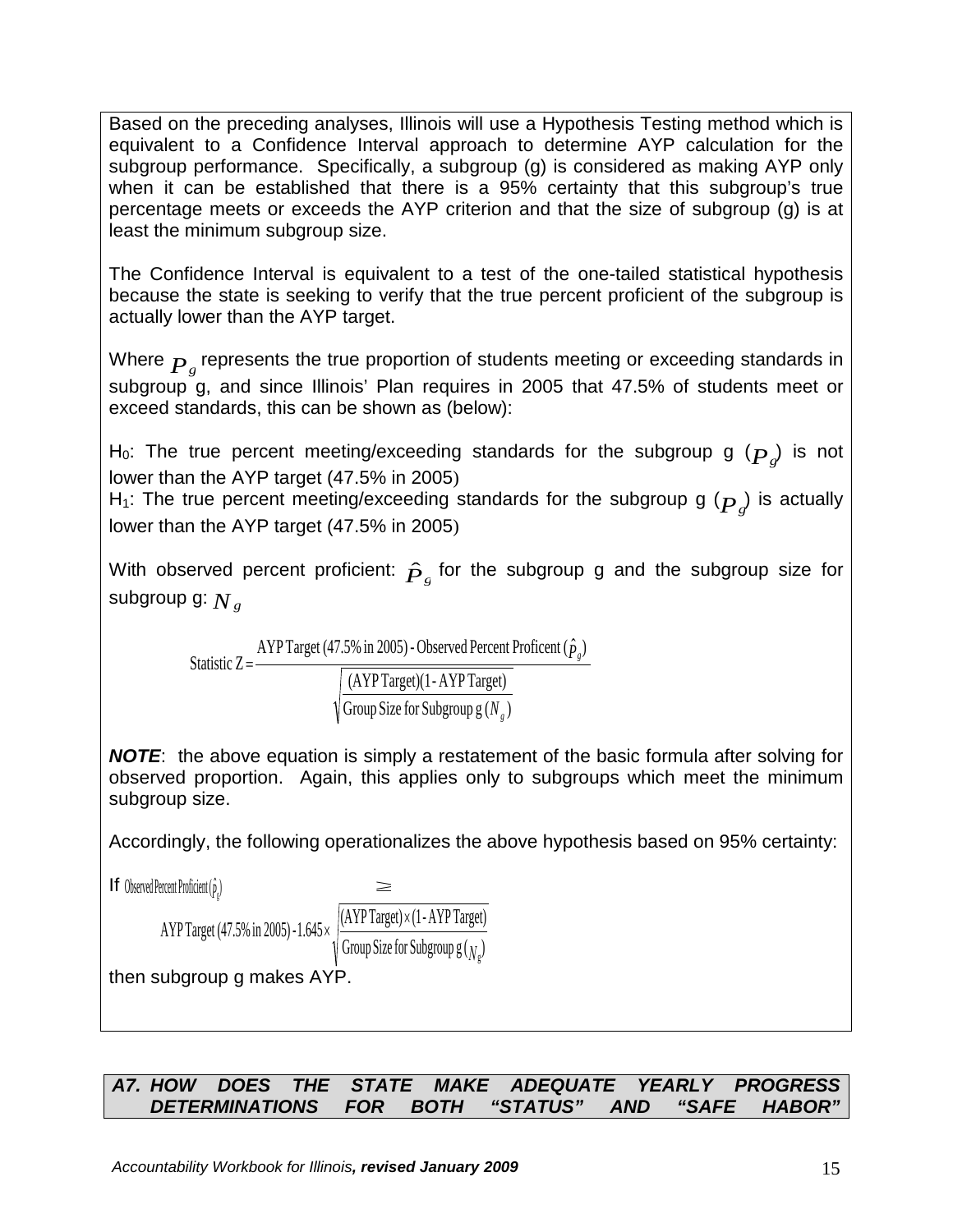## *APPROACHES (ELEMENTS 3.1-3.2B)?*

A7. STATE EVIDENCE AND STATE ACTIVITIES FOR MEETING REQUIREMENTS

*Incorporating all of the information presented above in Sections A1-A6, the State shall present a discussion of its procedures, rationale, and evidence for determining which public schools and district have made or missed their AYP "status" targets.*

For a given school or district, the percentage of scores that meet or exceed state standards for both reading and math is calculated across all state assessments and across all grades in which reading and math are assessed. Currently, there are three assessments that are part of the AYP calculation. A single percentage *meets* plus *exceeds* standards score is derived from the three tests separately for reading and math, and are also reported separately. Reading and math are assessed in grades 3-8 and 11 (see charts on assessments, Attachment C*)*.

To meet AYP requirements under *NCLB* in Illinois, schools must meet three criteria. If schools or districts have student subgroups that do not meet the second requirement below, they can avoid consequences by showing a 10% reduction in the percentage not meeting standards within the subgroup(s) over the previous year (called safe harbor). They must still meet the first and third requirements.

- All subgroups and aggregate groups must test, at a minimum, 95% of its students in both reading and mathematics.
- For reading and mathematics, for all student subgroups (meeting or exceeding the minimum subgroup size) and in the aggregate, schools and districts must meet annual targets set by the state for the percentage of scores meeting or exceeding state standards as measured by the state assessments.
- In the aggregate, schools must meet the minimum annual objective for graduation rate for high schools and for attendance rate for non-high schools:
	- For high schools: In February 2003, the State Board adopted graduation rate as the additional academic indicator, as required by *NCLB*.
	- For elementary and middle schools: In February 2003, the State Board adopted attendance rate as the additional academic indicator.

Additionally, districts will be identified for improvement when they do not make AYP in all grade spans for two consecutive years – elementary (grades 3-5), middle (grades 6- 8), and high school (grades 9-12) (see Section A 3).

#### *Incorporating all of the information presented above in Sections A1-A6, the State shall present a discussion of its procedures, rationale, and evidence for determining which schools and districts have made or missed their AYP "safe harbor" goals.*

AYP decisions for each public school are made annually. The current AYP system incorporates annual student achievement scores for students in regular public schools– standards, assessments, report cards. Annual school improvement status is stated on each report card as of 2002. The new definition of school districts as outlined in Public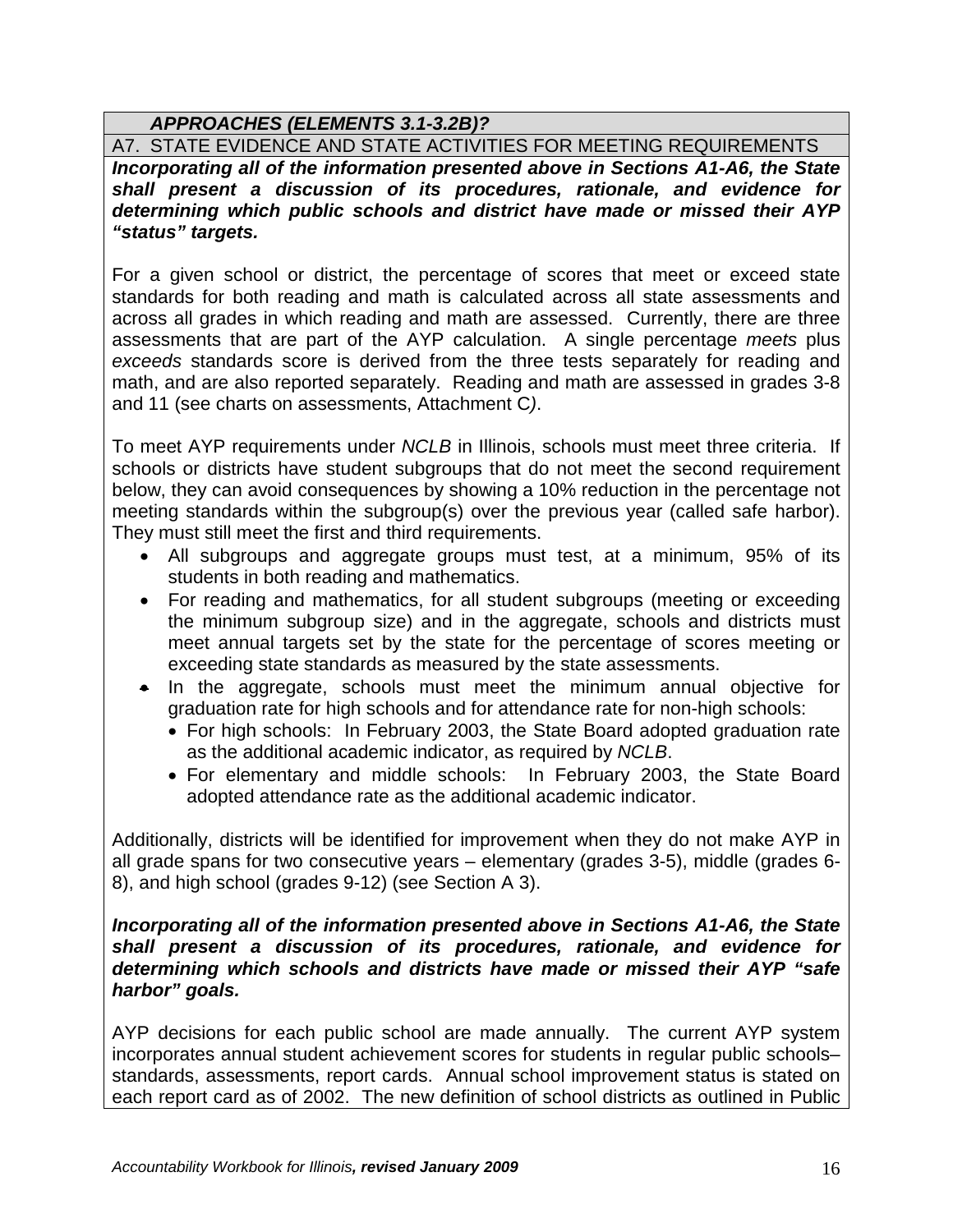Acts 93-426 and 93-470 incorporates all public schools (e.g., special education cooperatives and the Illinois School for the Deaf).

"Safe harbor" will be used in calculations of AYP as of 2003 and applies to school and district subgroups. At the high school level, graduation rate will be used as the additional academic indicator. At the elementary and middle grade level, the State Board of Education has adopted the use of attendance rate as the academic indicator.

Illinois will use a 75% confidence interval for safe harbor beginning in 2006.

## *A8. WHEN DOES THE STATE MAKE ADEQUATE YEARLY PROGRESS DETERMINATIONS (ELEMENTS 1.4 & 4.1)?*

A8. STATE EVIDENCE AND STATE ACTIVITIES FOR MEETING REQUIREMENTS

*The State shall present evidence showing that AYP decisions and notification about improvement status are made prior to the beginning of the next school year.*

Illinois provides information/decisions about AYP and improvement status in time for school districts to implement the required provisions before the beginning of the next academic year.

Illinois student assessments are currently administered between March and May for all three components of the system and the allowed make-up tests. Preliminary test scores in terms of AYP are generally reported to local districts in July.

## *The State shall present evidence showing that supplemental educational service providers have been approved.*

The Illinois State Board of Education approved providers each year. See the approved list at [http://www.isbe.net/ses/html/service\\_providers.htm.](http://www.isbe.net/ses/html/service_providers.htm) The Web site also displays the application now available, seeking additional providers [\(http://www.isbe.net/ses/html/application\\_process.htm\).](http://www.isbe.net/ses/html/application_process.htm)) Additional providers are approved on a regular basis by the State Board of Education and posted on the Web site.

*The State shall present evidence showing that AYP decisions are made on an annual basis***.**

The Illinois annual report cards reflect annual assessment scores and AYP decisions.

# **SECTION B. ADDITIONAL INDICATORS**

*States are responsible for holding schools accountable for performance on additional academic indicators. States must use high school graduation rates at the high school*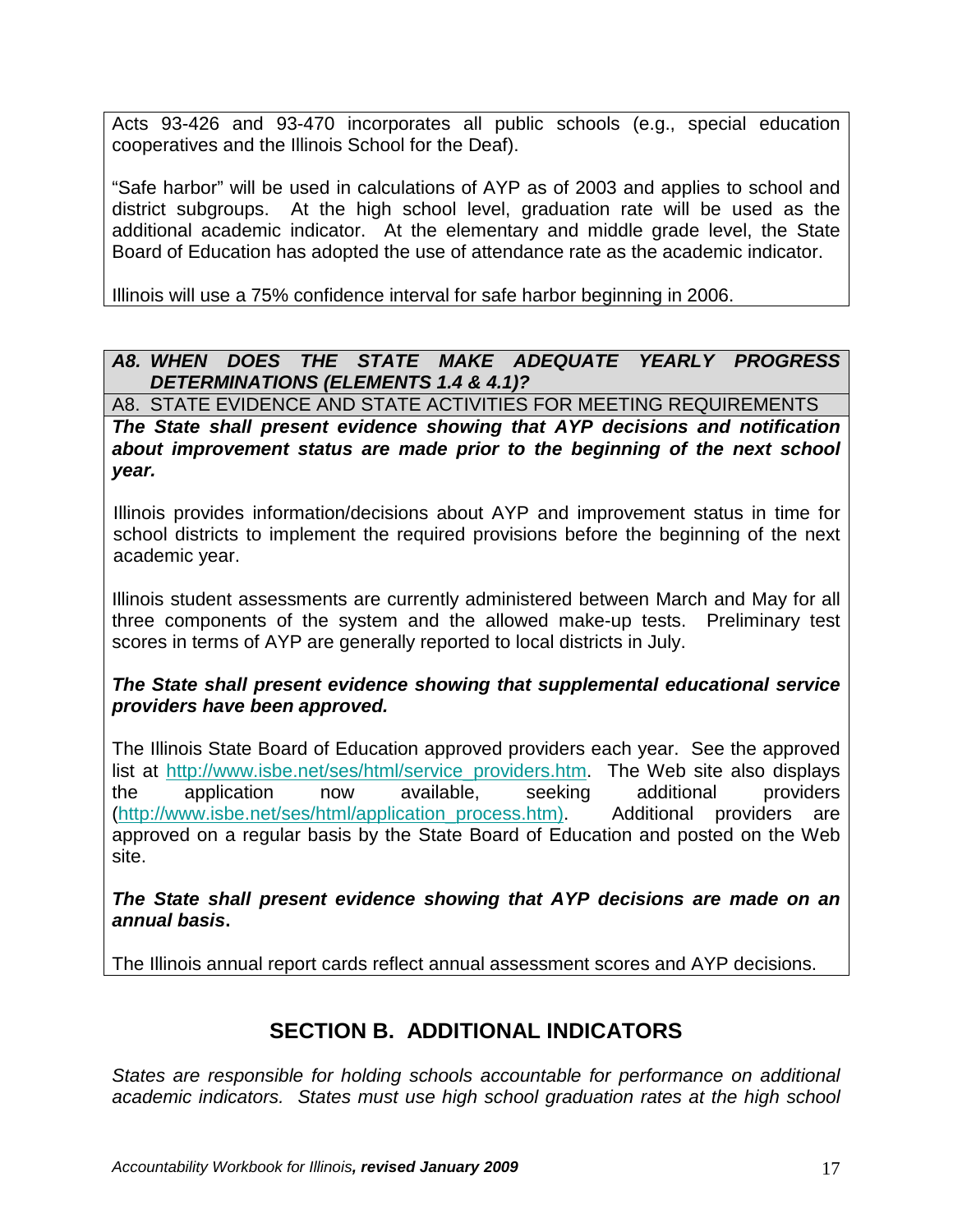*level and other indicators at the elementary and middle levels. Section B is designed to evaluate states' evidence related to the use of high school graduation rate and these other academic indicators in the calculation of AYP.*

## *B1. WHAT IS THE STATE DEFINITION FOR THE PUBLIC HIGH SCHOOL GRADUATION RATE (ELEMENT 7.1)?*

B1. STATE EVIDENCE AND STATE ACTIVITIES FOR MEETING REQUIREMENTS *Please provide a description of the methodology for the choice of method for calculating the graduation rate in your state. Additionally, please provide the student graduation rate for the 2001-2002 school year in the aggregate and for each subgroup identified in Section 1111(b)(2)(C)(v).*

Illinois already has a definition for public high school graduation rate. As stated in the Consolidated State Application in June 2002, the graduation rate used in Illinois is derived using the cohort method (i.e., the percentage of grade 9 students remaining until graduation). The School Report Card data collection effort has been modified to allow for the disaggregation of graduation rate by the major racial/ethnic categories [including a multi-racial/ethnic group], and by English language learning, low-income, students with disabilities, and migrant classifications**.** Details are delineated in the attached report cards. As requested via the peer review process, the following descriptors elaborate upon the earlier definition.

*Graduation Rate* is the number of current year graduates divided by the number of freshman class four years previously, less students who transferred out, plus students who transferred in, multiplied by 100. It is essentially a cohort rate.

Graduation rate =  $(B / (A – C + D))$  \* 100

A. Freshman Class, i.e., the number of students enrolled for the first time in grade 9 four years ago, (e.g., freshman class enrollment in fall 1998).

B. Graduates, i.e., the number of students who graduated in the current school year (e.g., July 2001 through June 2002). Graduates include *only* students who were awarded regular diplomas; students with GEDs and other nonregular completion certificates are *not* included.

C. Transferred out, i.e., the number of students from the freshman class (A) who transferred to another school, or died, prior to graduation.

D. Transferred in, i.e., the number of graduates from among all the graduates (B) who were not members of the original freshman class (A). Included are students who transferred in from other schools in the last four years, and also students who graduated in fewer or more than four years. Since these students are counted in the numerator, they are also counted in the denominator to ensure that the graduation rate does not exceed 100%.

NOTE: Students from A who drop out, are expelled, or do not have enough credits to graduate, are not included in B, C, or D.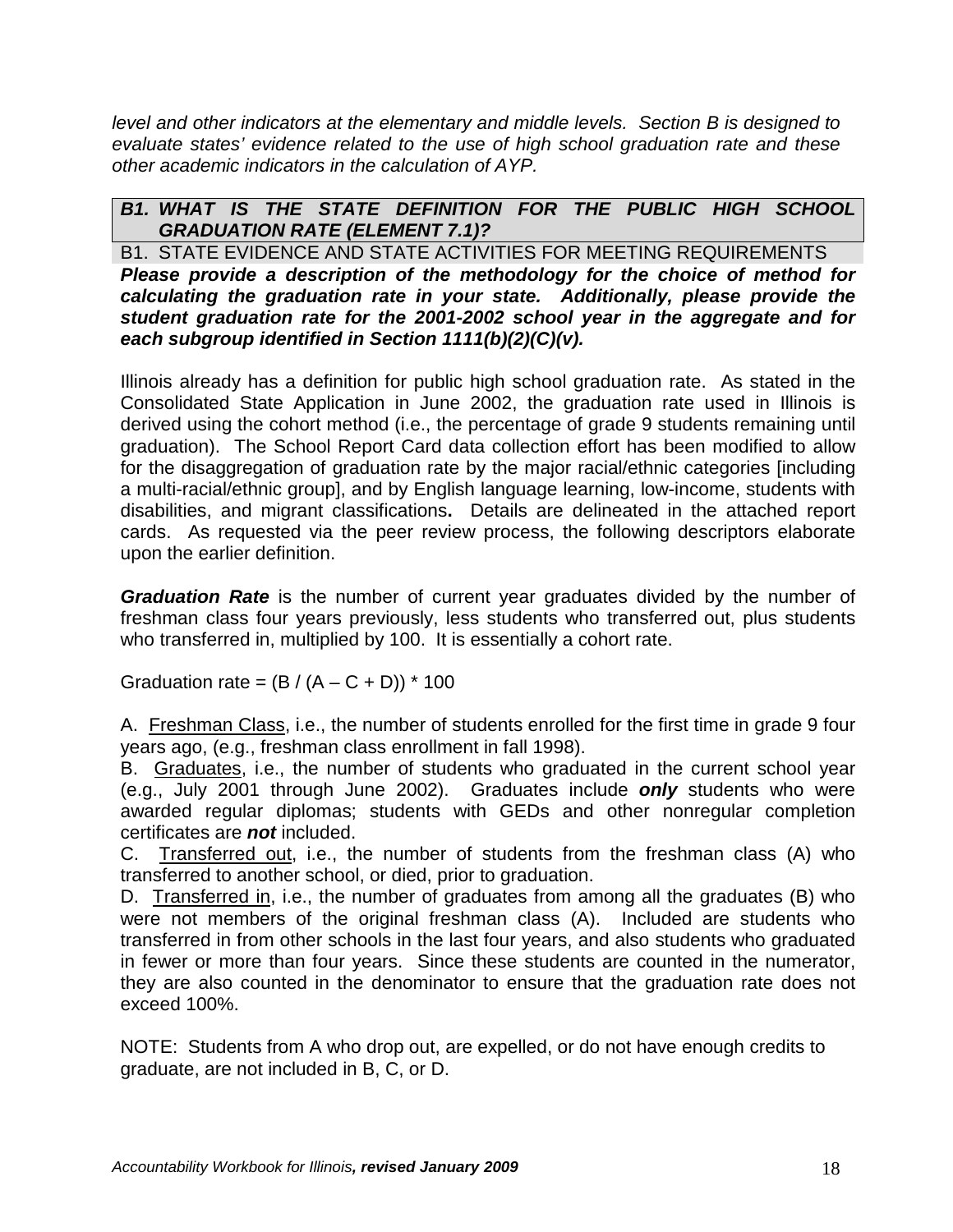| 2001-02 Graduation rates          |       |                                   |       |
|-----------------------------------|-------|-----------------------------------|-------|
| <b>All Students</b>               | 85.2% | White                             | 89.2% |
|                                   |       | <b>Black</b>                      | 74.5% |
| Male                              | 82.5% | <b>Hispanic</b>                   | 74.7% |
| Female                            | 87.9% | Asian/Pacific Islander            | 91.7% |
|                                   |       | American Indian                   | 73.9% |
| <b>Limited English Proficient</b> | 69.9% | Migrant                           | 31.1% |
| <b>Students with Disabilities</b> | 69.1% | <b>Economically Disadvantaged</b> | 80.2% |

#### *Graduation Rate*

At the April 9, 2003 meeting, the task force recommended that there be a gradual increase in the threshold number for graduation rate, and not a single number used.

The average state graduation rate in 2001-02 was 85%. Looking at 85% would mean an impact as follows:

|                   | Number/Percentage of Schools NOT Making AYP |                     |               |            |               |            |  |  |  |  |  |  |
|-------------------|---------------------------------------------|---------------------|---------------|------------|---------------|------------|--|--|--|--|--|--|
| <b>Graduation</b> |                                             | <b>Entire State</b> |               | Chicago    | Non-Chicago   |            |  |  |  |  |  |  |
| Rate              | <b>Number</b><br>Percentage                 |                     | <b>Number</b> | Percentage | <b>Number</b> | Percentage |  |  |  |  |  |  |
| 60%               | 21                                          | 3.29%               | 18            | 24.66%     | 3             | 0.53%      |  |  |  |  |  |  |
| 65%               | 32                                          | 5.02%               | 26            | 35.62%     | 6             | 1.06%      |  |  |  |  |  |  |
| 70%               | 60                                          | 9.40%               | 41            | 56.16%     | 19            | 3.36%      |  |  |  |  |  |  |
| 75%               | 89                                          | 13.95%              | 49            | 67.12%     | 40            | 7.08%      |  |  |  |  |  |  |
| 80%               | 141                                         | 22.10%              | 57            | 78.08%     | 84            | 14.87%     |  |  |  |  |  |  |
| 85%               | 219                                         | 34.33%              | 62            | 84.93%     | 157           | 27.79%     |  |  |  |  |  |  |
| <b>Total</b>      | 638                                         |                     | 73            |            | 565           |            |  |  |  |  |  |  |

### **Table 5. Number/Percentage of Schools that Would** *Fail* **to Make AYP for the Minimum Graduation Rate Based on the Following Thresholds (2002)**

#### **The Graduation Rate is a Valid Indicator:**

- As defined, it is a cohort rate, following a group of students from the time they first enter grade 9 until they graduate.
- Students who drop out, are expelled, or who do not have enough credits to graduate, are not counted as transfer students.
- School districts that submit raw data on time are asked to verify their graduation rates when they are computed.
- Edit checks are built into the process to ensure accuracy, e.g., schools submitting data that result in graduation rates outside of an acceptable range (40%-100%) are contacted for verification.

## **The Graduation Rate is a Reliable Indicator:**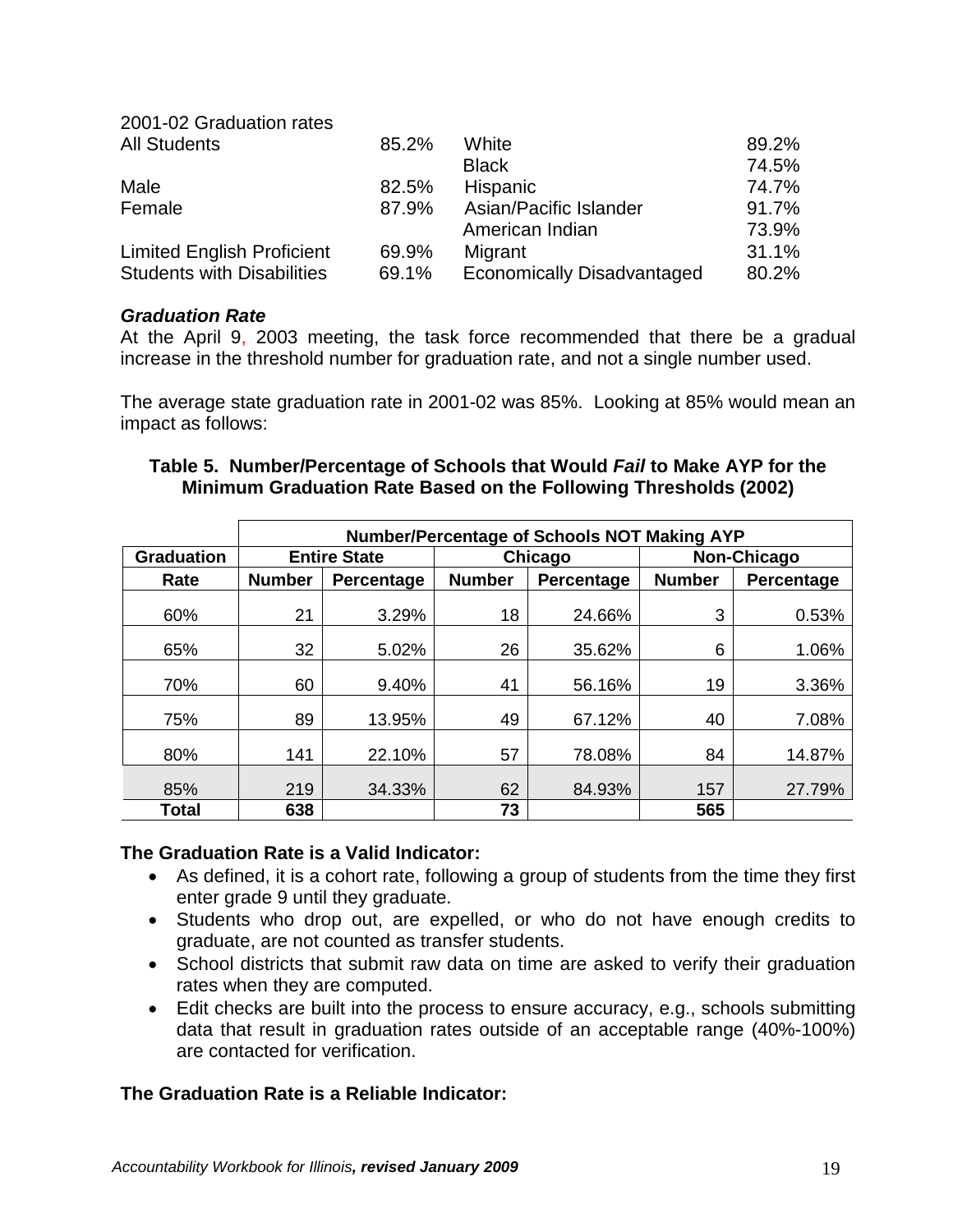- The same data collection process and formula have been used since 1995. (Data collection was expanded in 2001-02 in order to report graduation rates disaggregated for the various student groups.)
- Results of the computation have been consistent through time; the statewide rate has been relatively stable over the years, ranging from a low of 80.5% in 1996 to a high of 85.2% in 2002.

#### **Starting Point/Target**

The starting point is 65% graduation rate for each school and group for 2003, with an increase of two percentage points each year to reach a target of at least 85% in 2013. To select the starting point, the distribution of high schools by graduation rate was examined and consideration was given to schools and groups that face various challenges.

At the April 9, 2003 meeting, the task force recommended that there be a gradual increase in the threshold number for graduation rate. The average state graduation rate in 2001-02 was 85%.

On April 30, 2003, the State Board of Education adopted an initial threshold of 65%, increasing to 85% in 2014, and delineated as in Figure 6.



**Figure 6***.* **Proposed Annual Targets for Graduation Rate**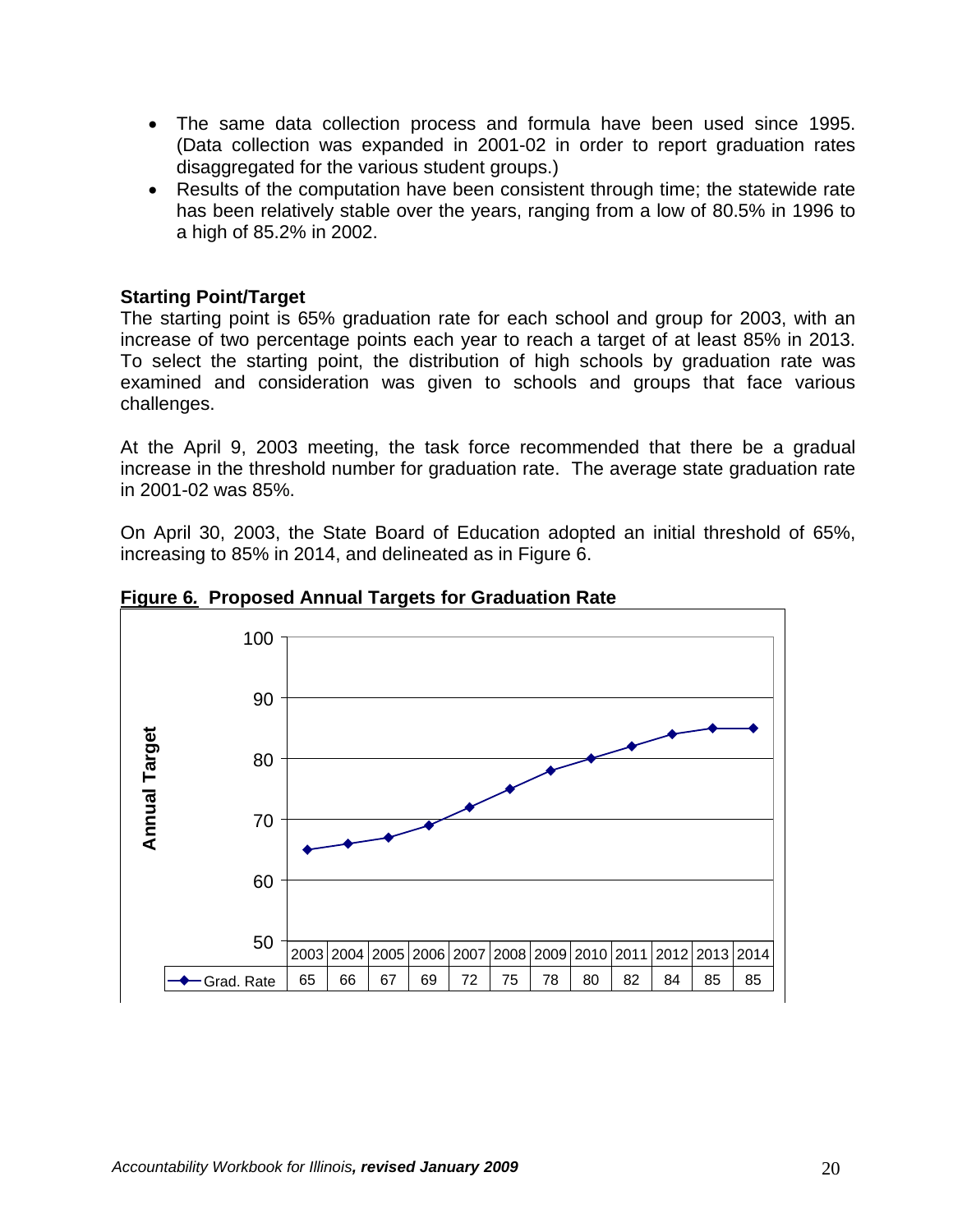#### *B2. WHAT ARE THE STATE'S ADDITIONAL ACADEMIC INDICATORS FOR PUBLIC ELEMENTARY AND MIDDLE SCHOOLS FOR THE DEFINITION OF AYP? (ELEMENT 7.2) AND ARE THESE INDICATORS VALID AND RELIABLE (ELEMENT 7.3)?*

B2. STATE EVIDENCE AND STATE ACTIVITIES FOR MEETING REQUIREMENTS *What are the additional academic indicators for:*

- *Elementary schools?* Attendance rate.
- *Middle schools?* Attendance rate.

*Provide a description of the methodology for this choice of method for calculating these indicators in your state. In the rationale, please include evidence/justification that the selected indicators are reliable and valid for the intended use.*

Please see the following attendance rate information.

*Additionally, please provide the starting points for these indicators for the 2001- 2002 school year in the aggregate and for each subgroup identified in Section 1111(b)(2)(C)(v).*

*Attendance rate* is the aggregate days of student attendance divided by the sum of the aggregate days of student attendance and aggregate days of student absence, multiplied by 100.

## **Attendance Rate** =  $(A / (A + B)^* 100$

**A** = Sum of the number of students in attendance each school day of the year.

**B** = Sum of the number of students absent each school day of the year.

## **The Attendance Rate is a Valid Indicator:**

- As defined, it is the ratio of the number of students absent to the number of students who would potentially be present (i.e., students absent plus students present) for the school year.
- School districts that submit raw data on time are asked to verify their attendance rates when they are computed.
- Edit checks are built into the process to ensure accuracy, e.g., schools submitting data that result in attendance rates outside of an acceptable range (70%-99%) are contacted for verification.

## **The Attendance Rate is a Reliable Indicator:**

- The same data collection process and formula have been used since 1986. Data collection will be expanded in 2002-03 in order to report attendance rates disaggregated for the various student groups.
- Results of the computation have been consistent through time; the statewide rate has been very stable over the years, ranging from a low of 93.3% in 1989 to a high of 94.0% in 2002.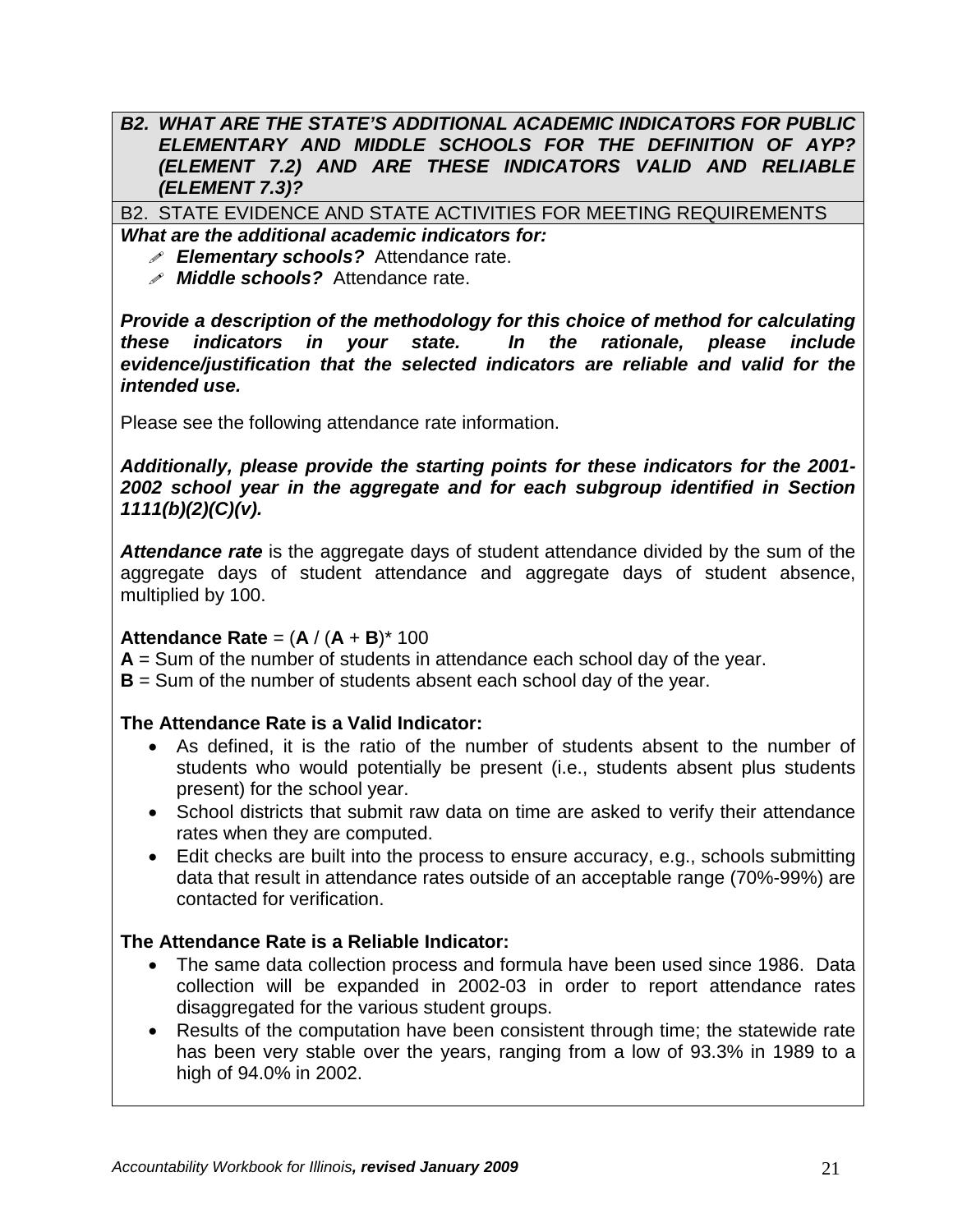### **Starting Point/Target**

The starting point is 88%, escalating to 92%. All schools and groups will be expected to meet or exceed this rate through 2013-14. To select these figures, the distribution of schools by attendance rate was examined and consideration was given to schools and groups that face various challenges.

At a meeting earlier this year, the task force recommended a single attendance threshold of 88%. The State Board subsequently adopted that figure. The task force revisited the single static figure on April 18 and April 22, 2003, and made the following motion on April 22: "…*the attendance rate threshold should begin at 88% in 2003 and continue to 92% in 2014*." The State Board adopted this on April 30, 2003.



## **Figure 7.****Proposed Annual Targets for Attendance Rate**

#### **SECTION C. INCLUSION AND PARTICIPATION RATES**

*States are responsible for including all public school students in the accountability system and for making accountability decisions for all public schools and districts in the state. Section C is designed to evaluate states' evidence related to inclusion and*  participation in terms of calculating AYP. This evidence is solicited through the *following four criteria:*

- *Definition of a full academic year.*
- *Inclusion of all required subgroups.*
- *Calculation of participation rates to ensure 95% participation of all subgroups.*
- *Policies related to the inclusion of all public schools and districts in the accountability system.*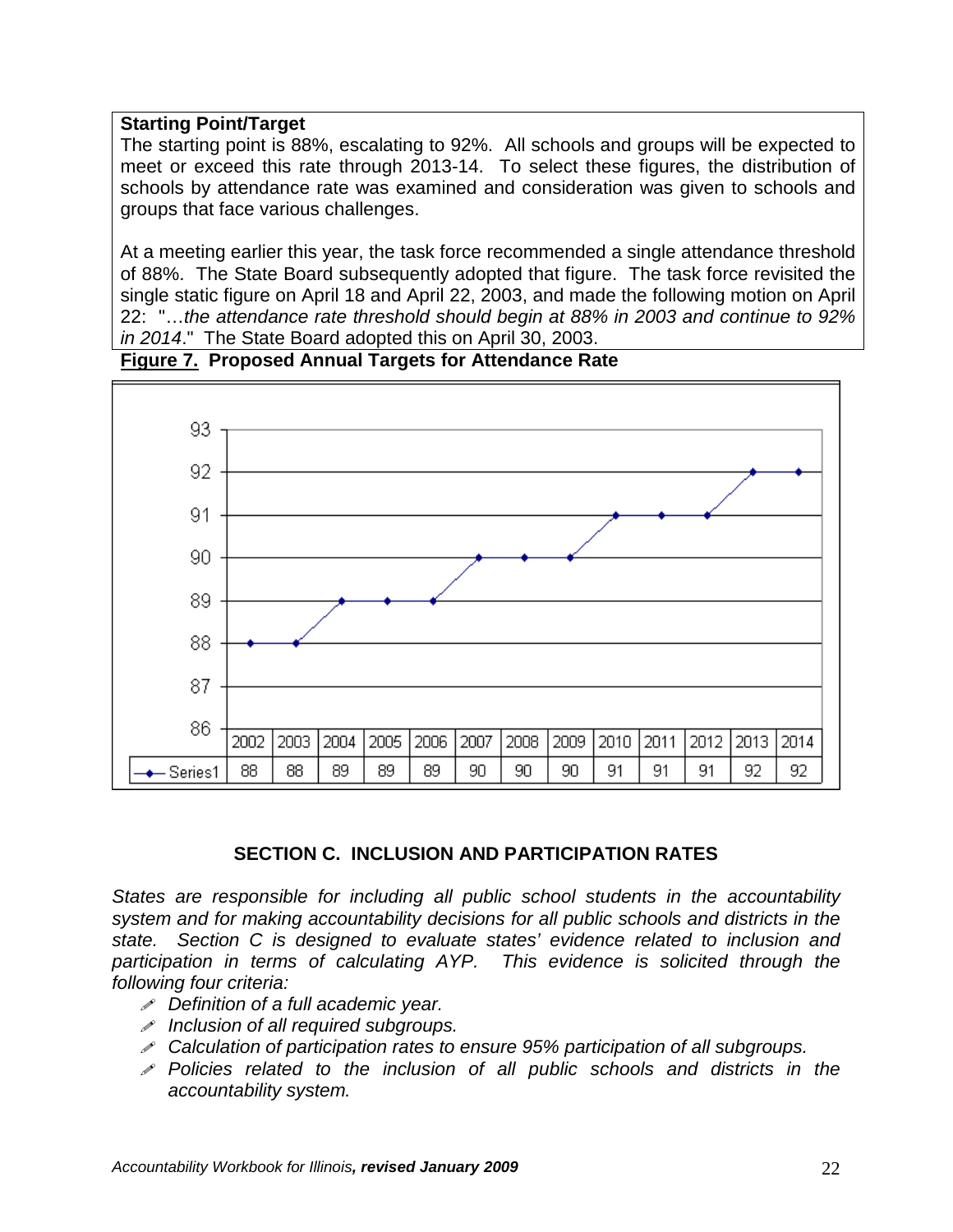## **C1. HOW DOES THE STATE ACCOUNTABILITY SYSTEM INCLUDE ALL STUDENTS ENROLLED IN PUBLIC SCHOOLS IN THE STATE EXCEPT FOR THOSE ENROLLED FOR LESS THAN A FULL ACADEMIC YEAR (***Elements 2.1 & 2.2)?*

C1. STATE EVIDENCE AND STATE ACTIVITIES FOR MEETING REQUIREMENTS *Provide evidence of policies that the definitions of "public school" and "LEA" account for all students enrolled in all public school districts, regardless of program or type of public school.*

Public Act 93-426 was enacted in August 2003 to amend Section 2-3.64 of the School Code. The law adds language to clarify that, for assessment and accountability purposes, "all pupils" includes those pupils enrolled in a public or State-operated elementary school, secondary school, or cooperative or joint agreement with a governing body or board of control, a charter school operating in compliance with the Charter Schools Law, a school operated by a regional office of education under Section 13A-3 of the School Code, and special schools operated under the auspices of the Illinois Department of Human Services (e.g., the Illinois School for the Deaf). Public Act 93-470 was enacted in August 2003 and amends Section 2-3.25a of the School Code. The additional language makes it clear that state standards apply to all public schools, whether operated by school districts or by other public entities. "Other public entities" are defined as including cooperatives, joint agreements, charter schools, regional offices of education, state agencies, local agencies, and public universities.

#### *Please define a "full academic year" for the purposes of including students in the accountability system at the various levels: school, district, and state.*

Illinois currently collects student enrollment data on an annual Fall Housing Report, which requires districts to report on students in attendance as of the last school day of September. Using that same data reporting requirement, Illinois defines a full academic year as applying to students enrolled on or before the last school day in September.

For 2005-06 and thereafter, students who are enrolled in the district on or before May 1, 2005, and who stay continuously enrolled through state testing in Spring 2006, are considered to be enrolled for a full academic year. [Subsequent years would be similar in terms of a May 1 date for the calculation of AYP for the following school year.] This ensures that the full academic year definition is less than 365 calendar days while taking into account the varying dates of state testing in Illinois. If a student withdraws from the district, and then re-enrolls at a later date, the most recent time of enrollment is used.

### *Please provide evidence that the definition of "full academic year" is applied consistently across all schools and districts in the state***.**

A new data collection will need to be developed and implemented for collecting May 1 data.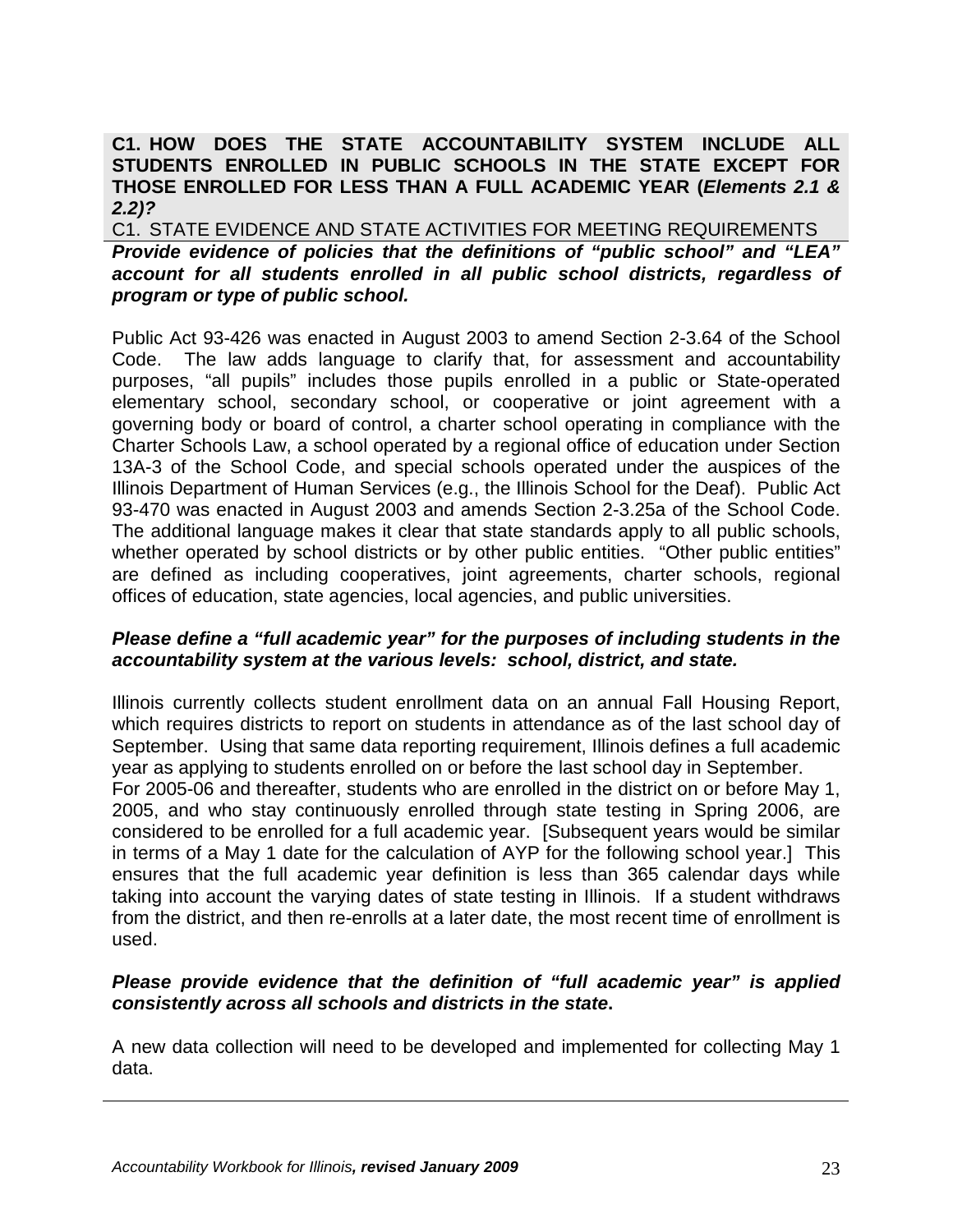#### *Please describe the State's procedures (e.g., data collection methodology) for determining which students have attended schools and districts in the state for a "full academic year."*

Information about whether students have been enrolled in schools and in districts a full academic year is captured on student answer documents for all tests (ISAT, PSAE, and IAA). The information is entered on answer documents in one of two ways:

- 1. The information is submitted as part of a pre-identification label data file and labels that are produced from that file are affixed to students' answer documents, or
- 2. The information is entered manually by being recorded on an Enrollment Date grid that is included on students' answer documents (instructions for completing the grid are provided in test administration manuals).

#### *What are the State's procedures for holding districts accountable for students who have not attended any one school in the district for a full academic year, but have attended schools in the district for at least a full academic year?*

The student's assessment score will be included in the district composite.

#### *What are the State's procedures for holding the state accountable for students*  who have not attended any one school or district for a full academic year, but *have attended schools in the state for at least a full academic year?*

The student's assessment score will be included in the state composite.

### *Has the State defined a full academic year such that it is less than or equal to 365 calendar days?*

For 2005-06 and thereafter, students who are enrolled in the district on or before May 1, 2005, and who stay continuously enrolled through state testing in Spring 2006, are considered to be enrolled for a full academic year. [Subsequent years would be similar in terms of a May 1 date for the calculation of AYP for the following school year.] This ensures that the full academic year definition is less than 365 calendar days while taking into account the varying dates of state testing in Illinois.

### *Is there evidence that the State is able to reliably determine which students have been enrolled in the school, district, and state for a "full academic year?"*

The information is self-reported by the school or district. Districts or schools indicate on the cover of the student's answer document or in the pre-ID label file sent to the scoring contractor whether a student has been enrolled for a full academic year**.** The state does not determine, per se, whether a student has been enrolled for a full academic year.

#### *Is there evidence that the State applies this definition consistently to all schools and districts in the state?*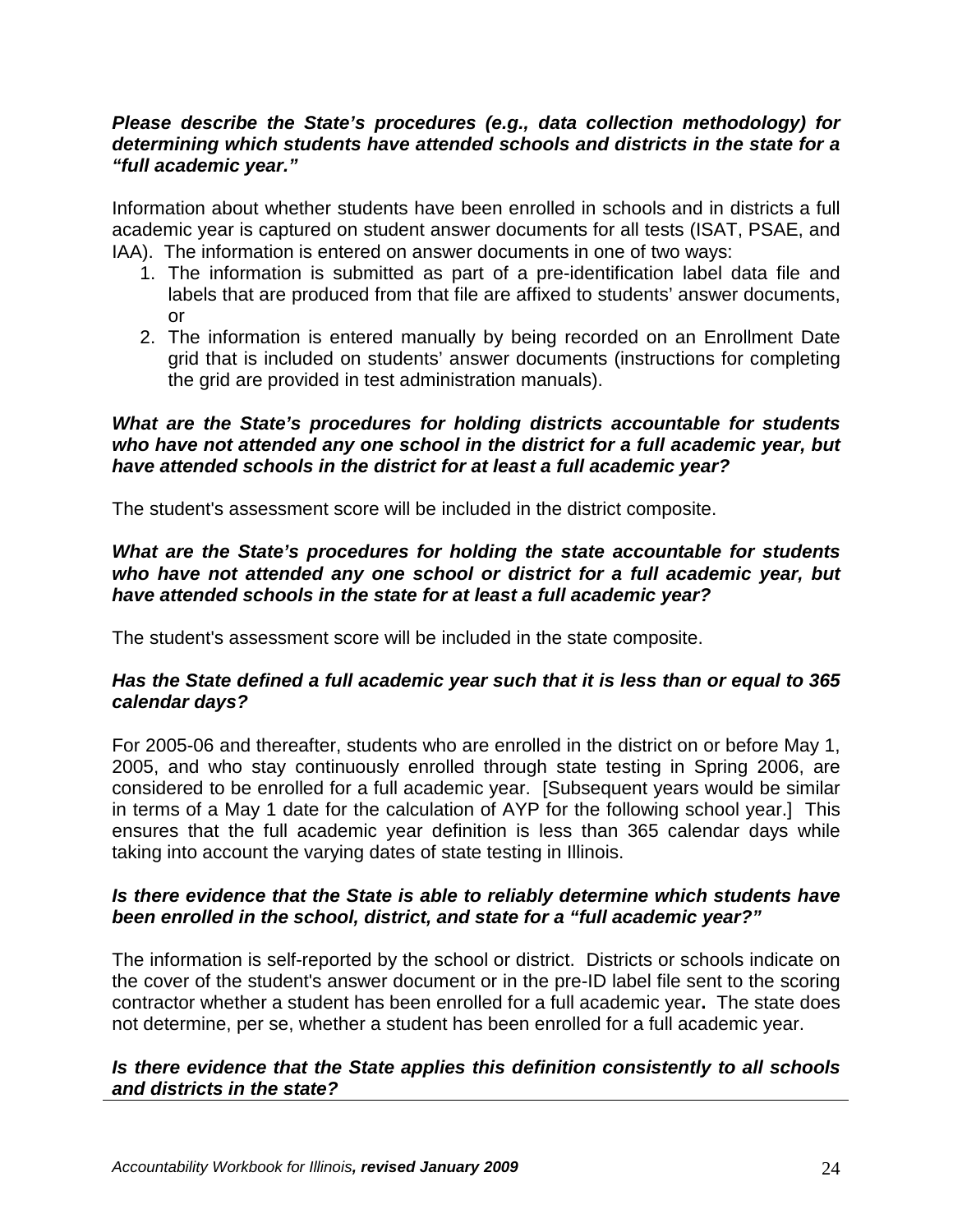The definition of a full academic year will be published in relevant manuals, bulletins, web sites and documents of the Illinois State Board of Education. It has been applied consistently under the former process and will be applied consistently with the new date.

#### *Does the State have procedures/policies to "roll" students up to the next level of analysis if the student has not been in the lower level (e.g., school, district) for a*  full academic year so that the student is included in the accountability system at *the level for which they have been in the system for a full academic year?*

Illinois ensures that the students will be rolled up to the next level of analysis so that students who are in a lower grade level in the spring are counted in the higher grade level in the fall when appropriate. Students who follow the natural progression of their academic career and feed into another school during the summer within the district because of natural housing needs will not be considered a new student. Even though these students will be attending a new school, they will not be considered new students as they are enrolled continuously within the district.

Any student who is continuously enrolled within the district but changes to a new school within the district for reasons other than those determined by the district (e.g., overcrowding) after May 1<sup>st</sup> will be counted at the district level, not at the school level.

#### *C2. HOW ARE PUBLIC SCHOOLS AND DISTRICT HELD ACCOUNTABLE FOR THE PROGRESS OF ALL STUDENT SUBGROUPS IDENTIFIED IN SECTION 1111(B)(2)(C)(V) IN THE DETERMINATION OF ADEQUATE YEARLY PROGRESS? (ELEMENTS 5.1-5.4)?*

C2. STATE EVIDENCE AND STATE ACTIVITIES FOR MEETING REQUIREMENTS *Please provide evidence that the State's definition of AYP provided in Section A of this document includes all student subgroups identified in Section 1111(b)(2)(c)(v) and whether this definition holds all schools and districts accountable for the performance of these subgroups in the determination of AYP.*

These were described in Elements 5.1-5.4 of the original workbook.

The state currently reports achievement for all required subgroups on the Illinois school, district, and state Report Cards—low income, racial/ethnic groups (White, Black, Hispanic, Asian/Pacific Islander, Native American, and multiracial/ethnic), students with limited English proficiency, and students with disabilities. The school, district, and state report cards can be accessed on the Illinois State Board of Education Web site at <http://webprod.isbe.net/ereportcard/publicsite/getSearchCriteria.aspx>

In response to concerns from local educational agencies, the Illinois State Board of Education held discussions with representatives from USDE regarding students who are medically exempt and homebound students. As a result of those discussions, the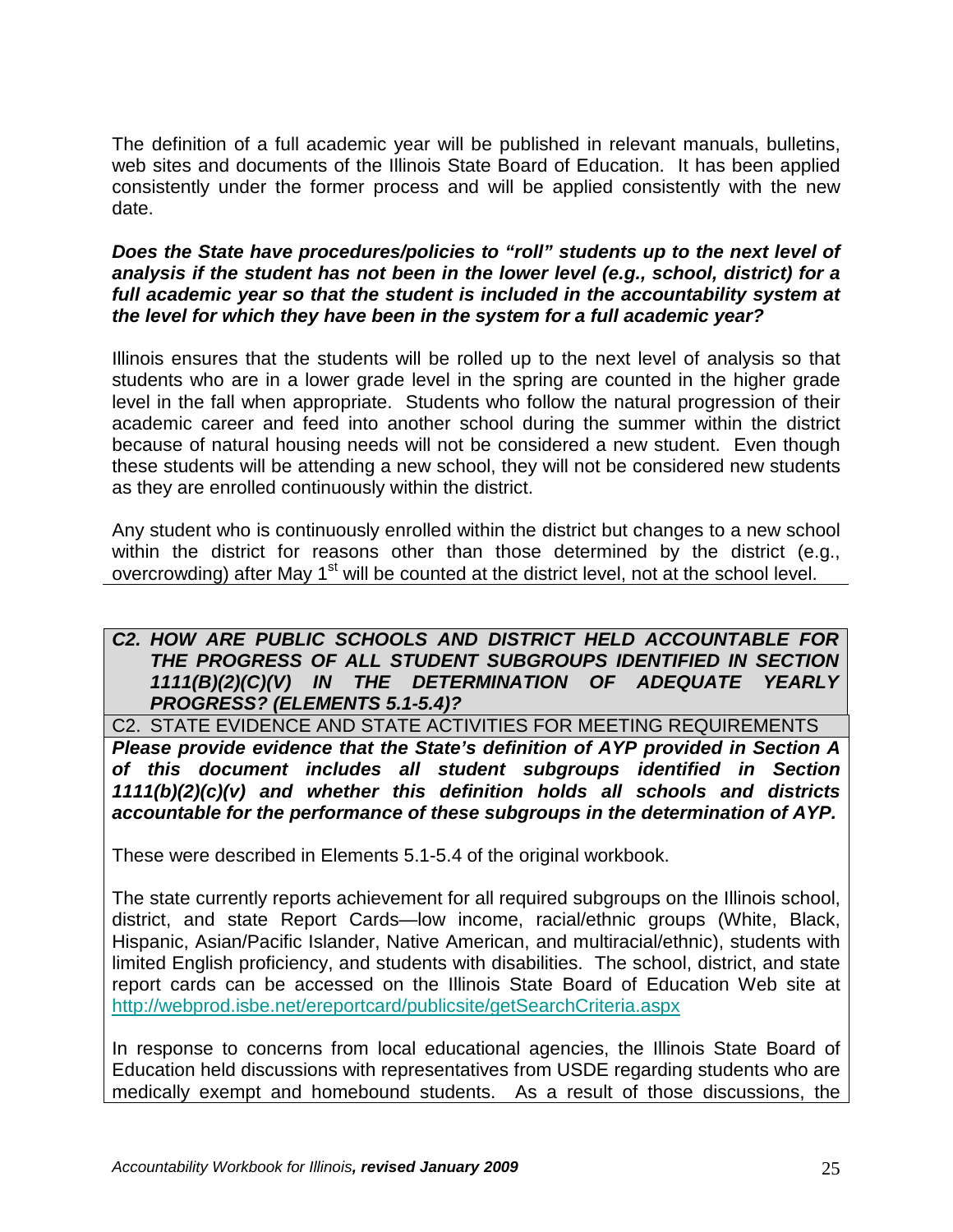Illinois State Board of Education has determined the following regarding the participation of these students in the state assessments:

- Medically Exempt. Students may be excluded from the enrollment count in a school and from taking a state assessment if, at the time of testing, they: (a) have been admitted on an emergency basis to a hospital or residential facility (e.g., because of a motor vehicle or other type of accident, emergency surgery, psychiatric emergency) or on an emergency basis to a drug/alcohol/psychological treatment program; and (b) are unable to be schooled.
- Homebound Exempt. Students on homebound status at the time of testing who are too ill (based upon a specific written statement from a physician licensed to practice medicine in all its branches) to be tested may be excluded from the enrollment count in a school and from taking a state assessment.

#### *Please describe how all students with disabilities are included in the State's definition of AYP, including how the results of the alternate assessment for students with disabilities are incorporated into AYP determinations for public schools and districts. Please provide procedures and evidence (if possible) for these decisions.*

The test scores of students with disabilities go to the home school. Students who are wards of the state will have their test scores counted by the district and school in which the facility they are residing or attending is located. For students who are not wards of the state that reside at or attend a facility outside of their district within Illinois, their scores will also count at their home school and district. The information is then used for local AYP calculations. Former students with disabilities are not included in the students with disabilities subgroup.

While all students are to be assessed, there are occasional difficulties with students placed in unique yet appropriate settings. Students who are in jail (e.g., county detention facility) or attend a school housed in a locked correctional facility in Illinois at the time of state assessment will not be tested. The security of test materials shipped to these locations and the proper administration of state assessments at these locations cannot be guaranteed. These students will NOT be included in enrollment counts for their home schools and districts.

As of 2004, the data for students with disabilities and calculating AYP will reflect the USDE guidance of December 2003 on 1% of the students taking IAA able to be counted as proficient. Regulations indicate that 1% of all students assessed can be counted proficient against alternate achievement standards. These calculations are made at the district and state levels only, not individual school buildings.

In **2008-09**, Illinois will continue to use the proxy process outlined in the May 7, 2005 guidance from USDE regarding Transition Option #1. Illinois will calculate a proxy to determine the percentage of special education students (as defined in the Individuals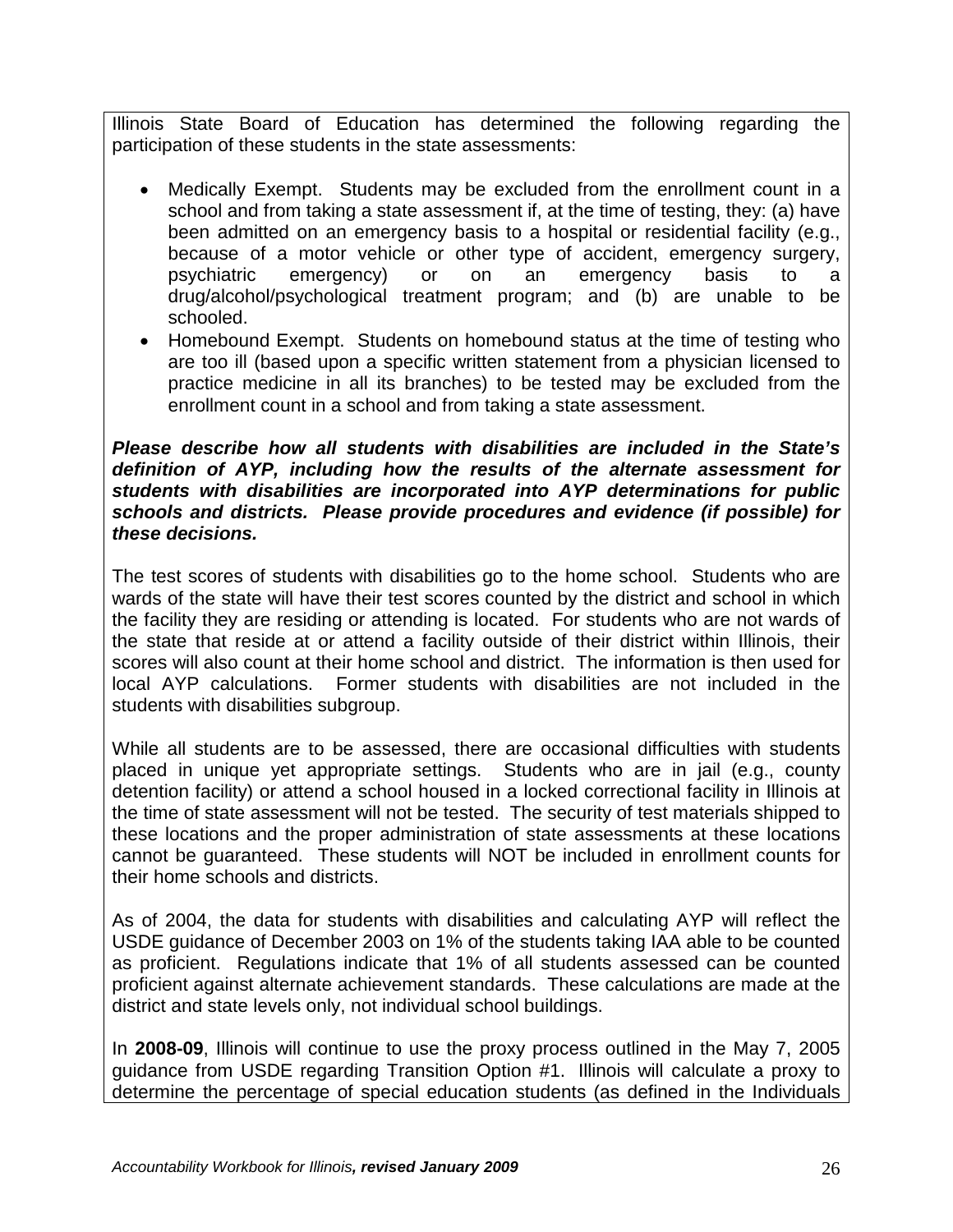with Disabilities Education Act) that is equivalent to 2.0 percent of all students assessed. The proxy percent will be added to the actual percent of proficient scores of this subgroup to determine AYP. This process will be followed for reading and mathematics separately and repeated at the district level, as needed.

As stated to Deputy Secretary Simon on June 16, 2005, Illinois is committed to addressing the needs of students that are being met by the current 1% cap on proficient assessments for students using the IAA or by taking the ISAT or PSAE, even with accommodations. Illinois is in the process of developing a modified assessment based on the guidance provided by the Department of Education in April, 2007, with the expectation to pilot items during the 2009-10 school year.

#### *Please describe how schools and districts are held accountable for the progress of limited English proficient students in terms of achievement relative to the state academic content and academic achievement standards.*

Public schools and districts are held accountable for student subgroup achievement in the following areas: economically disadvantaged, major ethnic and racial groups, students with disabilities, and limited English proficient students, plus a composite, in reading and in mathematics. Each of these subgroups is included for AYP purposes and in the School Report Card.

Illinois currently disaggregates all of the required information. AYP in 2003 will use the 95% participation rate for the school, individual subgroup test scores (provided the subgroup meets the minimum group size requirement), and schoolwide data on the other indicators (e.g., graduation rate at the high school and attendance as the indicator at the elementary/middle grades).

Illinois has determined, and cited in the Illinois School Report Card, the status of individual schools regarding school improvement. Further, schools that fail to make AYP for two consecutive years are placed on Academic Early Warning or later on Academic Watch status if not making AYP continues.

Membership in the subgroups remains largely constant, except for the limited English proficient, low-income, and special education subgroups. One element of the discussion at the March 2003 task force meeting was how to review the assessment data from the limited English proficiency subgroup, given the changeability in the membership. All limited English proficient students are included in this subgroup. Those limited English proficient students who subsequently become proficient in English–for example, as a result of participation in TBE/TPI programs–are removed from this subgroup. Therefore, although English-proficient students are more likely to meet state standards on state assessments (which are administered in English) and have a positive effect on AYP achievement, the academic performance of these *former* subgroup members is not included in AYP calculations for limited English proficient students.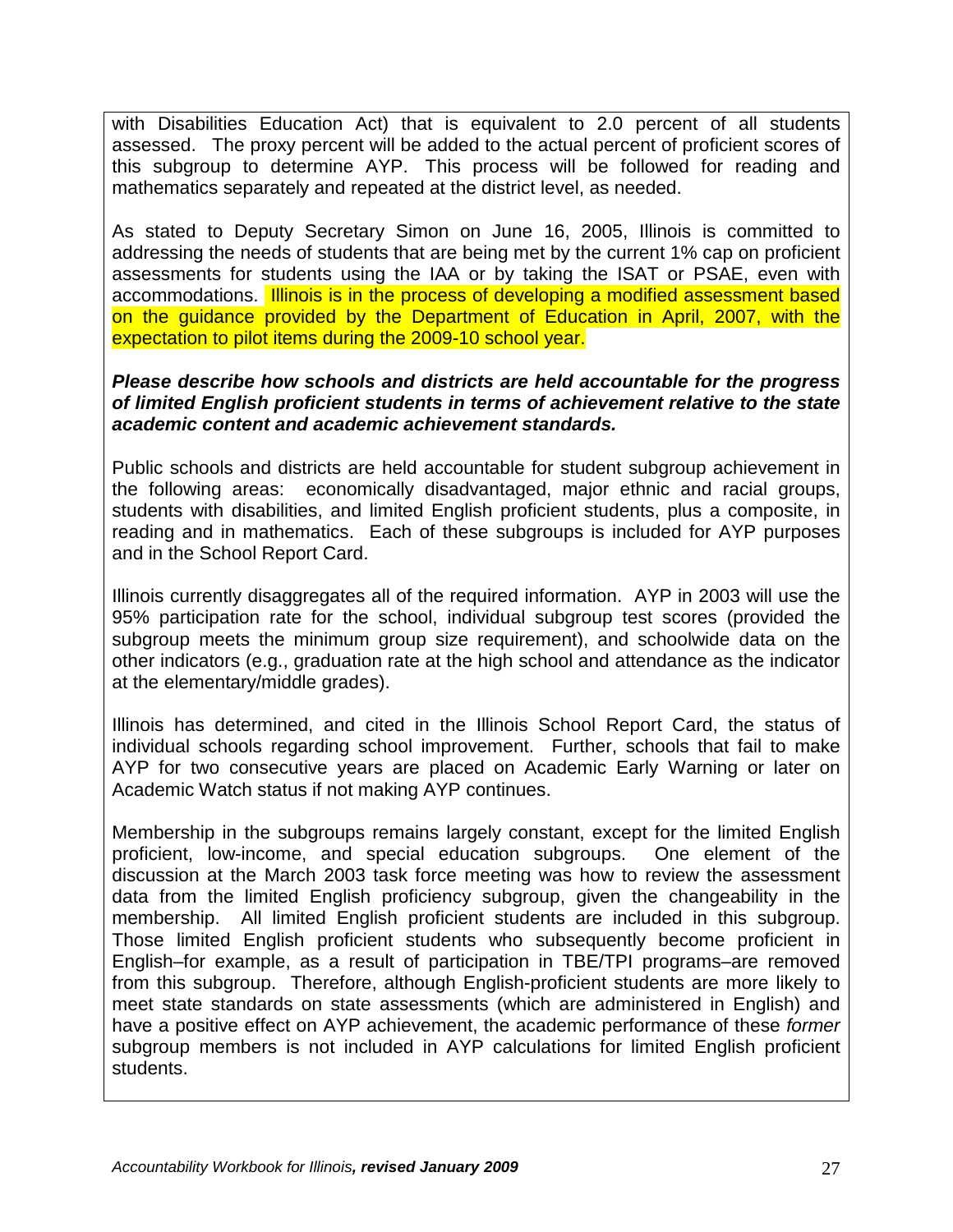For purposes of calculating AYP, pursuant to the policy announced by Education Secretary Rod Paige on February 19, 2004, the Illinois limited English proficient subgroup will now include:

- *all* limited English proficient students, and
- *former* limited English proficient students who have become proficient in English (these students will be included in AYP calculations for this subgroup for the two years subsequent to their attainment of English proficiency).

This definition will allow the state to demonstrate the performance of beginning English language learners and students who have become proficient in English.

#### *Please describe how all students with disabilities are included in the State's definition of AYP, including how the results of the alternate assessment for students with disabilities are incorporated into AYP determinations for public schools and districts. Please provide procedures and evidence (if possible) for these decisions.*

The Illinois Alternate Assessment is aligned with the *Illinois Learning Standards*.

All students with disabilities participate in statewide assessments: general assessments with or without accommodations *or* an alternate assessment based on grade level standards for the grade in which students are enrolled. This means that Illinois students with disabilities take the appropriate assessments–ISAT or PSAE, with or without accommodations depending on their Individual Education Plans (IEPs), or the IAA as indicated in the IEP. These students are then reported on in a disaggregated fashion. Regardless of where a student with disabilities may be attending school, his or her achievement results are counted as part of the AYP for the student's home school. This calculation will be included in the district's AYP.

These tests are given to students whose IEPs indicate that the ISAT and/or PSAE are not appropriate. The Superintendent's Assessment and Accountability Task Force has recommended that the portfolio assessments in this program be simplified and the documentation requirements reduced for the remainder of 2002-03 and for the coming school years. They are contemplating additional recommendations for improving the assessments for students with disabilities.

Illinois currently disaggregates all of the required information. AYP in 2003 will use the 95% participation rate for the school, individual subgroup test scores (provided the subgroup meets the minimum group size requirement and is more than 10), and schoolwide data on the other indicators (e.g., graduation rate at the high school and attendance as the indicator at the elementary/middle grades).

Illinois has determined, and cited in the Illinois School Report Card, the status of individual schools regarding school improvement. Further, schools that fail to make AYP for two consecutive years are placed on Academic Early Warning or later on Academic Watch status if not making AYP continues.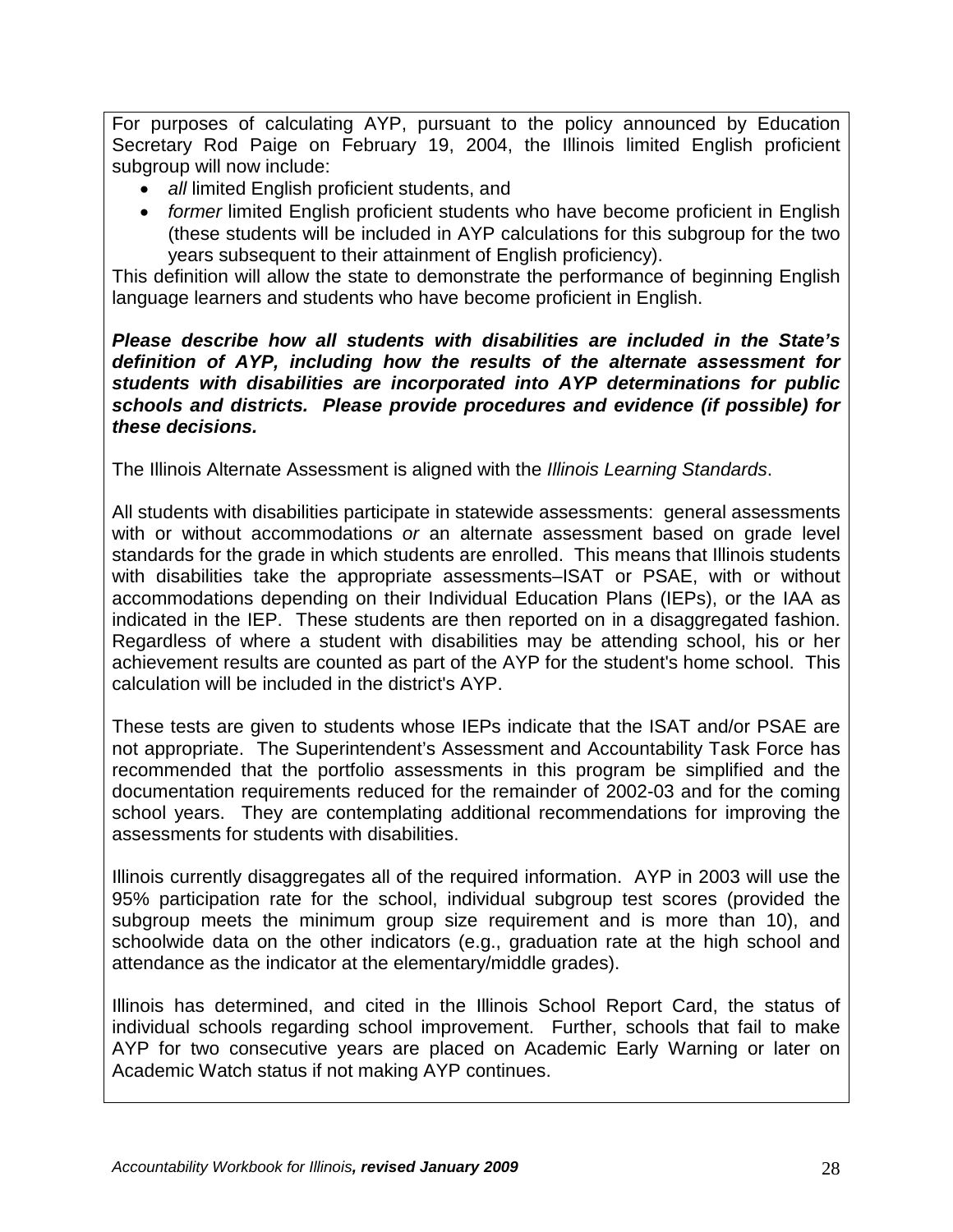*Please describe how schools and districts are held accountable for the progress of limited English proficient students in terms of achievement relative to the state academic content and academic achievement standards.*

For 2004, based on February 2004 guidance from USDE, limited English proficient students new to the United States will have different accountability rules applied than was the case in 2003. This is being done by USDE to have a more fair role in assessing such students' content knowledge in reading/language arts in their first year of enrollment in a U.S. public school.

This will now allow limited English proficient students, during their first year of enrollment in U.S. schools, to have *the option* of taking the reading content assessment, in addition to taking the English language proficiency assessment. They would take the mathematics assessment, with accommodations, as appropriate. Illinois will not include performance results from the mathematics and, if given, the reading content assessments in AYP calculations under *NCLB*. This new policy by USDE is intended to ensure that states and schools continue to get the assessment information they need to target their efforts and to help all children get to grade level in reading and math.

### **C3. WHAT IS THE STATE'S METHOD FOR CALCULATING PARTICIPATION** *RATES IN THE STATE ASSESSMENTS AND HOW WILL THE STATE APPLY THE 95% RULE FOR USE IN AYP DETERMINATIONS? (ELEMENTS 10.1 AND 10.2)?*

C3. STATE EVIDENCE AND STATE ACTIVITIES FOR MEETING REQUIREMENTS

*Please provide a description of the procedure used by the State to determine the number of tested and nontested (including absent and parent refusals) in the state assessment system.*

These were described in Elements 10.1 and 10.2 in the original workbook.

Per Element 10.1, two separate data elements are used in determining participation rates. Both data elements are collected during the administration of the state assessments.

- The first data element–the school's tested population–is computed from the student answer documents, by grade and the various subgroups. The tested populations of the various subgroups are summed across grades that are assessed. This is the numerator.
- The second data element is the school's enrollment by grade and the various subgroups on the day of the test. The enrollments of the various subgroups are summed across grades that are assessed. This is the denominator.

Example:

#### total low-income students who tested

the school's low-income students who were enrolled on the day of the test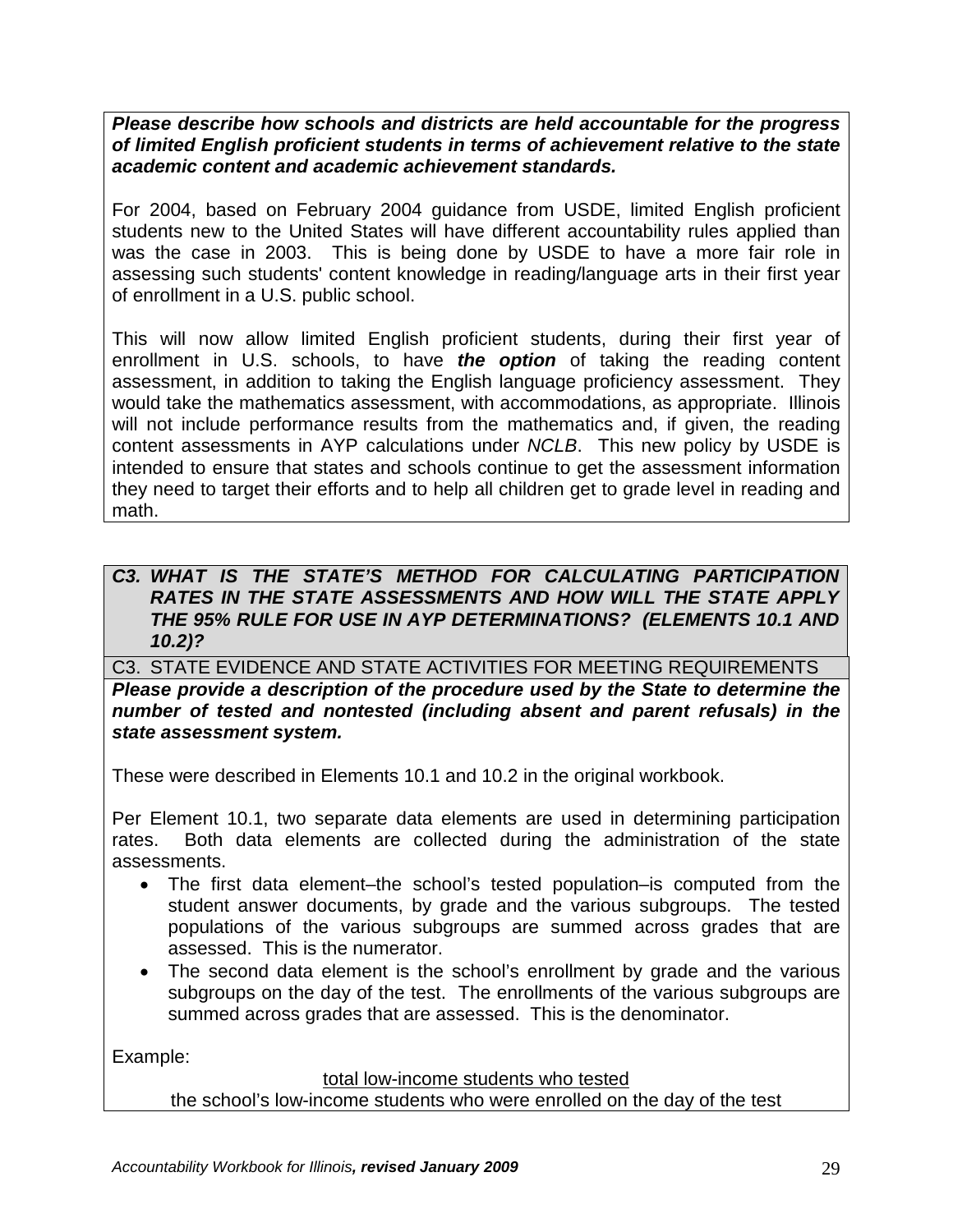*Please describe the procedure used to determine the denominator used for calculating the participation rates. If the denominator is a number other than the total number of students enrolled in the tested grades at the time of testing, please provide a rationale/justification for using an alternate number.*

School and district personnel report the school's enrollment by grade and the various subgroups on the day of the test on school and district demographic sheets.

### *Please provide evidence that the schools and districts are held accountable for including at least 95% of all students and 95% of the students in each subgroup identified in Section 1111(b)(2)(C)(v).*

Per Element 10.2, regular public schools and districts will administer the state assessments to all students enrolled at the time of the tests. Schools and districts in which at least 95% of the students enrolled at the time of the assessments took the assessment, will meet this element of the AYP standard.

Schools and districts in which less than 95% of any student subgroup takes the state assessment will not meet the AYP standard, provided the size of the subgroup meets the minimum number required.

#### *If the minimum number of students constituting a subgroup for the purposes of calculating participation rates is different from the minimum number required for AYP determinations, please explain and justify why the state is using different minimum group sizes.*

The minimum subgroup size is used for inclusion or counting of individual groups. The participation rate for the school or subgroup overall is 95%.

C3. PEER REVIEWER QUESTIONS

In order for a school or district to make AYP, has the State assured that it *requires at least 95% of the students enrolled in each subgroup to be assessed?*

State law requires that all public school students participate in the state tests appropriate for their grade; 95% participation is below the expectation.

For those students who participate but for various reasons do not complete the test process (e.g., illness), they are counted as having participated.

### *Has the State provided evidence that it includes the total number of students enrolled in the tested grades at the time of testing in the denominator for calculating participation rates?*

See the District Demographic Sheets and the School Demographic Sheets (Attachment E). These forms will be used to collect enrollments of all students at the tested grades and will be used as the denominator for the calculation of the participation rate.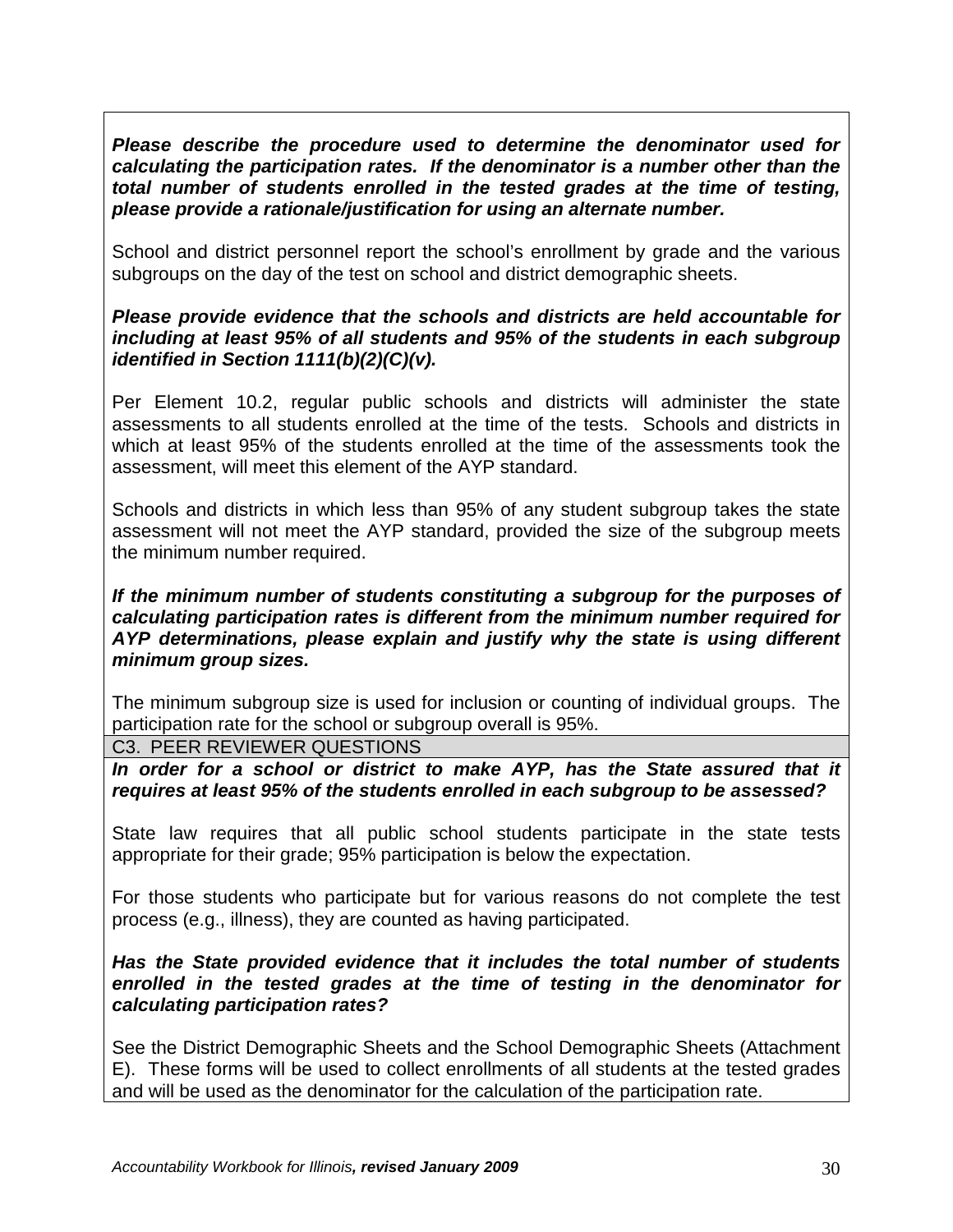#### *If the State is using different values for "minimum n," has it justified this difference in a logical manner so that it is clear that the state is meeting the intent of the law?*

The State is using the same minimums for calculation of participation rate and for the determination of AYP, including the calculation of safe harbor.

In response to the new policy for calculating participation rates, Illinois will implement the following approach: Participation rates are calculated by dividing the number of students tested (numerator) by the student enrollment on the first day of testing in the tested grades (denominator) multiplied by 100. Beginning in 2004, participation rates will be calculated first for the current year. If a school or district fails to have 95% of the students participating in the state assessments, the participation rates for the current and past years will be averaged. If a school or district still does not meet the 95% threshold, then the current year will be averaged with the last two years. If the school or district still does not meet the 95% threshold, then they do not make AYP for the participation rate.

## *C4. HOW DOES THE STATE ACCOUNTABILITY SYSTEM INCLUDE EVERY PUBLIC SCHOOL AND LEA IN THE STATE (ELEMENTS 1.1 & 1.2)?*

C4. STATE EVIDENCE AND STATE ACTIVITIES FOR MEETING REQUIREMENTS *Please provide evidence that all public schools are included in the statewide AYP model, including charter schools, alternative schools, state schools for the blind/deaf, juvenile correction centers, residential centers, and schools without testing or other data (e.g., K-2, reconfigured, exceptionally small schools).*

State law as of 2003 addresses all schools and all serving entities except where noted otherwise in the text of this document (e.g., medically exempt). Public Act 93-426 addresses "all pupils" (see Attachment A).

The other law, Public Act 93-470 by Senator DelValle, addresses "all public entities," defining for the first time a school district or other serving entities (see Attachment A). This includes all state-chartered schools (all local-chartered schools are already included), and all state schools, such as the Illinois School for the Deaf operated by the Illinois Department of Human Services. The Illinois Department of Corrections is its own school district, District #428, and so those pupils are included in the regular district/school accountability.

Illinois has a student identification system which will be fully in place by 2006-07. With that, the state will use the practice of mapping student AYP from a higher grade (e.g., grade 3) to a lower grade (e.g., grade 2) when the lower grade school has no tested grade. For example, a K-2 building will be mapped to a counterpart elementary school containing grade 3. Grade 3 student performance in the elementary school containing grade 3 will be used as the accountability measure for the K-2 building. For those lower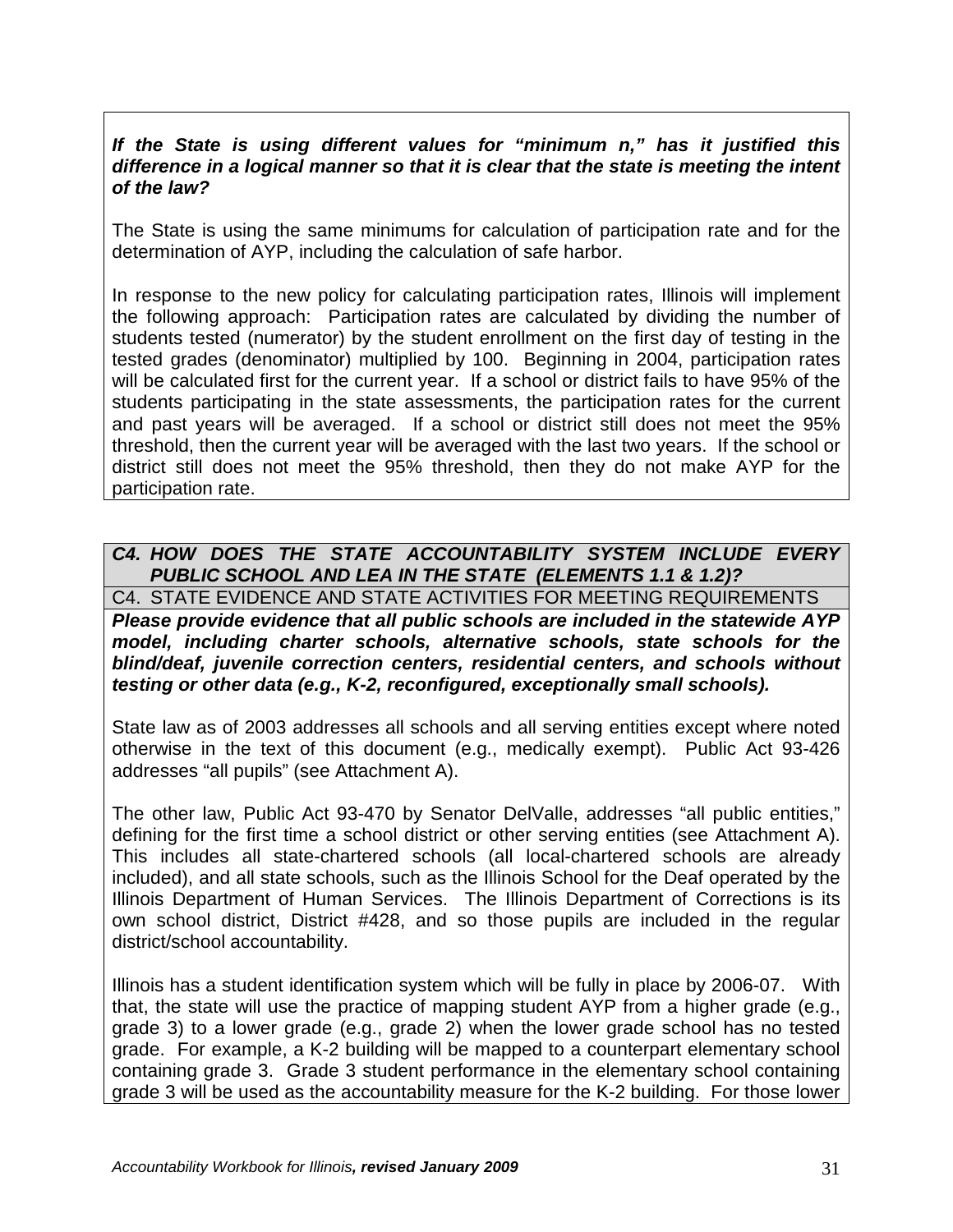grade schools that merge into more than one feeder school, the feeder school with the majority of the students will be used as the basis for the lower grade school AYP status.

This process will apply to K-2 schools and other school configurations as needed.

Illinois does have a number of schools with low enrollment. For those schools that have fewer than the minimum subgroup size in total in the grades tested for reading and mathematics, the "all" number will be used for the purpose of calculating AYP separately in each subject area. The AYP calculation process is then the same for all schools.

#### *Please provide evidence that all schools and districts are systematically judged on the basis of the same criteria when making an AYP determination.*

All schools with tested grades are included and judged against the three criteria for AYP–95% participation, academic achievement, and the other indicator (e.g., graduation for high school).

- 1. Total number of schools receiving public funds from state 4262.
- 2. Total number of public schools 4262.
- 3. Total number of schools receiving Title I funds 2395.
- 4. Total number of schools not receiving Title I funds 3 districts have not applied.
- 5. Does the state have a definition of a "public school" for accountability purposes? Yes. It is in Public Act 93-470, the new accountability law. (See Attachment A.)
- 6. Is the definition of "public school" for accountability purposes the same as other definitions of "public school" used by the state, e.g., are the school ID codes the same in the state databases? It is broader, but there will be school ID codes for all (region/county/district school codes).

Inclusion of all districts:

- 1. Total number of districts (e.g., public school districts) 892.
- 2. Total number of districts receiving Title I funds 802.
- 3. Does the state have a definition of districts for accountability purposes? Yes. It is in Public Act 93-470, the new accountability law. (See Attachment A.)

*Is the definition of "public school district" for accountability purposes the same as other definitions of "public school district" used by the state, e.g., are the district ID codes the same in the state databases?*

It is broader, but there will be school ID codes for all (region/county/district school codes).

# **SECTION D. THE FULL STATE ACCOUNTABILITY SYSTEM**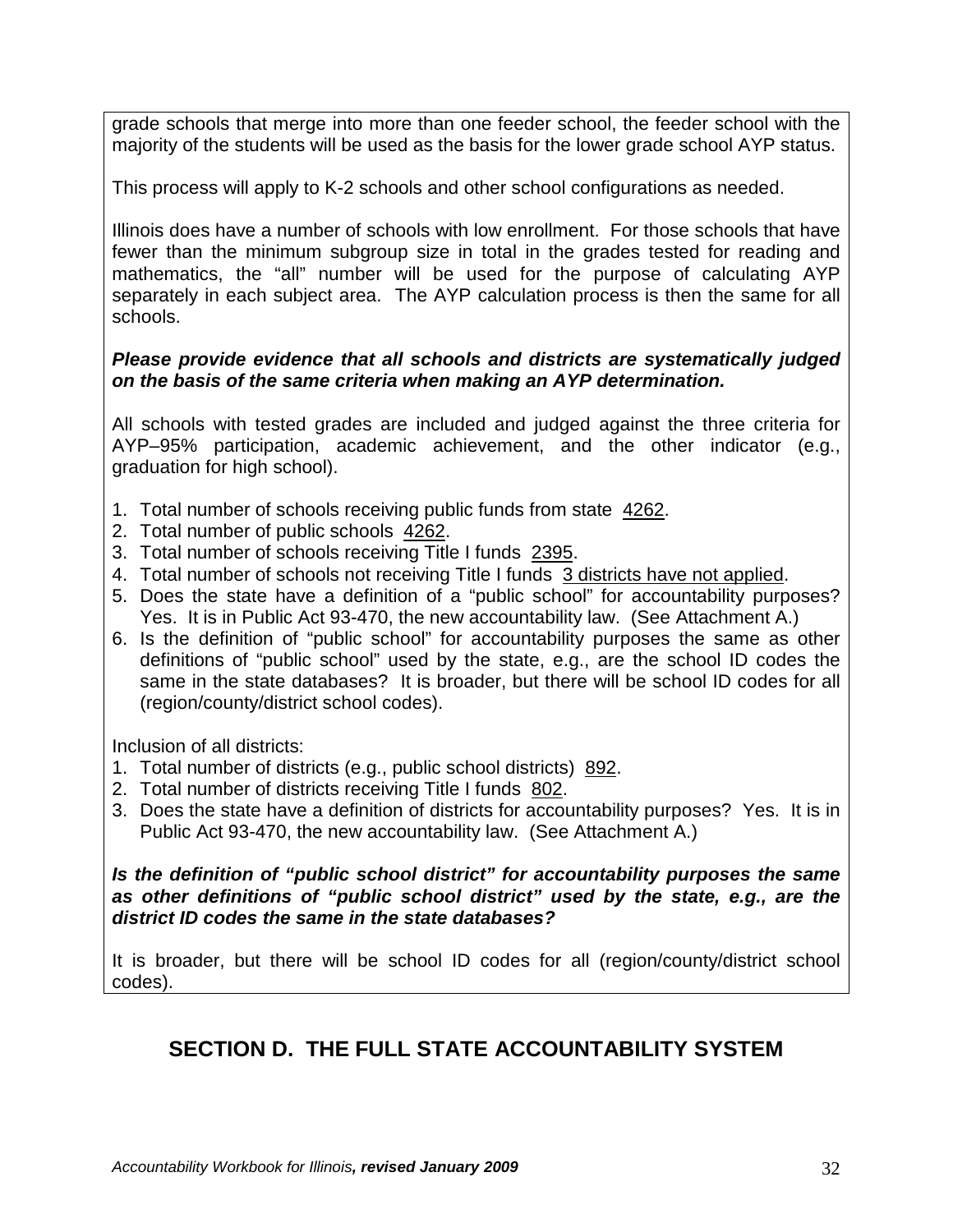*States are responsible for incorporating AYP determinations into the full accountability system and to report these results to the public. Section D is designed to evaluate states' evidence through the following three criteria:*

- *The integration of AYP determinations into the full accountability system.*
- *The state's approach to meeting the reporting requirements of NCLB.*
- *The state's approach for incorporating proposed changes to the assessment system into the accountability system.*

#### *D1. HOW IS THE CALCULATION OF AYP INTEGRATED INTO THE EXISTING (IF APPLICABLE) STATE ACCOUNTABILITY SYSTEM, INCLUDING REWARDS AND SANCTIONS (ELEMENT 1.6)?*

#### *Please provide evidence that the State has incorporated, if applicable, determinations of AYP into the existing State Accountability System.*

### Rewards

Illinois has in place a system of rewards based on criteria set by the State. These rewards are aligned with *NCLB* criteria, including AYP, and can be applied uniformly across public schools and districts regardless of Title I status. Current law in 105 ILCS 5/2-3.25c requires rewards to recognize and reward schools whose students perform at high levels. Illinois law in 105 ILCS 5/2-3.25c says, "The State Board of Education shall implement a system of rewards to recognize and reward schools whose students perform at high levels or which demonstrate outstanding improvement." The law allows districts that are in good standing and making progress to be fully recognized. This means an uninterrupted flow of General State Aid.

In school year 2003-2004, the Illinois State Board of Education recognized 26 Spotlight Schools that have been at odds in proving that the gap between low income and achievement can be closed. The selection criteria include:

- At least 50% low-income students in 2002 and 2003.
- At least 50% of students meet or exceed state standards in reading and math in 2003.
- At least 60% of students meet or exceed state standards in reading and math in 2003.
- AYP as prescribed by *NCLB*, 2003. This includes a 95% participation rate in state assessments for all students and for each subgroup, at least 40% of students meet or exceed state standards in both reading and math, an attendance rate of at least 88% for elementary and middle schools, and a 65% graduation rate for high schools.

In April 2004, the State Board of Education approved criteria for schools to meet in order to receive recognition through an Academic Improvement Awards program:

- make AYP in 2003,
- have state test results that indicate an upward trend, and
- show at least 7.5% improvement in scores between 2002 and 2003 **or** at least 15% improvement in scores between 2001 and 2003.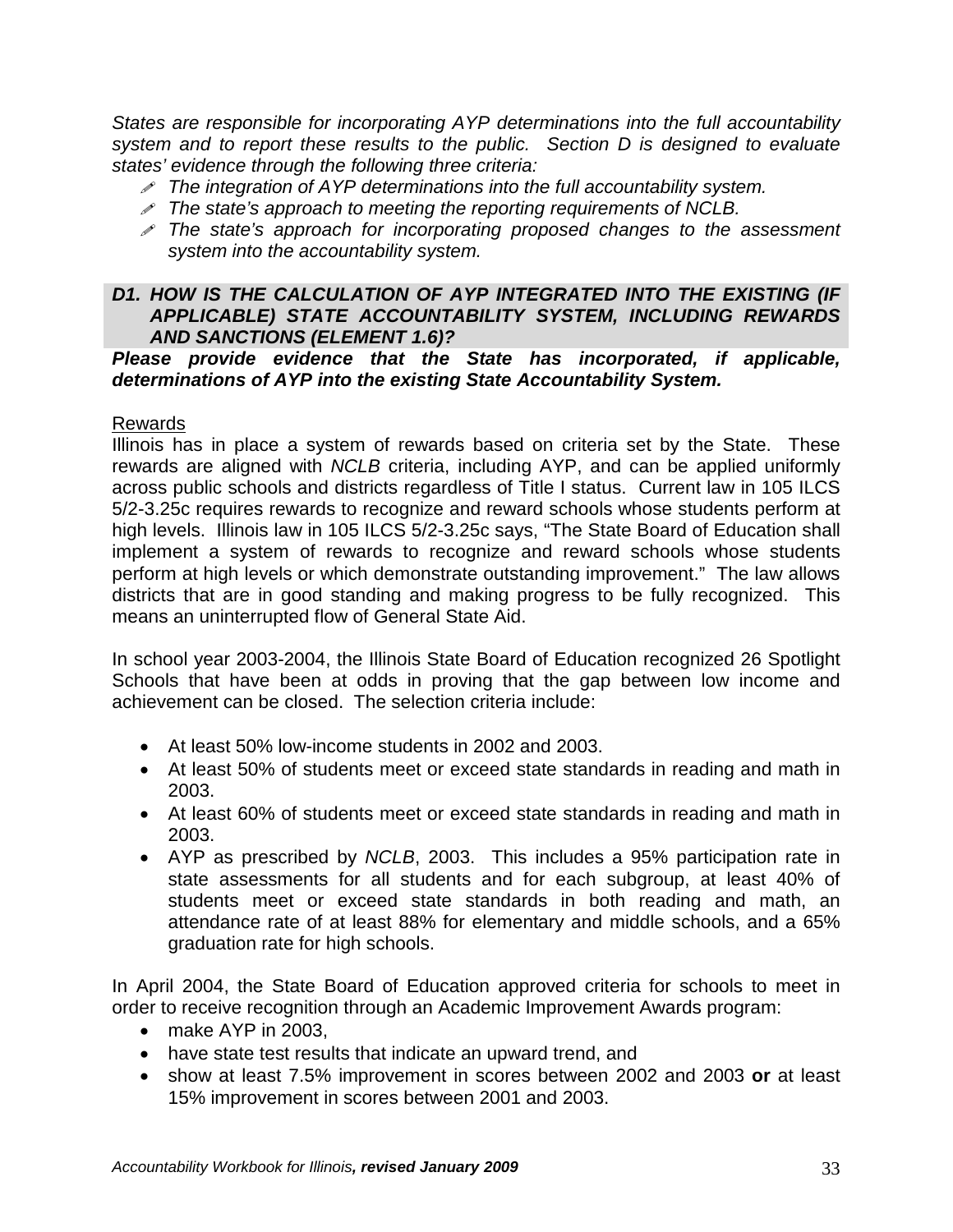The 7.5% improvement increment was selected to match the projected annual academic performance targets of *NCLB*. Approximately 99 schools were identified.

Beginning with the 2003-2004 school year, the Illinois State Board of Education recognized each school that made AYP and was removed from school improvement status by awarding certificates of recognition.

#### **Sanctions**

Current law in 105 ILCS 5/2-3.25 outlines the sanctions of Academic Early Warning and Academic Watch status. Sanctions are also applied to current Title I-funded schools on those lists in terms of either public school choice, or public school choice and supplemental educational services.

#### *Please provide evidence (e.g., legislation, State Board policies) that the State Accountability System includes rewards and sanctions for all public schools and LEAs.*

Attachment A in the earlier documents is now Public Act 93-470 on accountability, incorporating all aspects on rewards and sanctions.

### *D2. DOES THE STATE MEET THE REPORTING REQUIREMENTS OF NO CHILD LEFT BEHIND (ELEMENT 1.5)?*

D2. STATE EVIDENCE AND STATE ACTIVITIES FOR MEETING REQUIREMENTS

*The State shall provide evidence that the State Report Card is available to the public and is accessible in languages of major populations in the state and districts, to the extent possible. The State shall provide evidence that the State Report Card includes all of the required data elements.*

Illinois has had an Illinois School Report Card in place since the late 1980s. Beginning with 2001, the state issued school, district, and state report cards. The report cards were modified in 2002 so that the components met the requirements of *NCLB*. Student assessment data are disaggregated for AYP purposes. Additional information, such as migrant status and gender, is reported, although this information is not included in the AYP calculations. Teacher quality information is also reported. The report cards are also available in Spanish.

The school report card can be found at the following Web site location: [http://webprod.isbe.net/ereportcard/publicsite/getSearchCriteria.aspx.](http://webprod.isbe.net/ereportcard/publicsite/getSearchCriteria.aspx)

The report cards are distributed every fall, posted on the Illinois State Board of Education Web site, and linked to all school districts. According to a 2002 state law, districts may display the report card on their Web sites in lieu of distributing a paper copy (although paper copies must be made available upon request). Since the school report cards are generally in excess of 20 pages, that process was well received in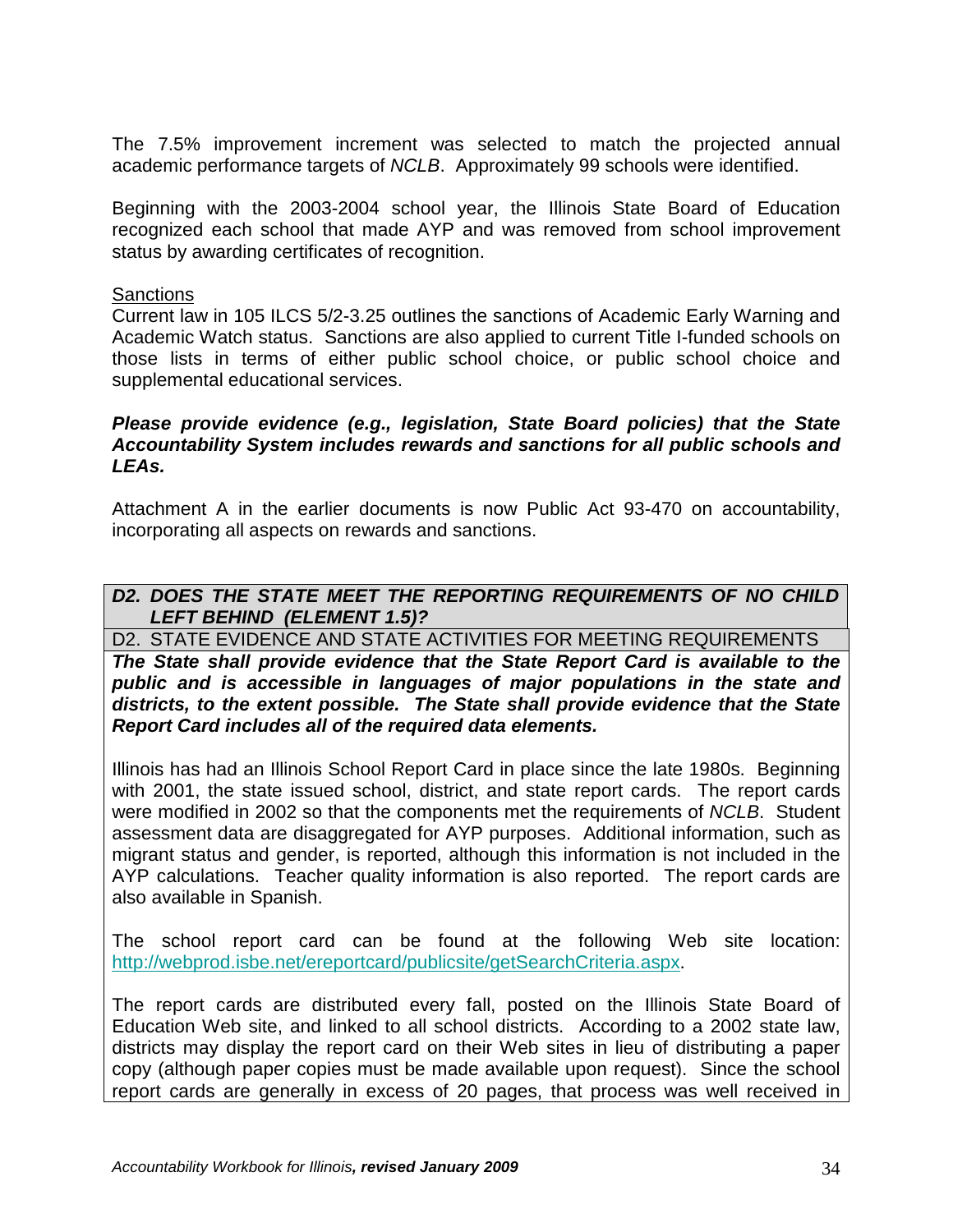2002.

#### *D3. HOW IS THE CALCULATION OF AYP INTEGRATED INTO PROPOSED CHANGES IN THE STATE ASSESSMENT AND ACCOUNTABILITY SYSTEM (ELEMENT 9.3)?*

D3. STATE EVIDENCE AND STATE ACTIVITIES FOR MEETING REQUIREMENTS *Indicate the schedule for introducing or revising assessments required for NCLB. M=Math, E=ELA, S=Science, O=other (explain).*

Attachment C, as delineated in the original workbook, shows the current test situation for ISAT, PSAE, and IAA. Attachment C also shows the proposed testing schedule for the missing grades to meet *NCLB* testing requirements – grades 4, 6, and 7 in reading/language arts and math.

# **SECTION E. RELIABILITY AND VALIDITY OF THE STATE ACCOUNTABILITY SYSTEM**

*States are responsible for designing and implementing approaches for determining AYP that meet important professional and technical criteria. Section E is designed to evaluate states' validity and reliability evidence and approaches.*

### *E1. HOW DO AYP DETERMINATIONS MEET THE STATE'S STANDARD FOR ACCEPTABLE RELIABILITY (ELEMENT 9.1)?*

E1. STATE EVIDENCE AND STATE ACTIVITIES FOR MEETING REQUIREMENTS

*The State shall identify the minimum values for acceptable levels of reliability/decision consistency and provide a rationale for this determination.*

Decisions regarding all schools and districts are based on the same valid and reliable information–95% participation, state assessments, and academic indicators (graduation at the high school level and attendance at the elementary/middle school levels).

The current assessment system has evidence of the validity and reliability of the ISAT and PSAE tests (see <http://www.isbe.net/assessment/default.htm> for external studies and technical manuals for each assessment). In addition, extensive simulations were performed to estimate the reliability and power of the proposed AYP system, as based on a 95% Confidence Interval approach.

### *The State shall present evidence of having an approach for determining the reliability (decision consistency) for AYP decisions.*

The rationale for selecting a 95% Confidence Interval approach as Illinois' criterion for groups' consideration for AYP was described earlier in Section A-6. The following discusses the implications for the decision consistency of classifying schools as making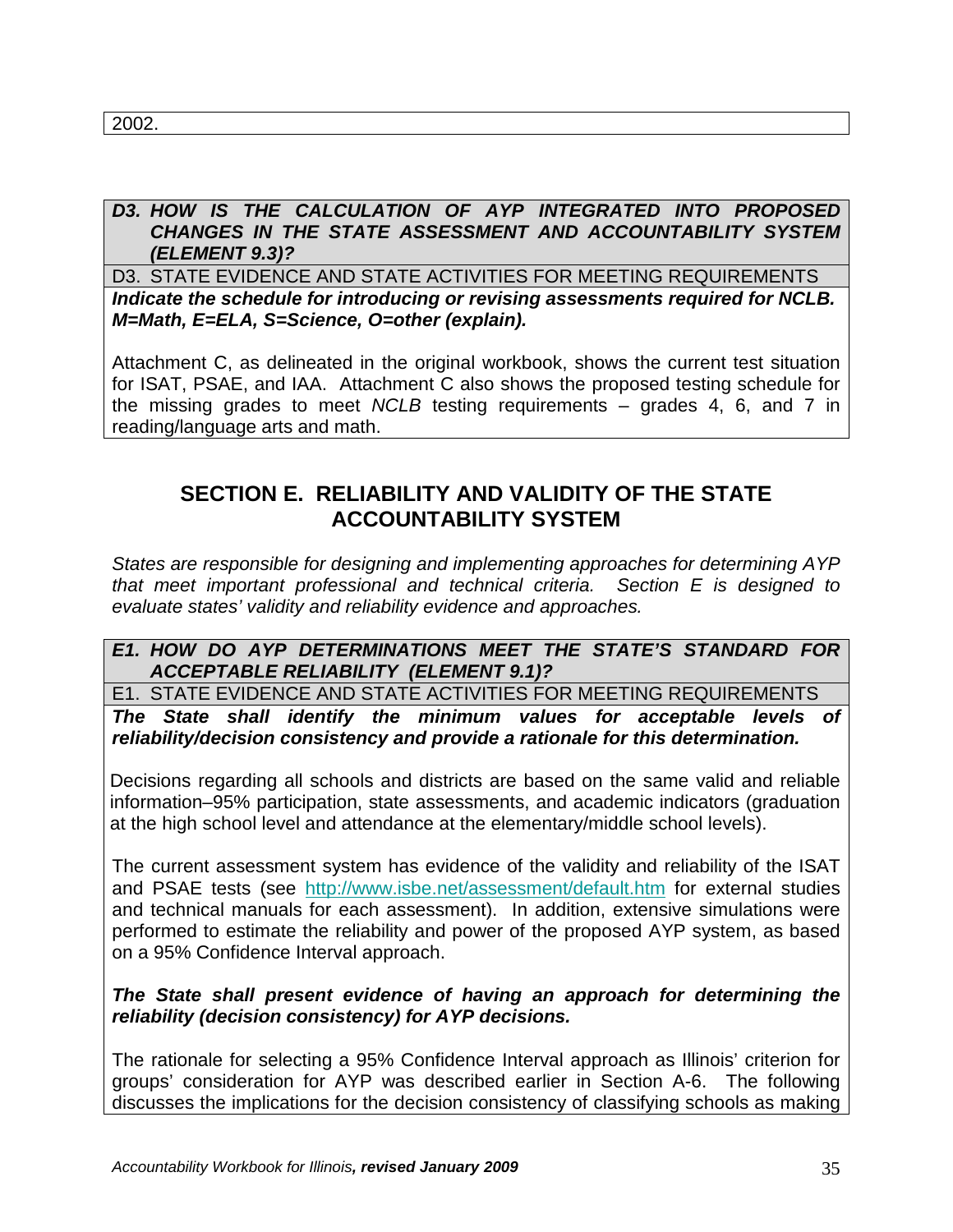AYP or not making AYP as associated with this criterion.

## **Overview**

Basic statistical considerations require that Illinois' (or any other) decision rule be neutral whenever all student subgroups in a school just make AYP. In other words, given that we recognize the existence of student sampling fluctuations and measurement errors, this requirement implies that the probability (P) of deciding AYP vs. no-AYP should be 0.5 in this case. The following notation is introduced:

- *NCLB* represents the proportion of meeting students required by *NCLB* in each of the subgroups.
- act represents the assumed actual proportion of students meeting in *each* of the subgroups which meet minimum size (see Table 4).

The preceding can thus be restated as:

$$
P(AYP \mid NCLB = act) = P(no-AYP \mid NCLB = act) = 0.5
$$
 (Eq. 1)

Moreover, for the decision to be unbiased, it is desirable that the decision rule should conclude that schools made AYP or did not make AYP regardless of the direction of the difference between *NCLB* and act (i.e., falling short or exceeding *NCLB* by the same percentage meeting students should affect the decisions identically). In other words, it is desirable to identify "false positives" and "false negatives" with similar probabilities. Accordingly, it should be true for all positive differences "d":

$$
P(AYP \mid NCLB\text{-}act = d) = P(no-AYP \mid act\text{-}NCLB = d)
$$
 (Eq. 1)

Since AYP depends essentially on the weakest subgroup, it is to be expected that Eq. 1 will be violated. For this reason, we also consider:

$$
P(AYP|V-d) = 1 - P(AYP|V+d),
$$
 (Eq. 2)

where v = act-*NCLB*, and d is an offset correction factor.

## **Procedure and Results**

The probabilities P(AYP| *NCLB*, act) were estimated for *NCLB* and act ranging from 0.1, 0.2,…, 0.9, thus yielding 81 combinations. This was achieved by assigning to each student a probability act of meeting standards, and requiring that the proportion of meeting students per group equals the value *NCLB* in all such groups. As before, it was assumed throughout that reading and mathematics follow a bivariate normal distribution with  $r = 0.80$ . Within each school, students' actual group memberships were used, provided they met the minimum subgroup size, based on bootstrap resampling. For each school, the procedure was repeated 1,000 times, thus yielding reasonably stable estimates of P(AYP) act, *NCLB*). The statewide results (i.e., averaged over all Illinois schools) are summarized in Figure 8, in which each line represents a particular level act of student achievement, while the proportion of meeting students as required by *NCLB* varies along the X-axis.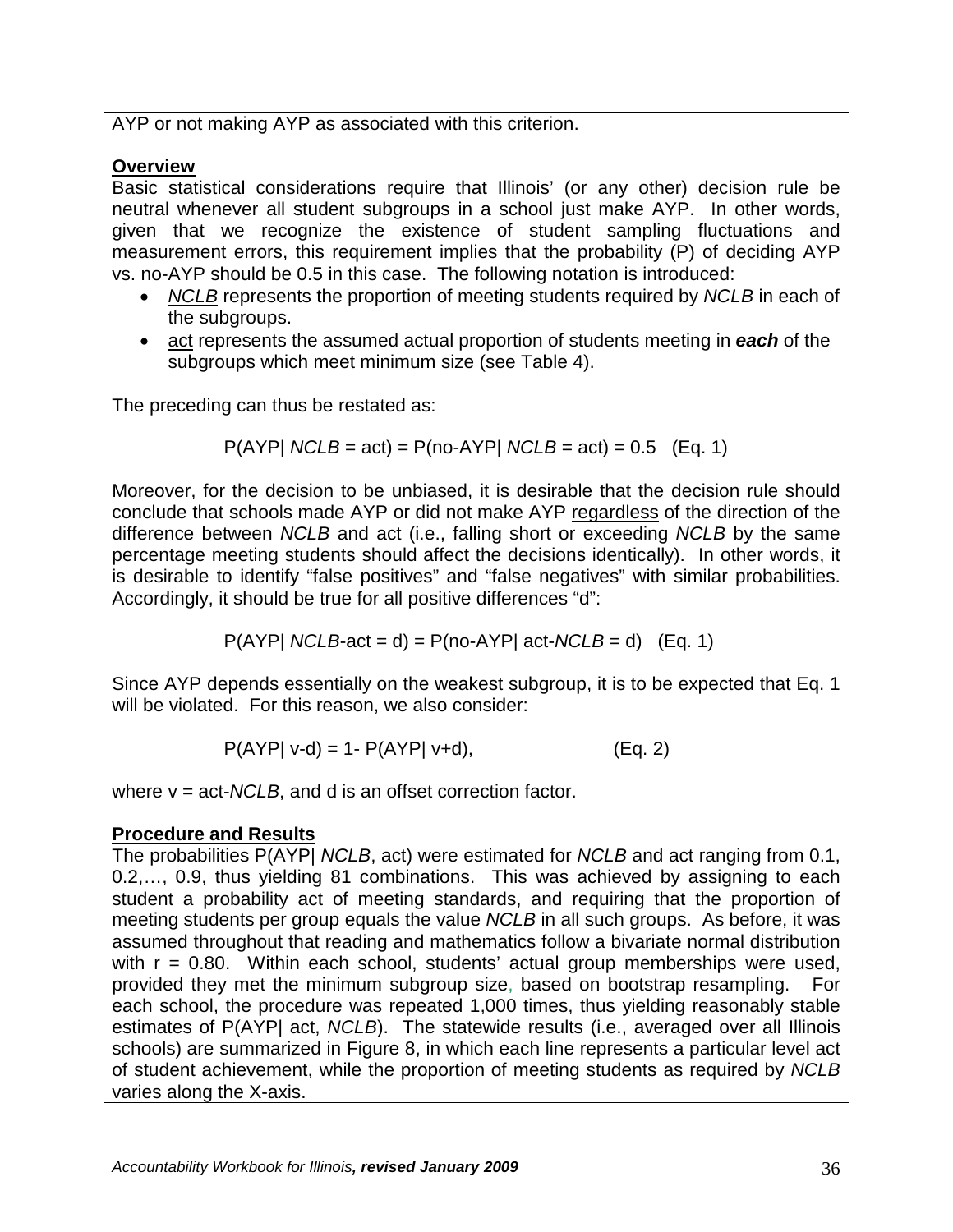

It can be seen that, contrary to our requirements, P(AYP| act = *NCLB*) differs from 0.5 (labeled "Most desirable"), and in fact the overall value for this probability is about ¼. Thus, in cases where schools should have a 50% chance of making AYP, their actual chance of doing so is far smaller. Accordingly, decisions might be *severely biased against borderline schools*, regardless of any additional decision criteria being used.

#### **Correcting Decision Bias**

To facilitate dealing with the decision bias, it is convenient to use a mathematical approximation to the empirical curves in Figure 8. Already the shapes of these curves suggest a logistic equation, and hence an equation of this type was fitted using all of the 81 points using nonlinear methods. This approach proved to be highly successful as the equation:

$$
f(\text{nclb}, \text{act}) := \frac{1}{\left(1 + e^{35.837 \cdot \text{nclb} + 36.059 \cdot \text{act} + 1.2461}\right)}
$$
(Eq. 3)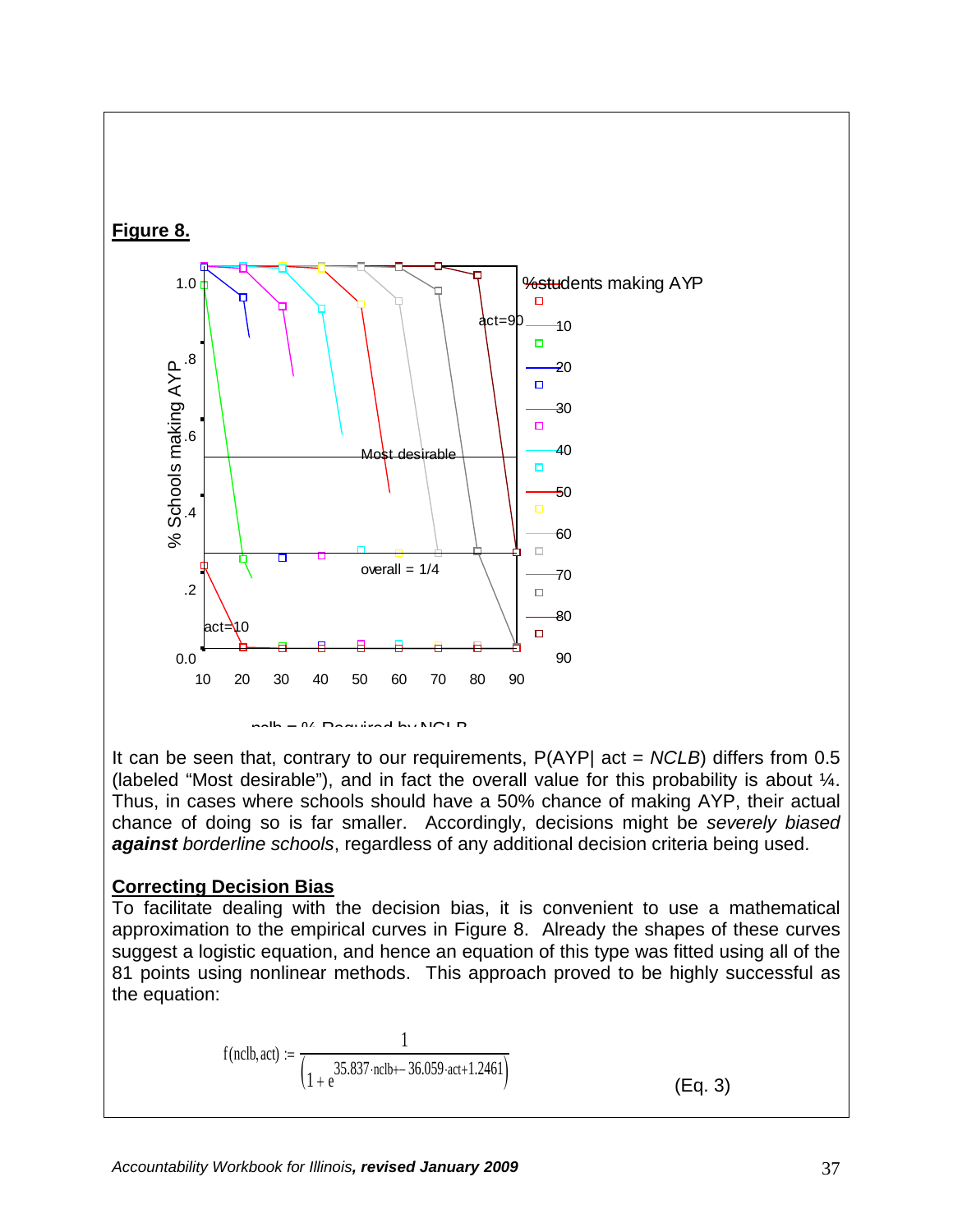provides an excellent fit to the data  $R^2 = 0.99962$ , RSM < 0.001).

Given that Equation 3 provides a close approximation to the curves in Figure 8, this fact implies that it is possible to derive an approximate correction to arrive at a less biased decision rule. In particular, to avoid the decision-making bias described above, the lower bound of the Confidence Interval **must be lower** than the *NCLB* criterion (i.e.,  $\pi$ Scheduled).

**Conclusion** 

The preceding indicates that using-null hypotheses of the type:

 $H_0$ :  $\pi_a$  >  $\pi_{Schedule}$  (i.e., for each subgroup in a school)

introduces bias at the school level by rejecting this  $H_0$  more often than is actually warranted. However, it was also found that using **a smaller value**, π<sub>Schedule</sub> largely corrects for this bias in the aggregate. Since the size of the Confidence Interval "shrinks" with increasing subgroup size, **one might ask if** this factor has to be taken into consideration.

# **Figure 9.**

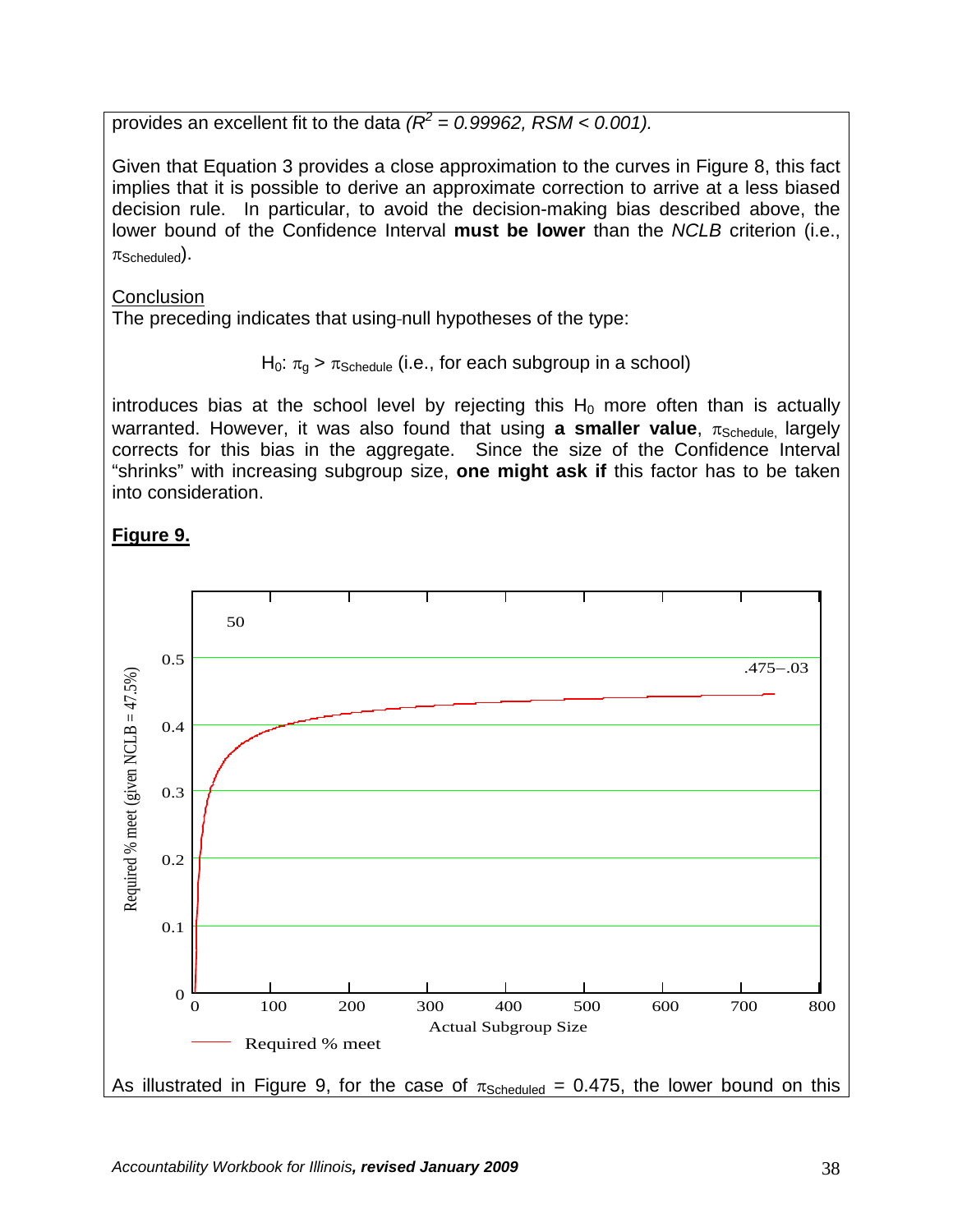parameter falls below  $\pi_{\text{Scheduling}} - 0.03 = 0.437$  for subgroups up to subgroup sizes of about 740. Stated differently, at least for subgroups up to about 740 students, our use of a 95% Confidence Interval is unbiased and decreasing the lower bound has little if any further beneficial effects. Accordingly, the use of a standard Confidence Interval approach will not lead to noticeably biased decisions.

## *E2. IS THE STATE ACCOUNTABILITY SYSTEM VALID FOR THE USES REQUIRED UNDER NO CHILD LEFT BEHIND (ELEMENT 9.2)?*

E2. STATE EVIDENCE AND STATE ACTIVITIES FOR MEETING REQUIREMENTS *The State shall provide evidence that its proposed methods for calculating AYP were developed and are being implemented to maximize the validity of the inferences being derived from the system. The State shall provide a plan for evaluating its proposed accountability system.*

A recommendation was made in the Peer Review Process of March 27, 2003, that there be a written appeals policy that explicitly deals with errors in identification of schools. There are two practices in place in Illinois at this time:

- 1. Technical errors. [In the original application], attached were several items in one document–the Guidelines to Verify Individual Student ISAT Scores, Verifying Individual Student Scores on the Illinois Alternate Assessment, Score Verification Reviews that Change School or District Results (on one or more state assessments), and Requests for Reprints of Writing Essays–all of August 2, 2002.
- 2. Correcting errors of placing the school or district in the Academic Early Warning or Academic Watch status incorrectly. Past practice, as evidenced in State Board minutes again in 2003, showed that when a school (or district) is stated to be in either status incorrectly, they can be removed after a review of the data. Sometimes the scores have been verified as noted above; on other occasions the school configuration data are different from previous years, or some other factual matter has changed but the state educational agency was not informed.

In addition to the "technical corrections" processes currently in place and described above, Public Act 93-470 of 2003 establishes a representative advisory committee to hear school and district appeals of their Academic Early Warning or Academic Watch status. This committee forwards their recommendations to the State Superintendent of Education, who in turn forwards his recommendations to the State Board of Education for its consideration and disposition of appeals.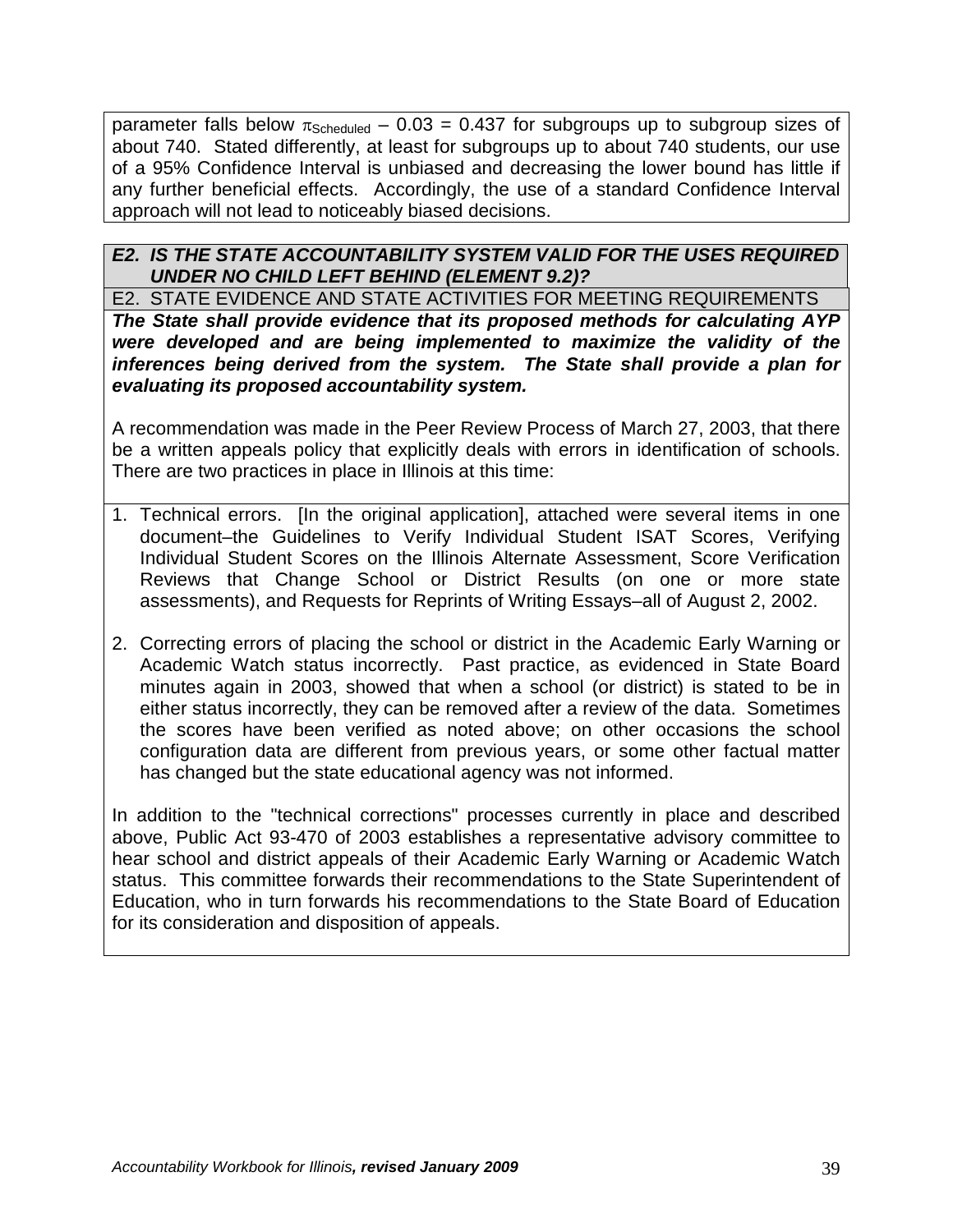# **Attachment A**

# **Public Act 93-426 of 2003 and Public Act 93-470 of 2003**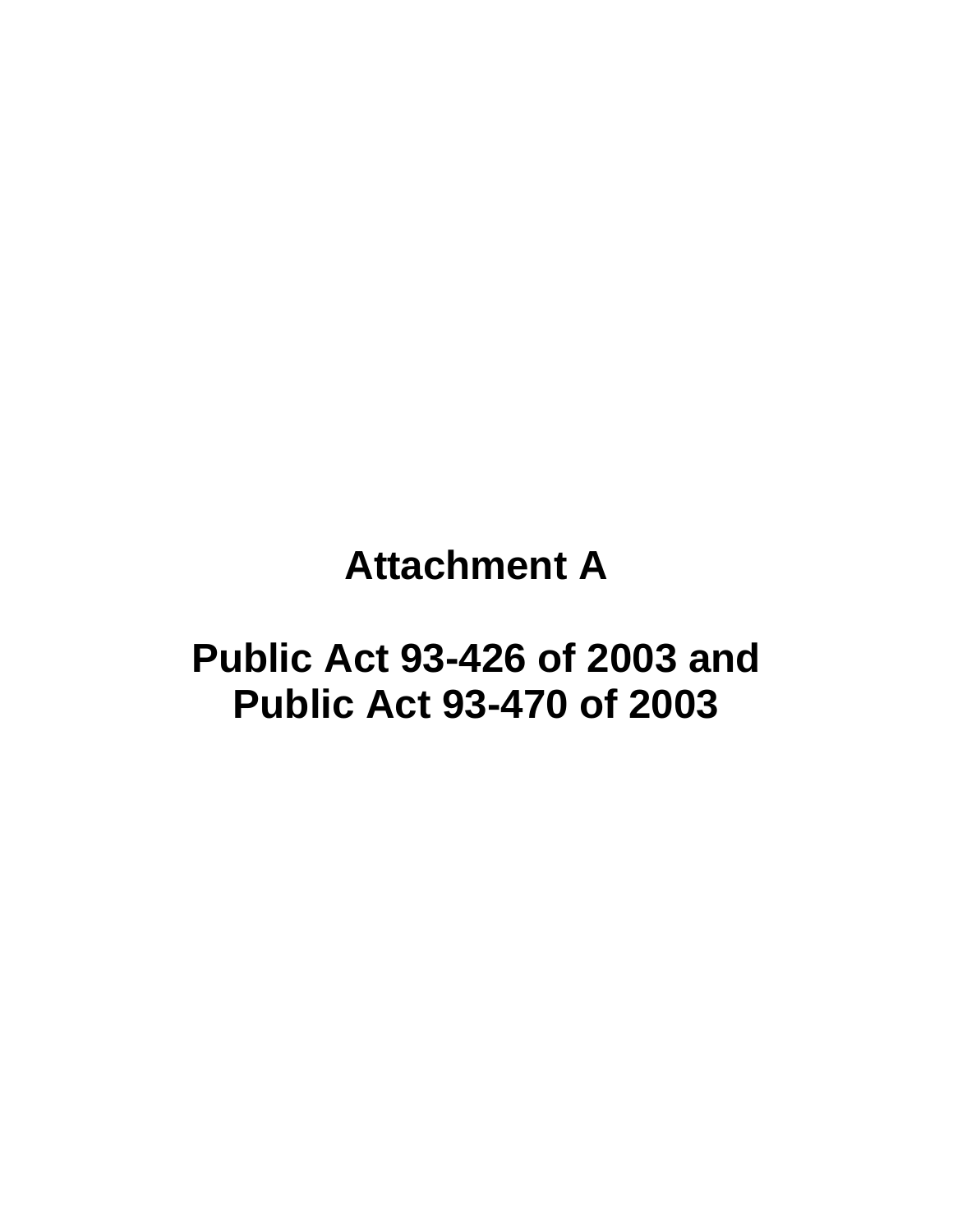#### **Public Act 093-0426**

#### **Public Act 93-0426**

HB2352 Enrolled LRB093 03343 NHT 03361 b

AN ACT to implement the federal No Child Left Behind Act of 2001.

 WHEREAS, The General Assembly supports enhancement of the current State assessment system in order to develop an appropriate, high-quality, statewide K-12 assessment system, based on the Illinois Learning Standards; and

 WHEREAS, This enhanced statewide assessment system must have a high level of credibility, reliability, and validity and must provide continuity with the assessment system in place prior to the changes made by this amendatory Act of the 93rd General Assembly; and

 WHEREAS, A credible, reliable, and valid assessment system should allow school districts to reduce local assessments; once the State assessment system is fully implemented in the 2005- 2006 school year, school districts are encouraged and expected to reduce the local assessments of students in the grades and subjects assessed by the State; and

 WHEREAS, The changes in the assessment system made by this amendatory Act of the 93rd General Assembly are a direct result of the federal No Child Left Behind Act of 2001 (Public Law 107-110), which requires the testing of all students as well as enhancements to the system in order to provide timely results that are meaningful and educationally useful for educators, parents, and the broader community; therefore

Be it enacted by the People of the State of Illinois, represented in the General Assembly:

 Section 5. The School Code is amended by changing Section 2-3.64 as follows: (105 ILCS 5/2- 3.64) (from Ch. 122, par. 2-3.64)

Sec. 2-3.64. State goals and assessment.

 (a) Beginning in the 1998-1999 school year, the State Board of Education shall establish standards and periodically, in collaboration with local school districts, conduct studies of student performance in the learning areas of fine arts and physical development/health.

 Beginning with the 1998-1999 school year until the 2005-2006 school year at the latest, the State Board of Education shall annually test: (i) all pupils enrolled in the 3rd, 5th, and 8th grades in English language arts (reading, writing, and English grammar) and mathematics; and (ii) all pupils enrolled in the 4th and 7th grades in the biological and physical sciences and the social sciences (history, geography, civics, economics, and government). The maximum time allowed for all actual testing required under this paragraph shall not exceed 25 hours, as allocated among the required tests by the State Board of Education, across all grades tested.

 Beginning no later than the 2005-2006 school year, the State Board of Education shall annually test: (i) all pupils enrolled in the 3rd, 4th, 5th, 6th, 7th, and 8th grades in reading and mathematics; (ii) all pupils enrolled in 3rd, 4th, 6th, and 8th grades in writing; (iii) all pupils enrolled in the 4th and 7th grades in the biological and physical sciences; and (iv) all pupils enrolled in 5th and 8th grades in the social sciences (history, geography, economics, civics, and government). The State Board of Education shall sample student performance in the learning area of physical development and health in grades 4 and 7 through the science tests and in the learning area of fine arts in grades 5 and 8 through the social sciences tests. After the addition of subjects and grades as delineated in this paragraph and including whatever other tests that may be approved from time to time no later than the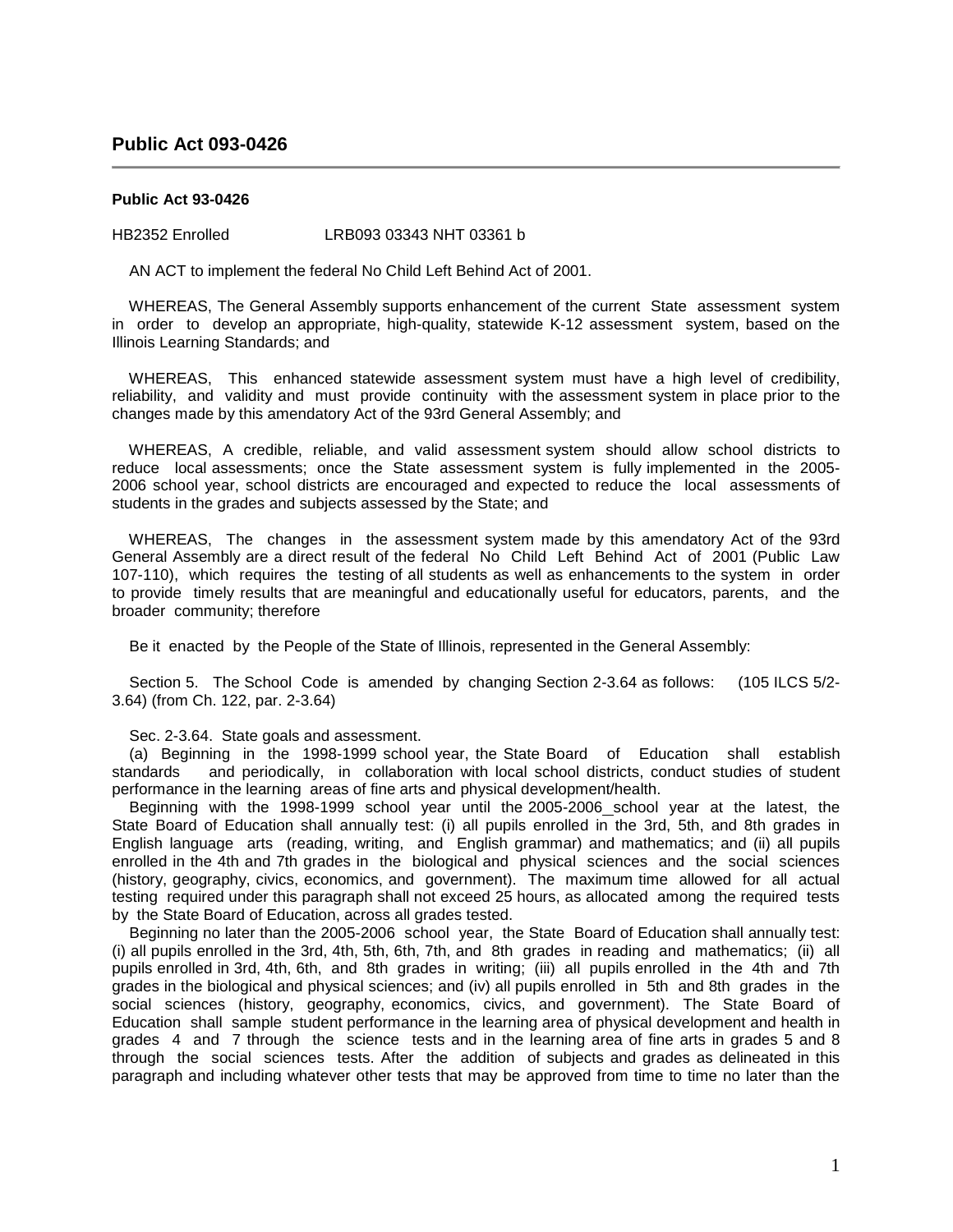2005-2006 school year, the maximum time allowed for all State testing in grades 3 through 8 shall not exceed 38 hours across those grades.

 The State Board of Education shall establish the academic standards that are to be applicable to pupils who are subject to State tests under this Section beginning with the 1998-1999 school year. However, the State Board of Education shall not establish any such standards in final form without first providing opportunities for public participation and local input in the development of the final academic standards. Those opportunities shall include a well-publicized period of public academic standards. Those opportunities shall include a well-publicized period of public comment, public hearings throughout the State, and opportunities to file written comments. Beginning with the 1998-99 school year and thereafter, the State tests will identify pupils in the  $3<sup>r</sup>$ grade or 5th grade who do not meet the State standards.

 If, by performance on the State tests or local assessments or by teacher judgment, a student's performance is determined to be 2 or more grades below current placement, the student shall be provided a remediation program developed by the district in consultation with a parent or guardian. Such remediation programs may include, but shall not be limited to, increased or concentrated instructional time, a remedial summer school program of not less than 90 hours, improved instructional approaches, tutorial sessions, retention in grade, and modifications to instructional materials. Each pupil for whom a remediation program is developed under this subsection shall be required to enroll in and attend whatever program the district determines is appropriate for the pupil. Districts may combine students in remediation programs where appropriate and may cooperate with other districts in the design and delivery of those programs. The parent or guardian of a student required to attend a remediation program under this Section shall be given written notice of that requirement by the school district a reasonable time prior to commencement of the remediation program that the student is to attend. The State shall be responsible for providing school districts with the new and additional funding, under Section 2-3.51.5 or by other or additional means, that is required to enable the districts to operate remediation programs for the pupils who are required to enroll in and attend those programs under this Section. Every individualized educational program as described in Article 14 shall identify if the State test or components thereof are appropriate for that student. The State Board of Education shall develop rules and regulations governing the administration of alternative tests prescribed within each student's individualized educational program which are appropriate to the disability of each student.

 All pupils who are in a State approved transitional bilingual education program or transitional program of instruction shall participate in the State tests. Any student who has been enrolled in a State approved bilingual education program less than 3 cumulative academic years may take an accommodated State test, to be known as the Illinois Measure of Annual Growth in English (IMAGE), if the student's lack of English as determined by an English language proficiency test would keep the student from understanding the regular State test. If the school district determines, on a case-by-case individual basis, that IMAGE would likely yield more accurate and reliable information on what the student knows and can do, the school district may make a determination to assess the student using IMAGE for a period that does not exceed 2 additional consecutive years, provided that the student has not yet reached a level of English language proficiency sufficient to yield valid and reliable information on what the student knows and can do on the regular State test.

 Reasonable accommodations as prescribed by the State Board of Education shall be provided for individual students in the testing procedure. All test procedures prescribed by the State Board of Education shall require: (i) that each test used for State and local student testing under this Section identify by name the pupil taking the test; (ii) that the name of the pupil taking the test be placed on the test at the time the test is taken; (iii) that the results or scores of each test taken under this Section by a pupil of the school district be reported to that district and identify by name the pupil who received the reported results or scores; and (iv) that the results or scores of each test taken under this Section be made available to the parents of the pupil. In addition, in each school year the highest scores attained by a student on the Prairie State Achievement Examination administered under subsection (c) of this Section and any Prairie State Achievement Awards received by the student shall become part of the student's permanent record and shall be entered on the student's transcript pursuant to regulations that the State Board of Education shall promulgate for that purpose in accordance with Section 3 and subsection (e) of Section 2 of the Illinois School Student Records Act. Beginning with the 1998-1999 school year and in every school year thereafter, scores received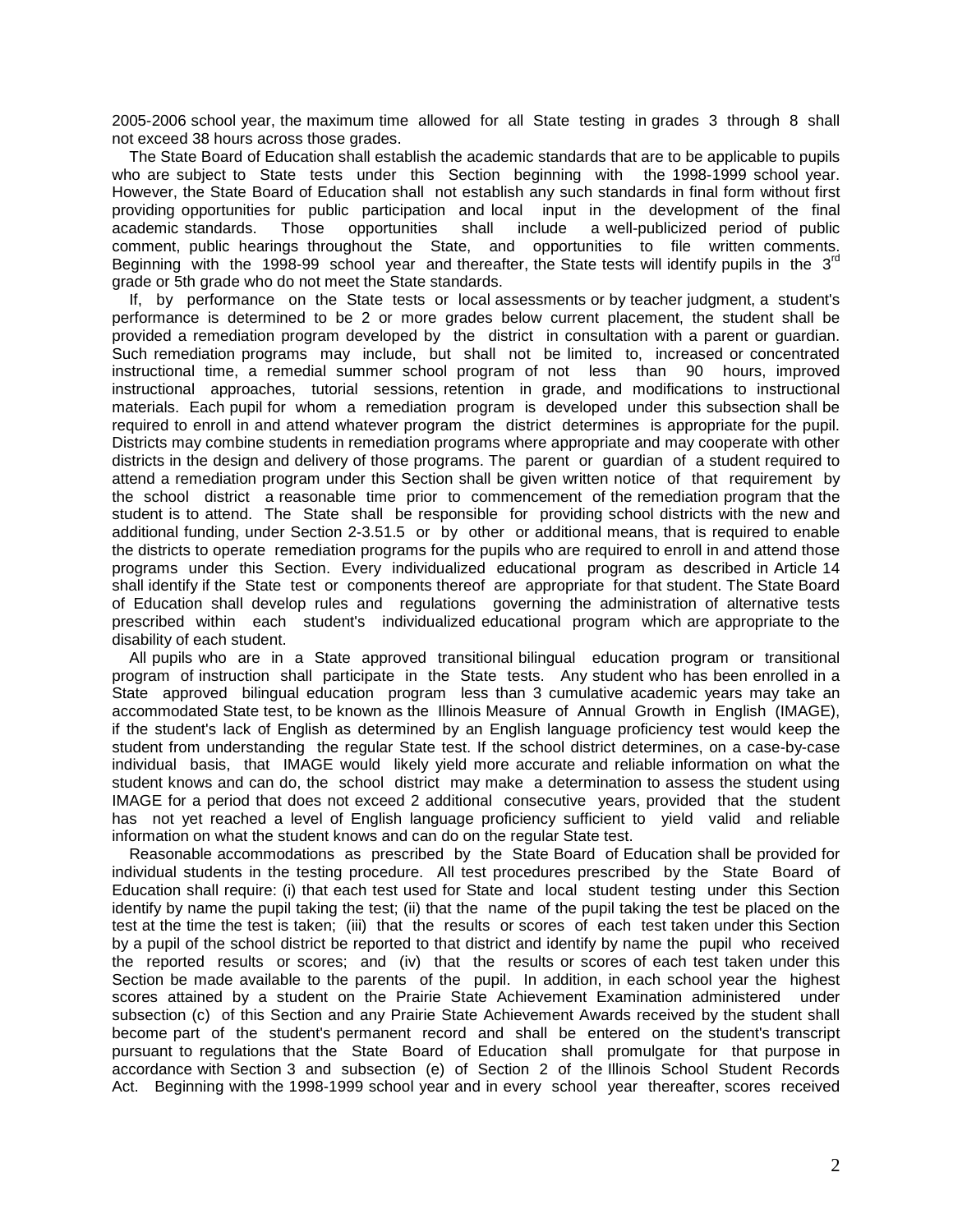by students on the State assessment tests administered in grades 3 through 8 shall be placed into students' temporary records.

 The State Board of Education shall establish a period of time, to be referred to as the State test window, in each school year for which State testing shall occur to meet the objectives of this Section. However, if the schools of a district are closed and classes are not scheduled during any week that is established by the State Board of Education as the State test window the school district may (at the discretion of the State Board of Education) move its State test window one week earlier or one week later than the established State test window, so long as the school district gives the State Board of Education written notice of its intention to deviate from the established schedule by December 1 of the school year in which falls the State test window established by the State Board of Education for the testing.

 (a-5) All tests administered pursuant to this Section shall be academically based. For the purposes of this Section "academically based tests" shall mean tests consisting of questions and answers that are measurable and quantifiable to measure the knowledge, skill, and ability of students in the subject matters covered by tests. The scoring of academically based tests shall be reliable, valid, unbiased and shall meet the guidelines for test development and use prescribed by the American Psychological Association, the National Council of Measurement and Evaluation, and the American Educational Research Association. Academically based tests shall not include assessments or evaluations of attitudes, values, or beliefs, or testing of personality, self-esteem, or self-concept. Nothing in this amendatory Act is intended, nor shall it be construed, to nullify, supersede, or contradict the legislative intent on academic testing expressed during the passage of HB 1005/P.A. 90- 296. Nothing in this Section is intended, nor shall it be construed, to nullify, supersede, or contradict the legislative intent on academic testing expressed in the preamble of this amendatory Act of the 93rd General Assembly.

 The State Board of Education shall monitor the use of short answer questions in the math and reading assessments or in other assessments in order to demonstrate that the use of short answer questions results in a statistically significant improvement in student achievement as measured on the State assessments for math and reading and is justifiable in terms of cost and student performance. (b) It shall be the policy of the State to encourage school districts to continuously test pupil proficiency in the fundamental learning areas in order to: (i) provide timely information on individual students' performance relative to State standards that is adequate to guide Instructional strategies; (ii) improve future instruction; and (iii) complement the information provided by the State testing system described in this Section. Each district's school improvement plan must address specific activities the district intends to implement to assist pupils who by teacher judgment and test results as prescribed in subsection (a) of this Section demonstrate that they are not meeting State standards or local objectives. Such activities may include, but shall not be limited to, summer school, extended school day, special homework, tutorial sessions, modified instructional materials, other modifications in the instructional program, reduced class size or retention in grade. To assist school districts in testing pupil proficiency in reading in the primary grades, the State Board shall make optional reading inventories for diagnostic purposes available to each school district that requests such assistance. Districts that administer the reading inventories may develop remediation programs for students who perform in the bottom half of the student population. Those remediation programs may be funded by moneys provided under the School Safety and Educational Improvement Block Grant Program established under Section 2-3.51.5. Nothing in this Section shall prevent school districts from implementing testing and remediation policies for grades not required under this Section.

 (c) Beginning with the 2000-2001 school year, each school district that operates a high school program for students in grades 9 through 12 shall annually administer the Prairie State Achievement Examination established under this subsection to its students as set forth below. The Prairie State Achievement Examination shall be developed by the State Board of Education to measure student performance in the academic areas of reading, writing, mathematics, science, and social sciences. The State Board of Education shall establish the academic standards that are to apply in measuring student performance on the Prairie State Achievement Examination including the minimum examination score in each area that will qualify a student to receive a Prairie State Achievement Award from the State in recognition of the student's excellent performance. Each school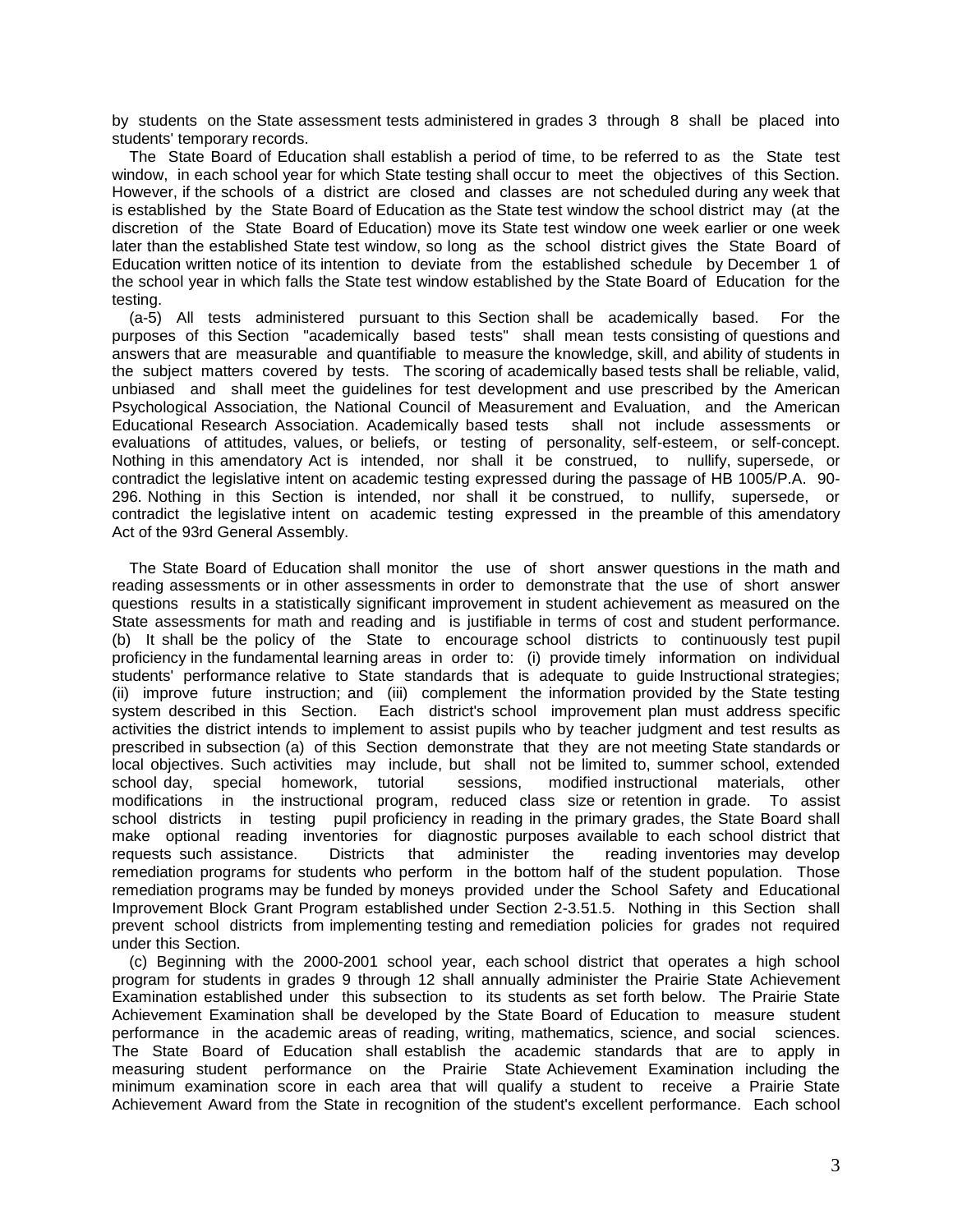district that is subject to the requirements of this subsection (c) shall afford all students 2 opportunities to take the Prairie State Achievement Examination beginning as late as practical during the second semester of grade 11, but in no event before March 1. The State Board of Education shall annually notify districts of the weeks during which these test administrations shall be required to occur. Every individualized educational program as described in Article 14 shall identify if the Prairie State Achievement Examination or components thereof are appropriate for that student. Each student, exclusive of a student whose individualized educational program developed under Article 14 identifies the Prairie State Achievement Examination as inappropriate for the student, shall be required to take the examination in grade 11. For each academic area the State Board of Education shall establish the score that qualifies for the Prairie State Achievement Award on that portion of the examination. Any student who fails to earn a qualifying score for a Prairie State Achievement Award in any one or more of the academic areas on the initial test administration or who wishes to improve his or her score on any portion of the examination shall be permitted to retake such portion or portions of the examination during grade 12. Districts shall inform their students of the timelines and procedures applicable to their participation in every yearly administration of the Prairie State Achievement Examination. Students receiving special education services whose individualized educational programs identify the Prairie State Achievement Examination as inappropriate for them nevertheless shall have the option of taking the examination, which shall be administered to those students in accordance with standards adopted by the State Board of Education to accommodate the respective disabilities of those students. A student who successfully completes all other applicable high school graduation requirements but fails to receive a score on the Prairie State Achievement Examination that qualifies the student for receipt of a Prairie State Achievement Award shall nevertheless qualify for the receipt of a regular high school diploma.

 (d) Beginning with the 2002-2003 school year, all schools in this State that are part of the sample drawn by the National Center for Education Statistics, in collaboration with their school districts and the State Board of Education, shall administer the biennial State academic assessments of 4th and 8th grade reading and mathematics under the National Assessment of Educational Progress carried out under Section m11(b)(2) of the National Education Statistics Act of 1994 (20 U.S.C. 9010) if the Secretary of Education pays the costs of administering the assessments.

 (e) Beginning no later than the 2005-2006 school year, subject to available federal funds to this State for the purpose of student assessment, the State Board of Education shall provide additional tests and assessment resources that may be used by school districts for local diagnostic purposes. These tests and resources shall include without limitation additional high school writing, physical development and health, and fine arts assessments. The State Board of Education shall annually distribute a listing of these additional tests and resources, using funds available from appropriations made for student assessment purposes.

 (f) For the assessment and accountability purposes of this Section, all pupils" includes those pupils enrolled in a public or State-operated elementary school, secondary school, or cooperative or joint agreement with a governing body or board of control, a charter school operating in compliance with the Charter Schools Law, a school operated by a regional office of education under Section 13A-3 of this Code, or a public school administered by a local public agency or the Department of Human Services. (Source: P.A. 91-283, eff. 7-29-99; 92-604, eff. 7-1-02.)

Section 99. Effective date. This Act takes effect upon becoming law.

**Effective Date:** 08/05/03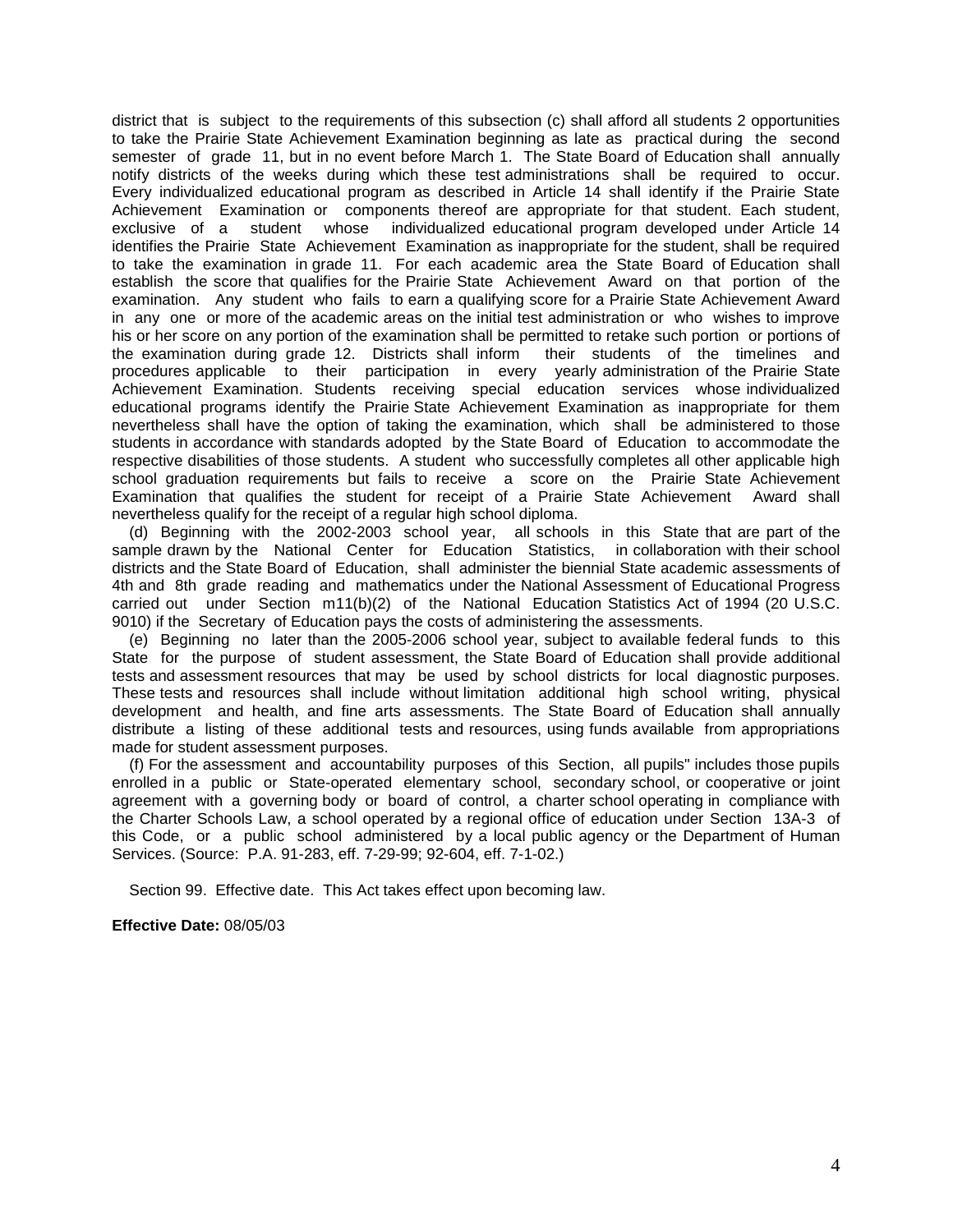#### **Public Act 093-0470**

#### **Public Act 93-0470**

AN ACT to implement the federal No Child Left Behind Act of 2001.

Be it enacted by the People of the State of Illinois, represented in the General Assembly:

 Section 5. The School Code is amended by changing Sections 2-3.25a, 2-3.25b, 2-3.25c, 2- 3.25d, 2-3.25e, 2-3.25f, 2-3.25g, 2-3.25h, 2-3.25i, 2-3.25j, 7-8, 7A-15, 11A-17, 11B-14, 11D-12, and 21-27 and adding Sections 2-3.25m and 2-3.25n as follows:

(105 ILCS 5/2-3.25a) (from Ch. 122, par. 2-3.25a)

Sec. 2-3.25a. "School district" defined; additional standards.

 (a) For the purposes of this Section and Sections 3.25b, 3.25c, 3.25d, 3.25e, and 3.25f of this Code, "school district" includes other public entities responsible for administering public schools, such as cooperatives, joint agreements, charter schools, special charter districts, regional offices of education, local agencies, and the Department of Human Services.

 (b) In addition to the standards established pursuant to Section 2-3.25, the State Board of Education shall develop recognition standards for student performance and school improvement in all public schools operated by school districts. The indicators to determine adequate yearly progress shall be limited to the State assessment of student performance in reading and mathematics, student attendance rates at the elementary school level, graduation rates at the high school level, and participation rates on student assessments. The standards shall be designed to permit the measurement of student performance and school improvement by schools and school districts compared to student performance and school improvement for the preceding academic years. (Source: P.A. 89-398, eff. 8-20-95.)

#### (105 ILCS 5/2-3.25b) (from Ch. 122, par. 2-3.25b)

 Sec. 2-3.25b. Recognition levels. The State Board of Education shall, consistent with adopted recognition standards, provide for levels of recognition or nonrecognition. The State Board of Education shall promulgate rules governing the procedures whereby school districts may appeal a recognition level.

 The State Board of Education shall have the authority to collect from schools and school districts the information, data, test results, student performance and school improvement indicators as may be necessary to implement and carry out the purposes of this Act. (Source: P.A. 89-398, eff. 8-20-95.)

#### (105 ILCS 5/2-3.25c) (from Ch. 122, par. 2-3.25c)

 Sec. 2-3.25c. Rewards and acknowledgements. The State Board of Education shall implement a system of rewards for school districts, and the schools themselves, whose students and schools consistently meet adequate yearly progress criteria for 2 or more consecutive years and a system to acknowledge schools and districts that meet adequate yearly progress criteria in a given year as specified in Section 2-3.25d of this Code.

 If a school or school district meets adequate yearly progress criteria for 2 consecutive school years, that school or district shall be exempt from review and approval of its improvement plan for the next 2 succeeding school years. (Source: P.A. 87-559.)

#### (105 ILCS 5/2-3.25d) (from Ch. 122, par. 2-3.25d)

Sec. 2-3.25d. Academic early warning and watch status list.

 (a) Those schools that do not meet adequate yearly progress criteria, as specified by the State Board of Education, for 2 consecutive annual calculations, shall be placed on academic early warning status for the next school year. Schools on academic early warning status that do not meet adequate yearly progress criteria for a third annual calculation shall remain on academic early warning status. Schools on academic early warning status that do not meet adequate yearly progress criteria for a fourth annual calculation shall be placed on initial academic watch status. Schools on academic watch status that do not meet adequate yearly progress criteria for a fifth or subsequent annual calculation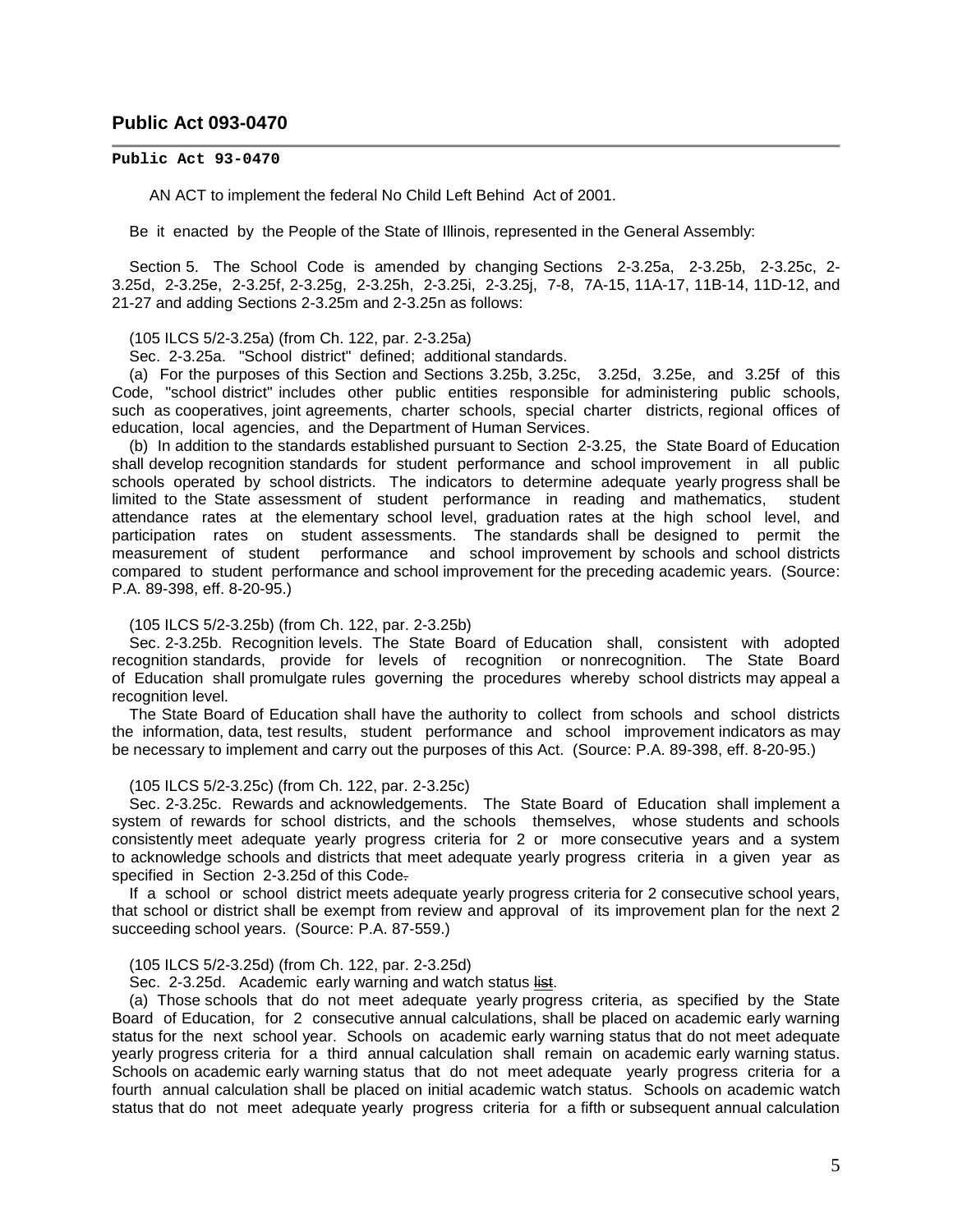shall remain on academic watch status. Schools on academic early warning or academic watch status that meet adequate yearly progress criteria for one annual calculation shall be acknowledged for making improvement and shall maintain their current statuses for the next school year. Schools on academic early warning or academic watch status that meet adequate yearly progress criteria for 2 consecutive annual calculations shall be considered as having met expectations and shall be removed from any status designation.

 The school district of a school placed on either academic early warning status or academic watch status may appeal the status to the State Board of Education in accordance with Section 2-3.25m of this Code.

 A school district that has one or more schools on academic early warning or academic watch status shall prepare a revised School Improvement Plan or amendments thereto setting forth the district's expectations for removing each school from academic early warning or academic watch status and for improving student performance in the affected school or schools. Districts operating under Article 34 of this Code

may prepare the School Improvement Plan required under Section 34-2.4 of this Code. The revised School Improvement Plan for a school that is initially placed on academic early warning status or that remains on academic early warning status after a third annual calculation must be approved by the school board (and by the school's local school council in a district operating under Article 34 of this Code, unless the school is on probation pursuant to subsection (c) of Section 34-8.3 of this Code). The revised School Improvement Plan for a school placed on initial academic watch status after a fourth annual calculation must be approved by the school board (and by the school's local school council in a district operating under Article 34 of this Code, unless the school is on probation pursuant to subsection (c) of Section 34-8.3 of this Code) and the State Superintendent of Education.

 The revised School Improvement Plan for a school that remains on academic watch status after a fifth annual calculation must be approved by the school board (and by the school's local school council in a district operating under Article 34 of this Code, unless the school is on probation pursuant to subsection (c) of Section 34-8.3 of this Code) and the State Superintendent of Education. In addition, the district must develop a school restructuring plan for the school that must be approved by the school board (and by the school's local school council in a district operating under Article 34 of this Code) and subsequently approved by the State Superintendent of Education.

 A school on academic watch status that does not meet adequate yearly progress criteria for a sixth annual calculation shall implement its approved school restructuring plan beginning with the next school year, subject to the State interventions specified in Section 2-3.25f of this Code.

 (b) Those school districts that do not meet adequate yearly progress criteria, as specified by the State Board of Education, for 2 consecutive annual calculations, shall be placed on academic early warning status for the next school year. Districts on academic early warning status that do not meet adequate yearly progress criteria for a third annual calculation shall remain on academic early warning status. Districts on academic early warning status that do not meet adequate yearly progress criteria for a fourth annual calculation shall be placed on initial academic watch status. Districts on academic watch status that do not meet adequate yearly progress criteria for a fifth or subsequent annual calculation shall remain on academic watch status. Districts on academic early warning or academic watch status that meet adequate yearly progress criteria for one annual calculation shall be acknowledged for making improvement and shall maintain their current statuses for the next school year.

Districts on academic early warning or academic watch status that meet adequate yearly progress criteria for 2 consecutive annual calculations shall be considered as having met expectations and shall be removed from any status designation.

 A district placed on either academic early warning status or academic watch status may appeal the status to the State Board of Education in accordance with Section 2-3.25m of this Code.

 Districts on academic early warning or academic watch status shall prepare a District Improvement Plan or amendments thereto setting forth the district's expectations for removing the district from academic early warning or academic watch status and for improving student performance in the district.

 The District Improvement Plan for a district that is initially placed on academic early warning status must be approved by the school board.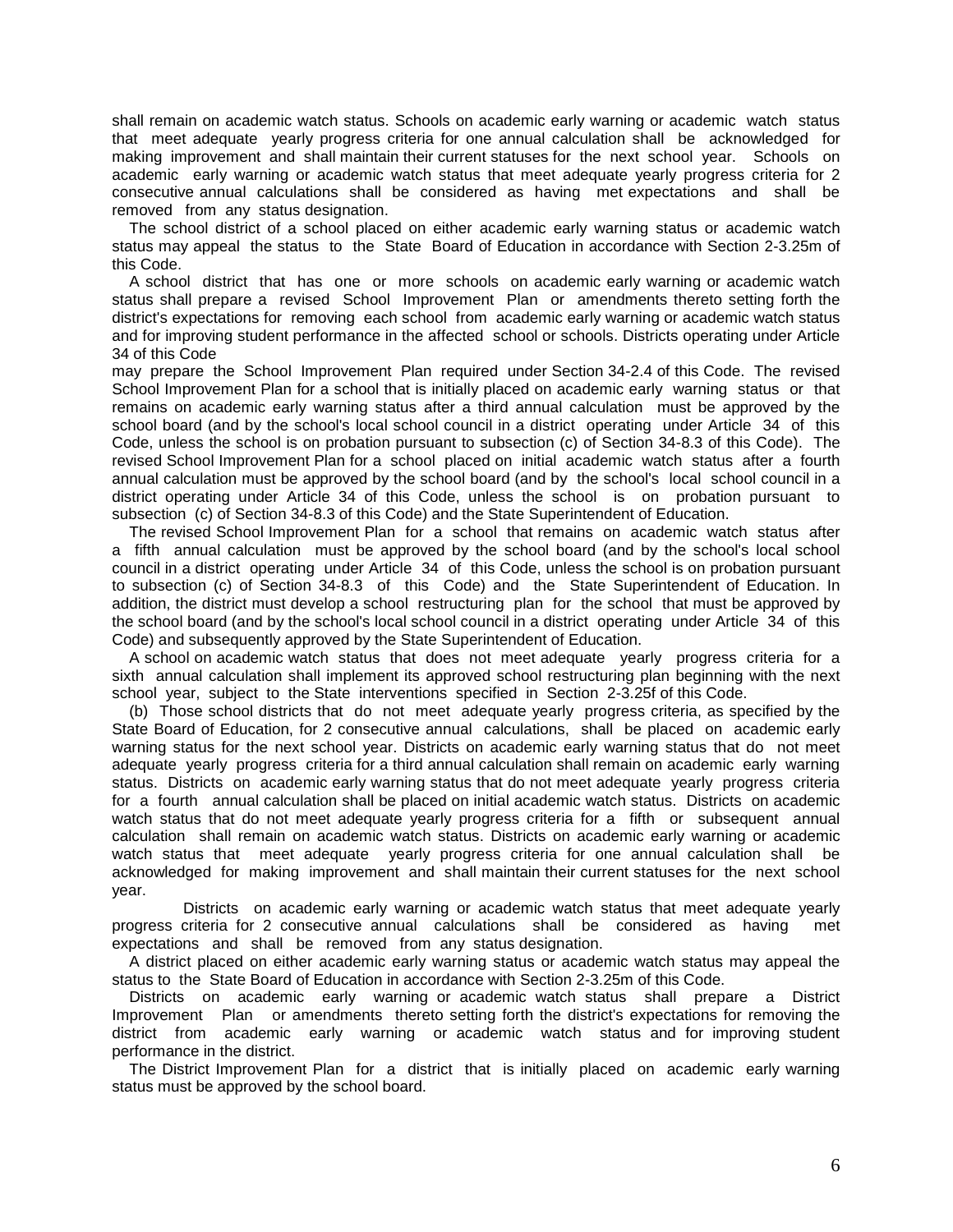The revised District Improvement Plan for a district that remains on academic early warning status after a third annual calculation must be approved by the school board.

 The revised District Improvement Plan for a district on initial academic watch status after a fourth annual calculation must be approved by the school board and the State Superintendent of Education.

 The revised District Improvement Plan for a district that remains on academic watch status after a fifth annual calculation must be approved by the school board and the State Superintendent of Education. In addition, the district must develop a district restructuring plan that must be approved by the school board and the State Superintendent of

#### Education.

 A district on academic watch status that does not meet adequate yearly progress criteria for a sixth annual calculation shall implement its approved district restructuring plan beginning with the next school year, subject to the State interventions specified in Section 2-3.25f of this Code.

 (c) All revised School and District Improvement Plans shall be developed in collaboration with staff in the affected school or school district. All revised School and District Improvement Plans shall be developed, submitted, and approved pursuant to rules adopted by the State Board of Education. The revised Improvement Plan shall address measurable outcomes for improving student performance so that such performance meets adequate yearly progress criteria as specified by the State Board of Education.

 (d) All federal requirements apply to schools and school districts utilizing federal funds under Title I, Part A of the federal Elementary and Secondary Education Act of 1965. (Source: P.A. 89-398, eff. 8-20- 95; 89-698, eff. 1-14-97.)

#### (105 ILCS 5/2-3.25e) (from Ch. 122, par. 2-3.25e)

 Sec. 2-3.25e. School and district improvement panels. A school or school district on academic watch status shall have a school or district improvement panel appointed by the State Superintendent of Education. Members appointed to the panel shall include, but not be limited to, individuals who are familiar with educational issues. The State Superintendent of Education shall designate one member of the panel to serve as chairman. Any panel appointed for a school operated under Article 34 of the School Code shall include one or more members selected from the school's subdistrict council and one or more members from the school's local school council. The school or district improvement panel shall (1) assist the school or district in the development and implementation of a revised Improvement Plan and amendments thereto and, (2) make progress reports and comments to the State Superintendent of Education pursuant to rules promulgated by the State Board of Education (Source: P.A. 89-398, eff. 8-20-95; 89-698, eff. 1-14-97.)

(105 ILCS 5/2-3.25f) (from Ch. 122, par. 2-3.25f)

Sec. 2-3.25f. State interventions.

 (a) A school or school district must submit the required revised Improvement Plan pursuant to rules adopted by the State Board of Education. The State Board of Education shall provide technical assistance to assist with the development and implementation of the improvement plan.

 Schools or school districts that fail to make reasonable efforts to implement an approved Improvement Plan may suffer loss of State funds by school district, attendance center, or program as the State Board of Education deems appropriate.

 (b) In addition, if after 3 years following its placement on academic watch status a school district or school remains on academic watch status , the State Board of Education shall take one of the following actions for the district or school:

 (1) The State Board of Education may authorize the State Superintendent of Education to direct the regional superintendent of schools to remove school board members pursuant to Section 3-14.28 of this Code. Prior to such direction the State Board of Education shall permit members of the local board of education to present viritten and oral comments to the State Board of Education. The State Board of Education may direct the State Superintendent of Education to Education. The State Board of Education may direct the appoint an Independent Authority that shall exercise such powers and duties as may be necessary to operate a school or school district for purposes of improving pupil performance and school improvement. The State Superintendent of Education shall designate one member of the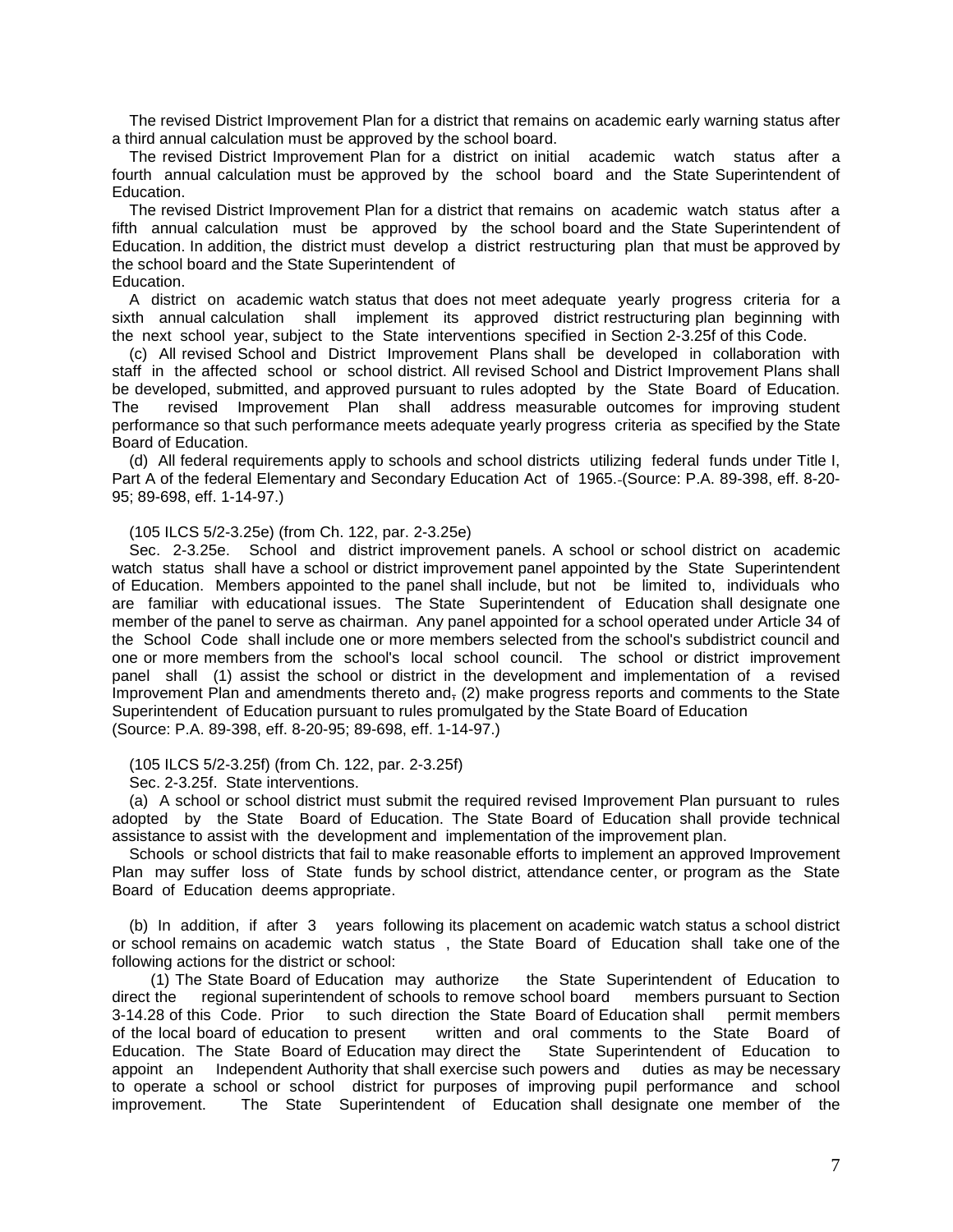Independent Authority to serve as chairman. The Independent Authority shall serve for a period of time specified by the State Board of Education upon the recommendation of the State Superintendent of Education. (2) The State Board of Education may (A) change the recognition status of the school district or school to nonrecognized or (B) authorize the State Superintendent of Education to direct the reassignment of pupils or direct the reassignment or replacement of school district personnel who are relevant to the failure to meet adequate yearly progress criteria. If a school district is nonrecognized in its entirety, it shall automatically be dissolved on July 1 following that nonrecognition and its territory realigned with another school district or districts by the regional board of school trustees in accordance with the procedures set forth in Section 7-11 of the School<br>Code. The effective date of the nonrecognition of a school shall be July 1 following the Code. The effective date of the nonrecognition of a school nonrecognition.

 (c) All federal requirements apply to schools and school districts utilizing federal funds under Title I, Part A of the federal Elementary and Secondary Education Act of 1965. (Source: P.A. 89-398, eff. 8-20- 95; 89-698, eff. 1-14-97.)

#### (105 ILCS 5/2-3.25g) (from Ch. 122, par. 2-3.25g)

 Sec. 2-3.25g. Waiver or modification of mandates within the School Code and administrative rules and regulations. Notwithstanding any other provisions of this School Code or any other law of this State to the contrary, school districts may petition the State Board of Education for the waiver or modification of the mandates of this School Code or of the administrative rules and regulations promulgated by the State Board of Education. Waivers or modifications of administrative rules and regulations and modifications of mandates of this School Code may be requested when a school district demonstrates that it can address the intent of the rule or mandate in a more effective, efficient, or economical manner or when necessary to stimulate innovation or improve student performance. Waivers of mandates of the School Code may be requested when the waivers are necessary to stimulate innovation or improve student performance. Waivers may not be requested from laws, rules, and regulations pertaining to special education, teacher certification, or teacher tenure and seniority or from compliance with the No Child Left Behind Act of 2001 (Public Law 107-110).

 School districts, as a matter of inherent managerial policy, and any Independent Authority established under Section 2-3.25f may submit an application for a waiver or modification authorized under this Section. Each application must include a written request by the school district or Independent Authority and must demonstrate that the intent of the mandate can be addressed in a more effective, efficient, or economical manner or be based upon a specific plan for improved student performance and school improvement. Any district requesting a waiver or modification for the reason that intent of the mandate can be addressed in a more economical manner shall include in the application a fiscal analysis showing current expenditures on the mandate and projected savings resulting from the waiver or modification. Applications and plans developed by school districts must be approved by each board of education following a public hearing on the application and plan and the opportunity for the board to hear testimony from educators directly involved in its implementation, parents, and students. The public hearing must be preceded by at least one published notice occurring at least 7 days prior to the hearing in a newspaper of general circulation within the school district that sets forth the time, date, place, and general subject matter of the hearing. The school district must notify in writing the affected exclusive collective bargaining agent of the district's intent to seek approval of a waiver or modification and of the hearing to be held to take testimony from educators. The affected exclusive collective bargaining agents shall be notified of such public hearing at least 7 days prior to the date of the hearing and shall be allowed to attend such public hearing.

 A request for a waiver or modification of administrative rules and regulations or for a modification of mandates contained in this School Code shall be submitted to the State Board of Education within 15 days after approval by the board of education. Following receipt of the request, the State Board shall have 45 days to review the application and request. If the State Board fails to disapprove the application within that 45 day period, the waiver or modification shall be deemed granted. The State Board may disapprove any request if it is not based upon sound educational practices, endangers the health or safety of students or staff, compromises equal opportunities for learning, or fails to demonstrate that the intent of the rule or mandate can be addressed in a more effective, efficient, or economical manner or have improved student performance as a primary goal. Any request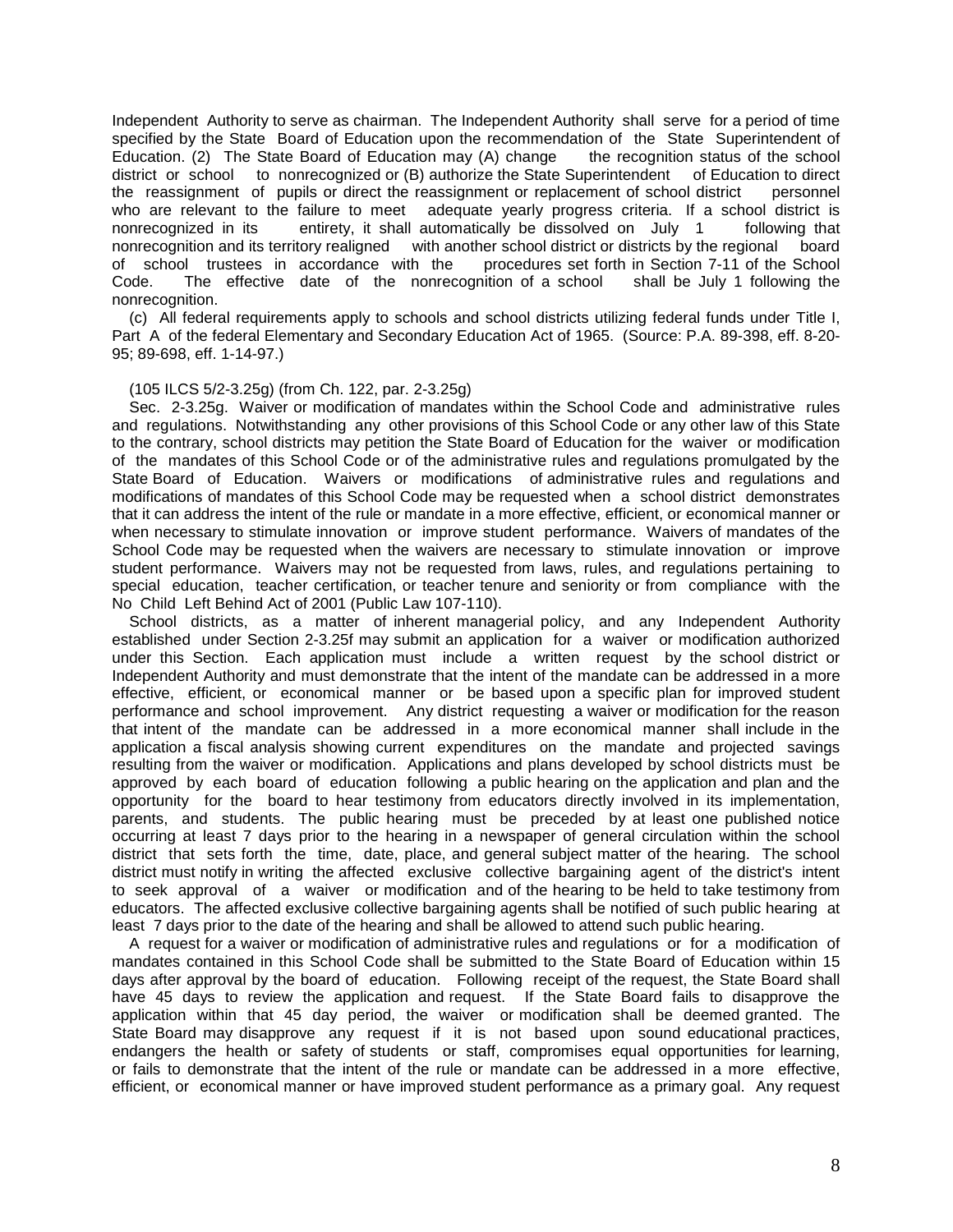disapproved by the State Board may be appealed to the General Assembly by the requesting school district as outlined in this Section.

 A request for a waiver from mandates contained in this School Code shall be submitted to the State Board within 15 days after approval by the board of education. The State Board shall review the applications and requests for completeness and shall compile the requests in reports to be filed with the General Assembly. The State Board shall file reports outlining the waivers requested by school districts and appeals by school districts of requests disapproved by the State Board with the Senate and the House of Representatives before each May 1 and October 1. The General Assembly may disapprove the report of the State Board in whole or in part within 30 calendar days after each house of the General Assembly next convenes after the report is filed by adoption of a resolution by a record vote of the majority of members elected in each house. If the General Assembly fails to disapprove any waiver request or appealed request within such 30 day period, the waiver or modification shall be deemed granted. Any resolution adopted by the General Assembly disapproving a report of the State Board in whole or in part shall be binding on the State Board.

 An approved waiver or modification may remain in effect for a period not to exceed 5 school years and may be renewed upon application by the school district. However, such waiver or modification may be changed within that 5-year period by a local school district board following the procedure as set forth in this Section for the initial waiver or modification request. If neither the State Board of Education nor the General Assembly disapproves, the change is deemed granted.

 On or before February 1, 1998, and each year thereafter, the State Board of Education shall submit a cumulative report summarizing all types of waiver mandates and modifications of mandates granted by the State Board or the General Assembly. The report shall identify the topic of the waiver along with the number and percentage of school districts for which the waiver has been granted. The report shall also include any recommendations from the State Board regarding the repeal or modification of waived mandates. (Source: P.A. 89-3, eff. 2-27-95; 89-626, eff. 8-9-96; 90-62,eff. 7-3-97; 90-462, eff. 8-17-97; 90-655, eff. 7-30-98.)

#### (105 ILCS 5/2-3.25h) (from Ch. 122, par. 2-3.25h)

 Sec. 2-3.25h. Technical assistance; State support services. Schools, school districts, local school councils, school improvement panels, and any Independent Authority established under<br>Section 2-3.25f may receive technical assistance that the State Board of Education shall make Section 2-3.25f may receive technical assistance that available. Such technical assistance shall include without limitation assistance in the areas of curriculum evaluation, the instructional process, student performance, school environment, staff effectiveness, school and community relations, parental involvement, resource management, leadership, data analysis processes and tools, school improvement plan guidance and feedback, information regarding scientifically based research-proven curriculum and instruction, and professional development opportunities for teachers and administrators. (Source: P.A. 87-559.)

#### (105 ILCS 5/2-3.25i) (from Ch. 122, par. 2-3.25i)

Sec. 2-3.25i. Rules. The State Board of Education shall promulgate rules and regulations necessary to implement the provisions of Public Act 87-559 and this amendatory Act of the 93rd General Assembly. The State Board of Education may waive any of its rules or regulations which conflict with Public Act 87-559 or this amendatory Act of the 93rd General Assembly except those requirements for special education and teacher certification. (Source: P.A. 87-559.)

#### (105 ILCS 5/2-3.25j) (from Ch. 122, par. 2-3.25j)

 Sec. 2-3.25j. Implementation. Commencing with the 1992-93 school year and thereafter the provisions of this amendatory Act and any rules adopted hereunder shall be implemented on a schedule identified by the State Board of Education and incorporated as an integral part of the recognition process of the State Board of Education. (Source: P.A. 89-398, eff. 8-20-95.)

#### (105 ILCS 5/2-3.25m new)

 Sec. 2-3.25m. Appeals. The appeals process outlined in this Section applies to all appeals from school districts pertaining to school or district status levels, recognition levels, or corrective action. The State Board of Education shall provide notice and an opportunity for hearing to the affected school district. The hearing shall take place not later than 30 calendar days following receipt of the written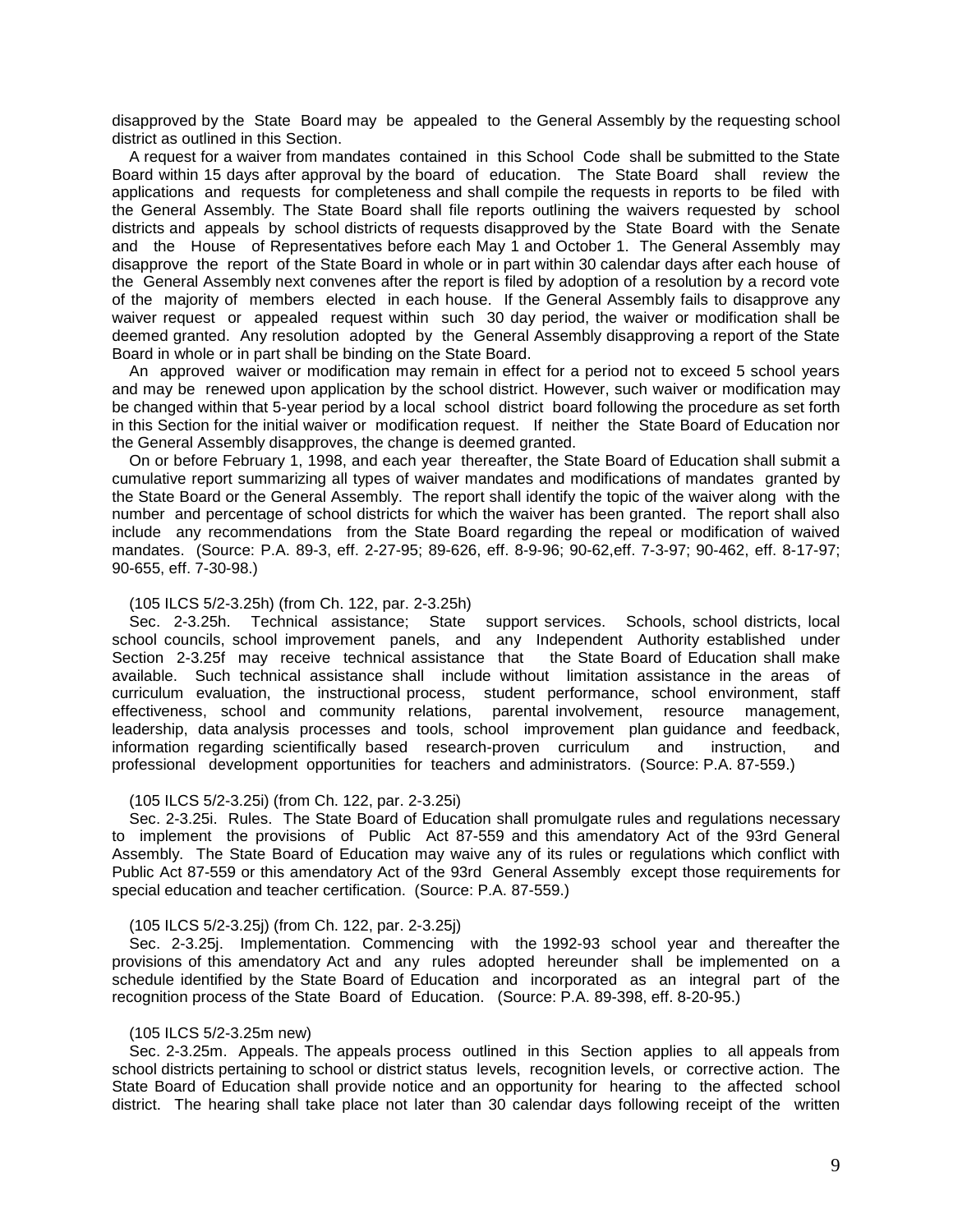appeal. The appeals advisory committee created as specified in this Section may extend the hearing under special circumstances, in consultation with the State Superintendent of Education. The State Board of Education may take into account exceptional or uncontrollable circumstances.

 The State Board of Education shall process school and district appeals through an appeals advisory committee. The committee shall be composed of 9 members appointed by the State Superintendent of Education as follows:

(1) One representative of each of 2 professional teachers' organizations.

 (2) Two school administrators employed in the public schools of this State who have been nominated by an administrator organization.

(3) One member of an organization that represents school principals.

(4) One member of an organization that represents both parents and teachers.

 (5) One representative of the business community of this State who has been nominated by a statewide business organization.

(6) One representative of City of Chicago School District 299.

(7) One member of the public.

Five members of the committee shall serve for terms of 2 years, and 4 members shall serve for terms of 3 years. The State Superintendent of Education shall appoint initial members on or before July 1, 2003. The committee shall annually elect one member as chairperson.

The committee shall hear appeals and, within 30 calendar days after a hearing, make recommendations for action to the State Superintendent of Education. The committee shall Superintendent of Education. The committee shall recommend action to the State Superintendent of Education on all appeals. The State Board of Education shall make all final determinations.

#### (105 ILCS 5/2-3.25n new)

 Sec. 2-3.25n. No Child Left Behind Act; requirements and construction. (a) The changes in the State accountability system made by this amendatory Act of the 93rd General Assembly are a direct result of the federal No Child Left Behind Act of 2001 (Public Law 107-110), which requires that each state develop and implement a single, statewide accountability system applicable to all schools and school districts.

 (b) As provided in the federal No Child Left Behind Act of 2001 (Public Law 107-110), nothing in this amendatory Act of the 93rd General Assembly shall be construed to alter or otherwise affect the rights, remedies, and procedures afforded school district or school employees under federal, State, or local law (including applicable rules, regulations, or court orders) or under the terms of collective bargaining agreements, memoranda of understanding, or other agreements between such employees and their employers.

#### (105 ILCS 5/7-8) (from Ch. 122, par. 7-8)

 Sec. 7-8. Limitation on successive petitions. No territory, nor any part thereof, which is involved in any proceeding to change the boundaries of a school district by detachment from or annexation to such school district of such territory, and which is not so detached nor annexed, shall be again involved in proceedings to change the boundaries of such school district for at least two years after final determination of such first proceeding unless during that 2 year period a petition filed is substantially different than any other previously filed petition during the previous 2 years or if a school district involved is placed on academic watch status or the financial watch list by the State Board of or the financial watch list by the State Board of Education or is certified as being in financial difficulty during that 2 year period or if such first proceeding involved a petition brought under Section 7-2b of this Article 7. (Source: P.A. 87-1139; 88- 386.)

#### (105 ILCS 5/7A-15) (from Ch. 122, par. 7A-15)

 Sec. 7A-15. Limitation on successive petitions. No unit school district that is involved in any proceeding under this Article to be dissolved and converted into an elementary school district (with all territory within the unit school district proposed to be so dissolved to be concurrently annexed to a contiguous high school district), and which is not so dissolved or converted into an elementary school district, shall be again involved in proceedings under this Article to dissolve and convert into an elementary school district for at least two years after final determination of such first proceeding unless during that 2 year period a petition filed is substantially different than any other previously filed petition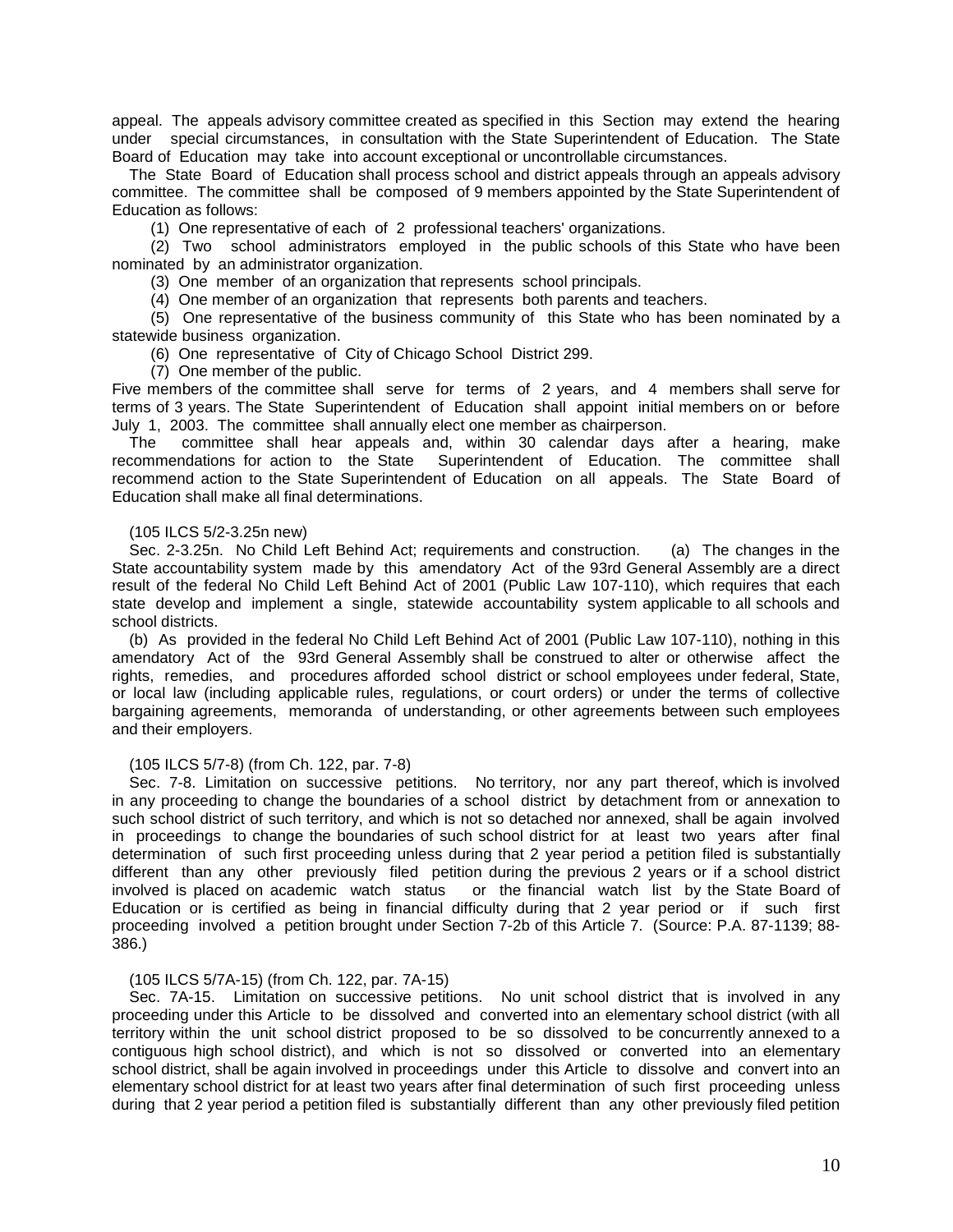during the previous 2 years or if a school district involved is placed on academic watch status or the financial watch list by the State Board of Education or is certified as being in financial difficulty during that 2 year period. (Source: P.A. 87-1139.)

#### (105 ILCS 5/11A-17)

 Sec. 11A-17. Limitation on successive petitions. No territory or any part thereof that is not included within any unit school district and that is involved in a proceeding under this Article to be organized into a community unit school district, and that is not by that proceeding organized into a community unit school district, shall be again involved in proceedings under this Article to be organized into a community unit school district for at least two years after final determination of such first proceeding unless during that 2 year period a petition filed is substantially different than any other previously filed petition during the previous 2 years or if a school district involved is placed on academic watch status or the financial watch list by the State Board of Education or is certified as being in financial difficulty during that 2 year period.

 No unit school district that is involved in any proceeding under this Article to be organized along with any other unit school district or districts or territory into a community unit school district and that is not by that proceeding so organized into a community unit school district, and no unit district that is involved in any proceeding under this Article to be divided into 2 or more parts and as divided included in 2 or more community unit school districts and that is not by that proceeding so divided and included in other community unit school districts, shall be again involved in proceedings under this Article to be organized into a community unit school district or divided and included in other community unit school districts for at least two years after final determination of such first proceeding unless during that 2 year period a petition filed is substantially different than any other previously filed petition during the previous 2 years or if a school district involved is placed on academic watch status or the financial watch list by the State Board of Education or is certified as being in financial difficulty during that 2 year period. (Source: P.A. 87-1139; 88-45; 88-555, eff. 7-27-94.)

#### (105 ILCS 5/11B-14) (from Ch. 122, par. 11B-14)

 Sec. 11B-14. Limitation on successive petitions. No elementary or high school district that is involved in any proceeding under this Article to be formed into and included as part of a combined school district to be established in that proceeding, and that is not so formed into and included as part of a combined school district in that proceeding, shall be again involved in proceedings under this Article for at least two years after final determination of such first proceeding unless during that 2 year period a petition filed is substantially different than any other previously filed petition during the previous 2 years or if a school district involved is placed on academic watch status or the financial watch list by the State Board of Education or is certified as being in financial difficulty during that 2 year period. (Source: P.A. 87-1139.)

#### (105 ILCS 5/11D-12) (from Ch. 122, par. 11D-12)

 Sec. 11D-12. Limitation on successive petitions. No unit or high school district that is involved in any proceeding under this Article to be dissolved and formed into a new high school district and new elementary school districts, and that is not by those proceedings so dissolved and formed into a new high school district and new elementary school districts, shall be again involved in proceedings under this Article to be dissolved and formed into a new high school district and new elementary school districts for at least two years after final determination of such first proceeding unless during that 2 year period a petition filed is substantially different than any other previously filed petition during the previous 2 years or if a school district involved is placed on academic watch status or the financial watch list by the State Board of Education or is certified as being in financial difficulty during that 2 year period. (Source: P.A. 87-1139; 88-45.)

#### (105 ILCS 5/21-27)

 Sec. 21-27. The Illinois Teaching Excellence Program. The Illinois Teaching Excellence Program is hereby established to provide categorical funding for monetary incentives and bonuses for teachers who are employed by school districts and who hold a Master Certificate. The State Board of Education shall allocate and distribute to each school district an amount as annually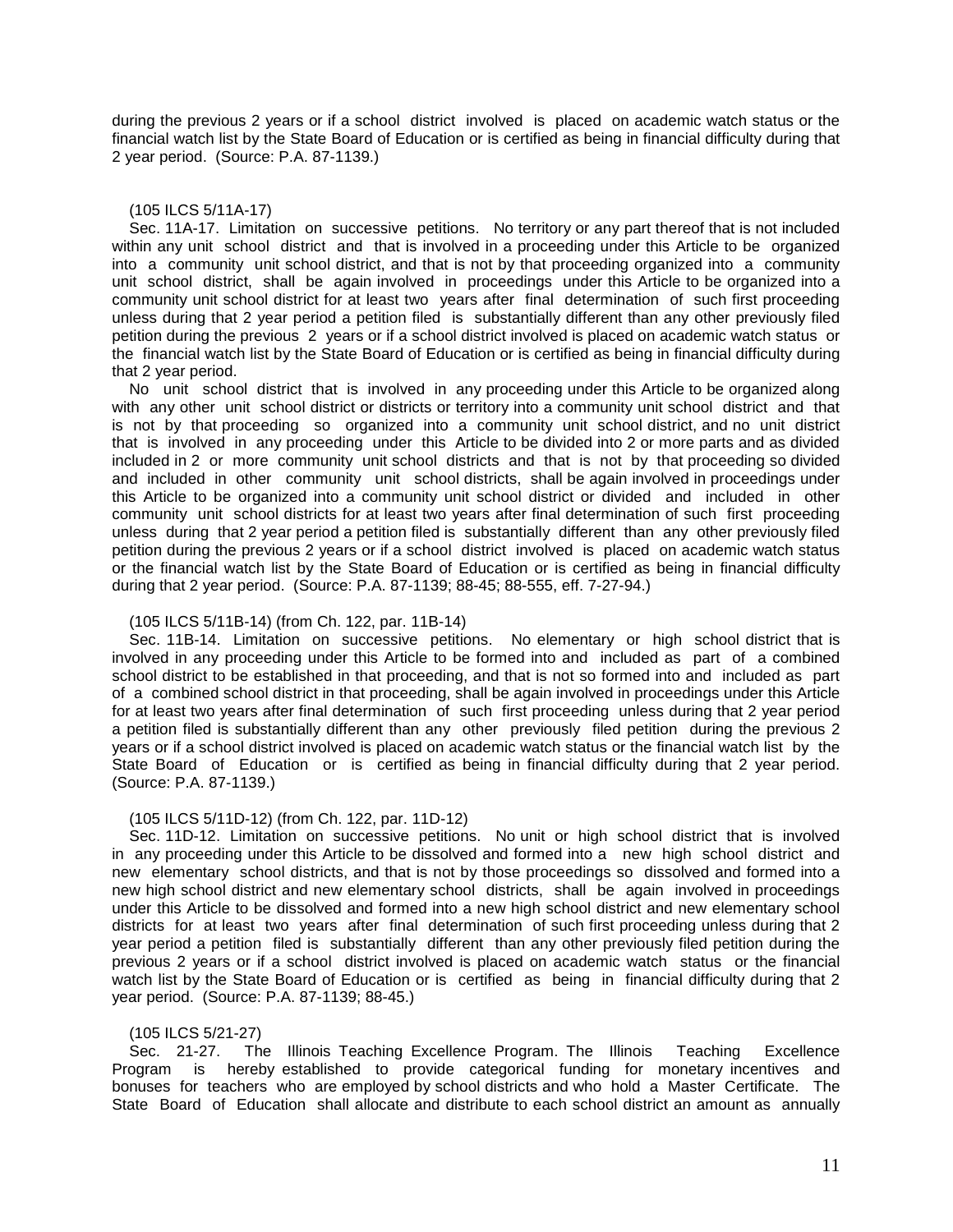appropriated by the General Assembly from federal funds for the Illinois Teaching Excellence Program. Unless otherwise provided by appropriation, each school district's annual allocation shall be the sum of the amounts earned for the following incentives and bonuses:<br>(1) An annual payment of \$3,000 to be paid to each teacher who successfully completes the

(1) An annual payment of  $$3,000$  to be paid to each program leading to and who receives a Master Certificate and is employed as a teacher by a school district. The school district shall distribute this payment to each eligible teacher as a single payment or in not more than 3 payments.

 (2) An annual incentive equal to \$1,000 shall be paid to each teacher who holds a Master Certificate, who is employed as a teacher by a school district, and who agrees, in writing, to provide 60 hours of mentoring during that year to classroom teachers. This mentoring may include, either singly or in combination, (i) providing high quality professional development for new and experienced teachers, and (ii) assisting National Board for Professional Teaching Standards (NBPTS) candidates through the NBPTS certification process. The school district shall distribute 50% of each annual incentive payment upon completion of 30 hours of the required mentoring and the remaining 50% of the incentive upon completion of the required 60 hours of mentoring. Credit may not be granted by a school district for mentoring or related services provided during a regular school day or during the total number of days of required service for the school year.

 (3) An annual incentive equal to \$3,000 shall be paid to each teacher who holds a Master Certificate, who is employed as a teacher by a school district, and who agrees, in writing, to provide 60 hours of mentoring during that year to classroom teachers in schools on academic early<br>warning status or in schools in which 50% or more of the students receive free or reduced price 50% or more of the students receive free or reduced price<br>I distribute 50% of each annual incentive payment upon lunches, or both. The school district shall distribute completion of 30 hours of the required mentoring and the remaining 50% of the incentive upon completion of the required 60 hours of mentoring. Credit may not be granted by a school district for mentoring or related services provided during a regular school day or during the total number of days of required service for the school year.

 Each regional superintendent of schools shall provide information about the Master Certificate Program of the National Board for Professional Teaching Standards (NBPTS) and this amendatory Act of the 91st General Assembly to each individual seeking to register or renew a certificate under Section 21-14 of this Code. (Source: P.A. 91-606, eff. 8-16-99; 92-796, eff. 8-10-02.)

(105 ILCS 5/2-3.25k rep.)

Section 10. The School Code is amended by repealing Section 2-3.25k.

Section 99. Effective date. This Act takes effect upon becoming law.

**Effective Date:** 8/8/2003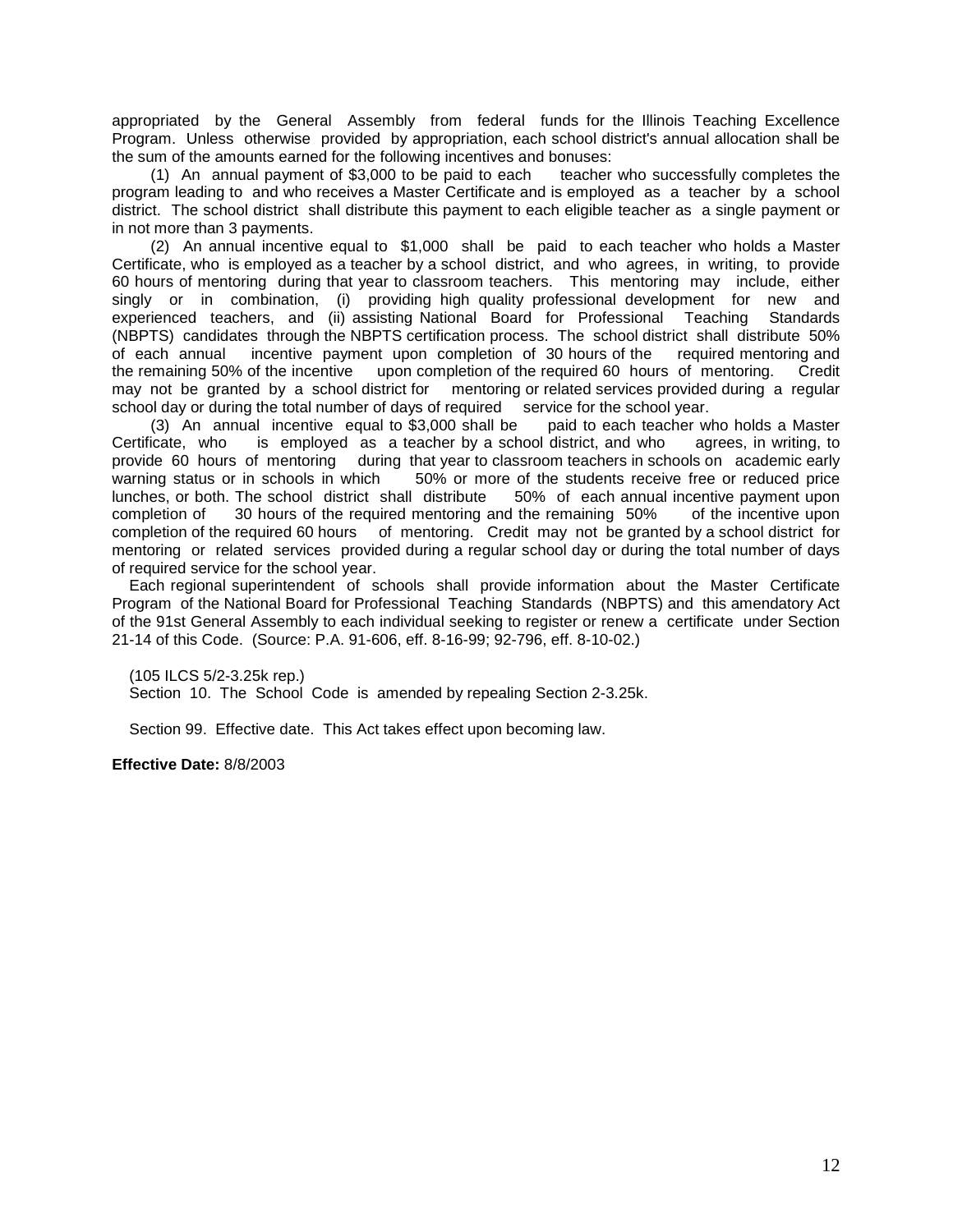# **Attachment B**

**Illini Plan (a revised picture)**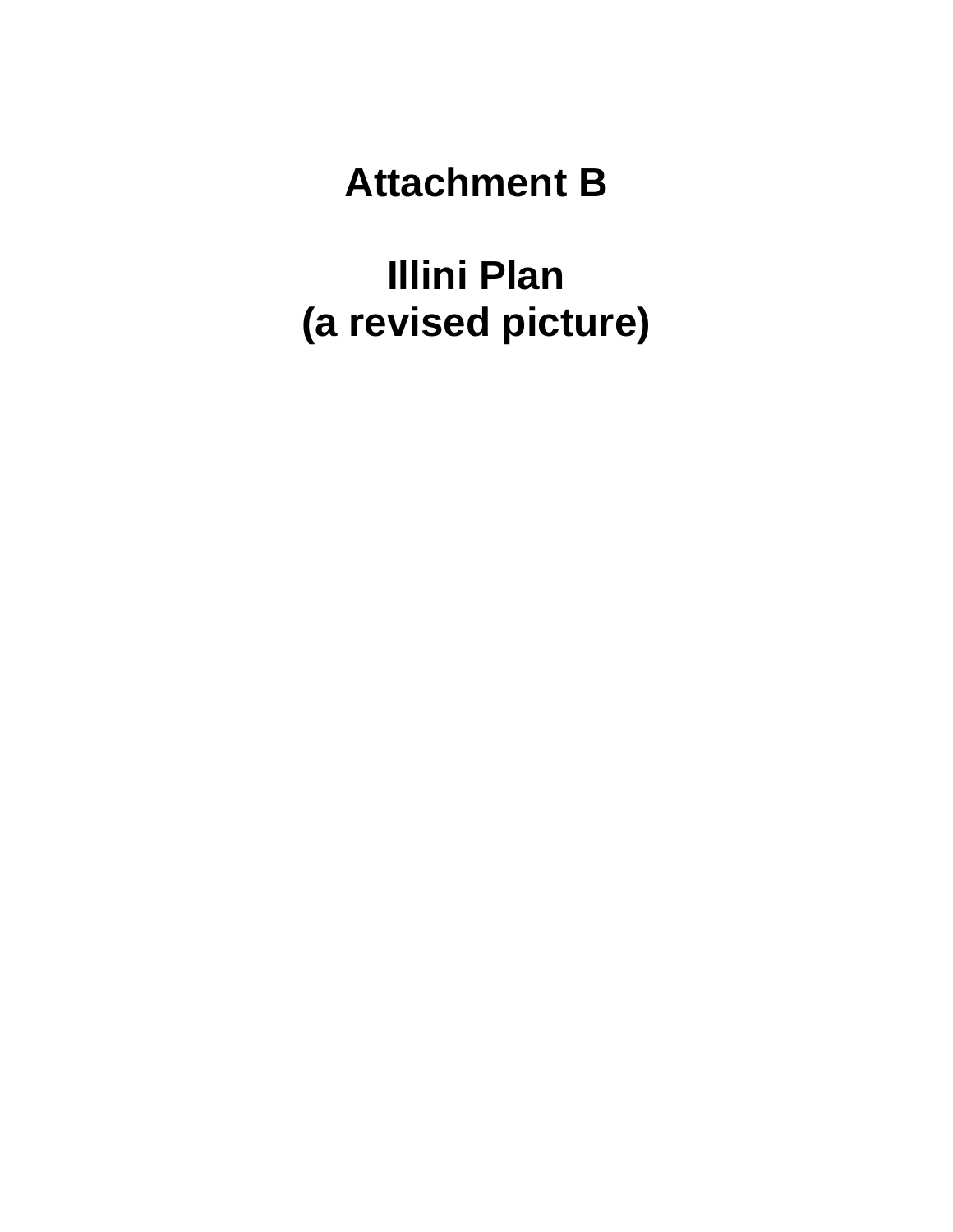

Equal Steps 7.5% Model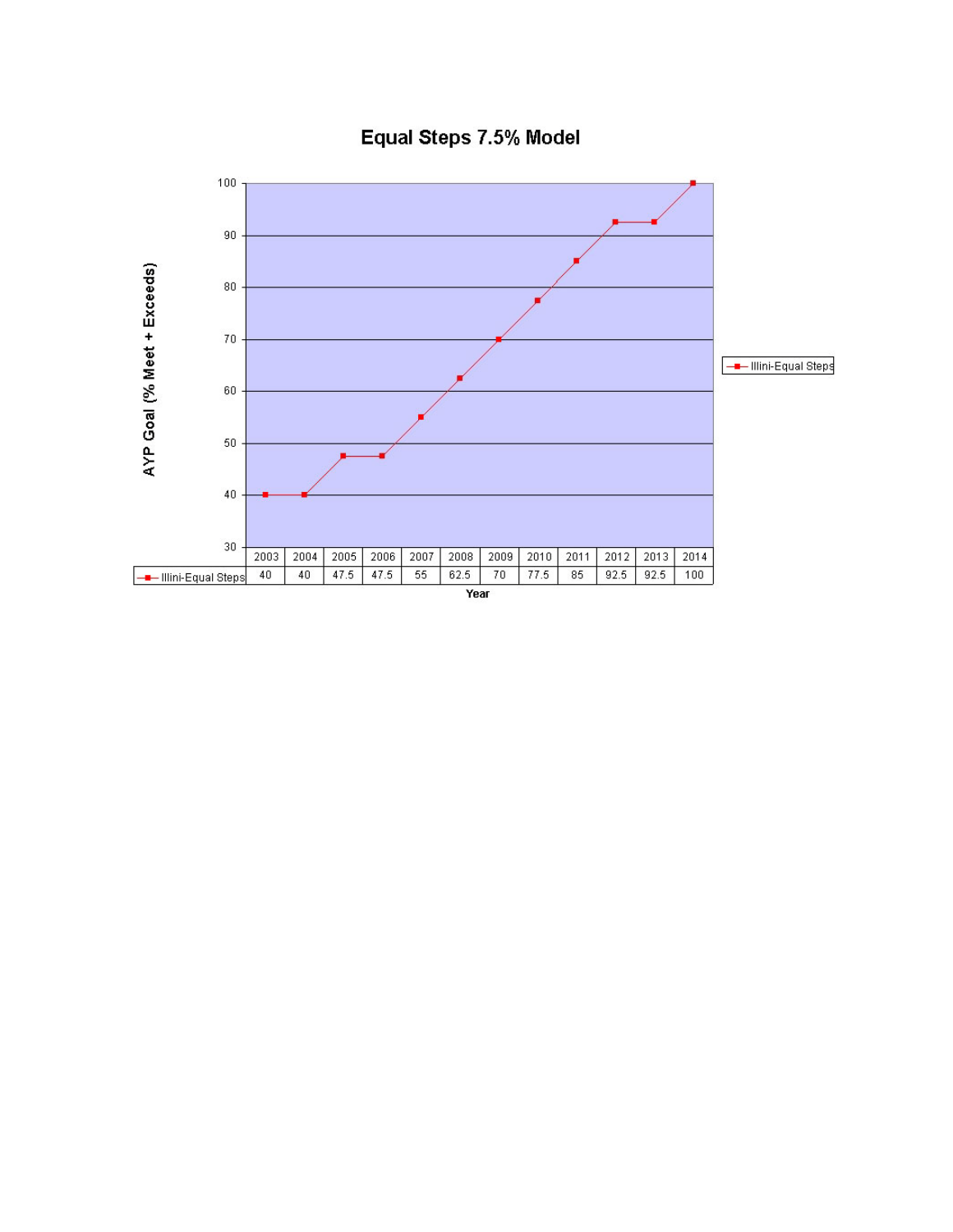# **Attachment C**

# **State Assessments (updated to 2008)**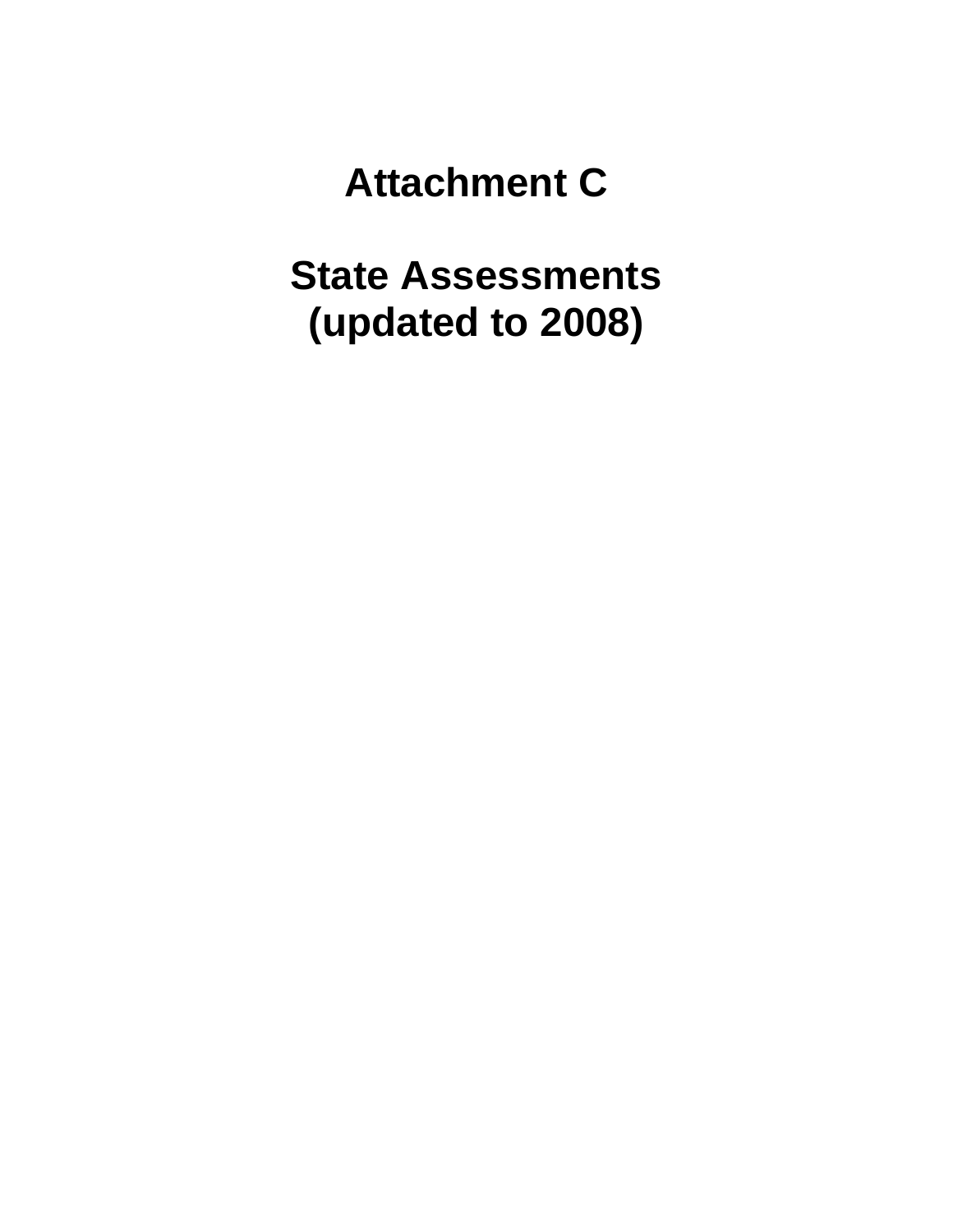# 2008 Illinois State Assessments

|                                 | <b>ISAT</b>                              |              |                                                          |              |              |                                |              | <b>PSAE</b>                                  |              |              |              |                                                           |              |  |
|---------------------------------|------------------------------------------|--------------|----------------------------------------------------------|--------------|--------------|--------------------------------|--------------|----------------------------------------------|--------------|--------------|--------------|-----------------------------------------------------------|--------------|--|
|                                 | (Illinois Standards Achievement<br>Test) |              |                                                          |              |              |                                |              | (Prairie State Achievement<br>Examination)   |              |              |              |                                                           |              |  |
| <b>Test Dates</b>               | March 3-14, 2008                         |              |                                                          |              |              |                                |              | April 23-24, 2008<br>Makeup May 7-8,<br>2008 |              |              |              | October 25 &<br>28, 2008                                  |              |  |
| Grade                           | 3<br>$\overline{7}$<br>8<br>4<br>5<br>6  |              |                                                          |              |              |                                |              |                                              | 11           |              |              | $12^{1}$                                                  |              |  |
| Reading                         | $\checkmark$                             | $\checkmark$ | $\checkmark$                                             | $\checkmark$ | $\checkmark$ | $\checkmark$                   |              |                                              | $\checkmark$ |              |              |                                                           |              |  |
| Mathematics                     | $\checkmark$                             | $\checkmark$ | ✓                                                        | $\checkmark$ | ✓            | $\checkmark$                   |              |                                              |              |              |              |                                                           |              |  |
| <b>Science</b>                  |                                          | $\checkmark$ |                                                          |              |              |                                |              |                                              |              |              |              |                                                           |              |  |
| Writing                         |                                          |              | $\checkmark$                                             |              |              |                                |              |                                              |              |              |              |                                                           |              |  |
| IAA <sup>2</sup>                |                                          |              |                                                          |              |              |                                |              |                                              |              |              |              |                                                           |              |  |
| (Illinois Alternate Assessment) |                                          |              |                                                          |              |              |                                |              |                                              |              |              |              |                                                           |              |  |
| <b>Test Dates</b>               |                                          |              |                                                          |              |              | <b>March 10-April 11, 2008</b> |              |                                              |              |              |              |                                                           |              |  |
| Grade                           | 3                                        |              | 4                                                        |              | 5            |                                | 6            |                                              |              | 8            |              | 11                                                        |              |  |
| Reading                         | $\checkmark$                             |              | $\checkmark$                                             |              |              |                                |              |                                              |              |              |              |                                                           |              |  |
| <b>Mathematics</b>              |                                          |              |                                                          |              |              |                                |              |                                              |              |              |              |                                                           |              |  |
| <b>Science</b>                  |                                          |              |                                                          |              |              |                                |              |                                              |              |              |              |                                                           |              |  |
| Writing                         |                                          |              |                                                          |              |              |                                |              |                                              |              |              |              |                                                           |              |  |
|                                 |                                          |              | ACCESS for ELLs™<br>(For English Language Learners Only) |              |              |                                |              |                                              |              |              |              |                                                           |              |  |
|                                 |                                          |              |                                                          |              |              |                                |              |                                              |              |              |              | Speaking and Kindergarten: January 14 - February 22,      |              |  |
| <b>Test Dates</b>               |                                          |              |                                                          |              |              |                                | 2008         |                                              |              |              |              |                                                           |              |  |
|                                 |                                          |              |                                                          |              |              |                                | 2008         |                                              |              |              |              | Reading, Writing, and Listening: January 14 - February 1, |              |  |
| Grade                           | К                                        | 1            | 2                                                        | 3            | 4            | 5                              | 6            | 7                                            | 8            | 9            | 10           | 11                                                        | 12           |  |
| <b>Speaking</b>                 | $\checkmark$                             | ✓            | $\checkmark$                                             | $\checkmark$ | $\checkmark$ | $\checkmark$                   | $\checkmark$ | $\checkmark$                                 | ✓            | $\checkmark$ | $\checkmark$ | ✓                                                         |              |  |
| Listening                       | $\checkmark$                             | $\checkmark$ | $\checkmark$                                             | $\checkmark$ | $\checkmark$ | $\checkmark$                   | $\checkmark$ | $\checkmark$                                 | $\checkmark$ | $\checkmark$ | $\checkmark$ | $\checkmark$                                              | ✓            |  |
| Reading                         | $\checkmark$                             | $\checkmark$ | $\checkmark$                                             | $\checkmark$ | $\checkmark$ | $\checkmark$                   | $\checkmark$ | $\checkmark$                                 | $\checkmark$ | $\checkmark$ | $\checkmark$ | $\checkmark$                                              | $\checkmark$ |  |
| Writing                         | $\checkmark$                             | ✓            | $\checkmark$                                             | $\checkmark$ | $\checkmark$ | $\checkmark$                   | $\checkmark$ | $\checkmark$                                 | $\checkmark$ | ✓            | $\checkmark$ | $\checkmark$                                              | $\checkmark$ |  |

 $\overline{\smash{\bigl(\right.$  indicates that an assessment will be given